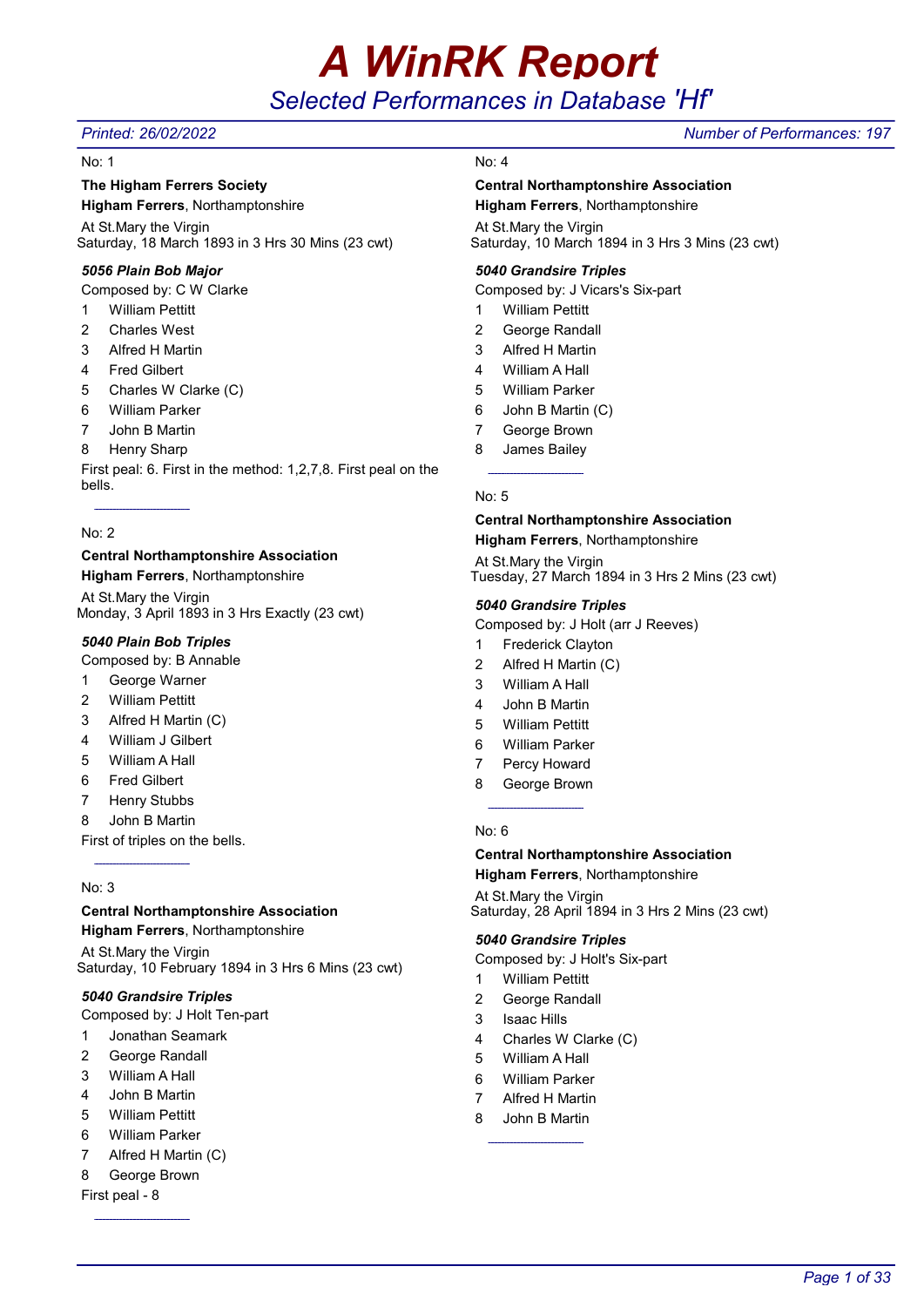### Central Northamptonshire Association

Higham Ferrers, Northamptonshire

At St.Mary the Virgin Saturday, 7 July 1894 in 3 Hrs 10 Mins (23 cwt)

### 5088 Plain Bob Major

Composed by: C W Clarke

- 1 George Warner
- 2 George Randall
- 3 Alfred H Martin
- 4 William Pettitt
- 5 William J Gilbert
- 6 William Parker
- 7 Fred Gilbert (C)
- 8 John B Martin

#### No: 8

#### Central Northamptonshire Association Higham Ferrers, Northamptonshire

At St.Mary the Virgin Saturday, 20 October 1894 in 2 Hrs 58 Mins (23 cwt)

#### 5040 Grandsire Triples

Composed by: Holt 's Original

- 1 John B Martin
- 2 Charles Chasty
- 3 Alfred H Martin
- 4 William A Hall
- 5 Isaac Hills
- 6 William Parker
- 7 Charles W Clarke (C)
- 8 George Brown

#### No: 9

### Central Northamptonshire Association

Higham Ferrers, Northamptonshire At St.Mary the Virgin Saturday, 1 December 1894 in 3 Hrs 10 Mins (23 cwt)

### 5088 Kent Treble Bob Major

- Composed by: A Knights
- 1 John R Sharman
- 2 Charles Chasty
- 3 Fred Gilbert
- 4 Isaac Hills
- 5 William A Hall
- 6 John B Martin
- 7 Alfred H Martin
- 8 Charles W Clarke (C)

#### No: 10

### Central Northamptonshire Association

Higham Ferrers, Northamptonshire

At St.Mary the Virgin Saturday, 23 February 1895 in 2 Hrs 55 Mins (23 cwt)

#### 5040 Grandsire Triples

Composed by: E W Taylor's Bob & Single

- 1 George Warner
- 2 George Randall
- 3 Thomas R Hensher
- 4 George Brown
- 5 William Parker
- 6 John B Martin (C)
- 7 Alfred H Martin
- 8 William Pettitt

#### No: 11

### Bedfordshire Association

#### Higham Ferrers, Northamptonshire

At St.Mary the Virgin Saturday, 25 May 1895 in 3 Hrs 3 Mins (23 cwt)

#### 5088 Double Norwich Court Bob Major

Composed by: H Johnson

- 1 Frank Hull
- 2 Charles Chasty
- 3 Herbert Sharp
- 4 Charles W Clarke
- 5 Frank Smith
- 6 Isaac Hills
- 7 Alfred H Martin
- 8 Rev H Law James (C)
- First peal in the method: 7.

#### No: 12

### Central Northamptonshire Association Higham Ferrers, Northamptonshire

At St.Mary the Virgin Tuesday, 4 June 1895 in 2 Hrs 49 Mins (23 cwt)

#### 5040 Plain Bob Major

Composed by: J Carter

- 1 William J Gilbert
- 2 Clifton Newman
- 3 Alfred H Martin
- 4 Fred Gilbert
- 5 James Houghton
- 6 John D Matthews
- 7 John B Martin (C)
- 8 Harry Chapman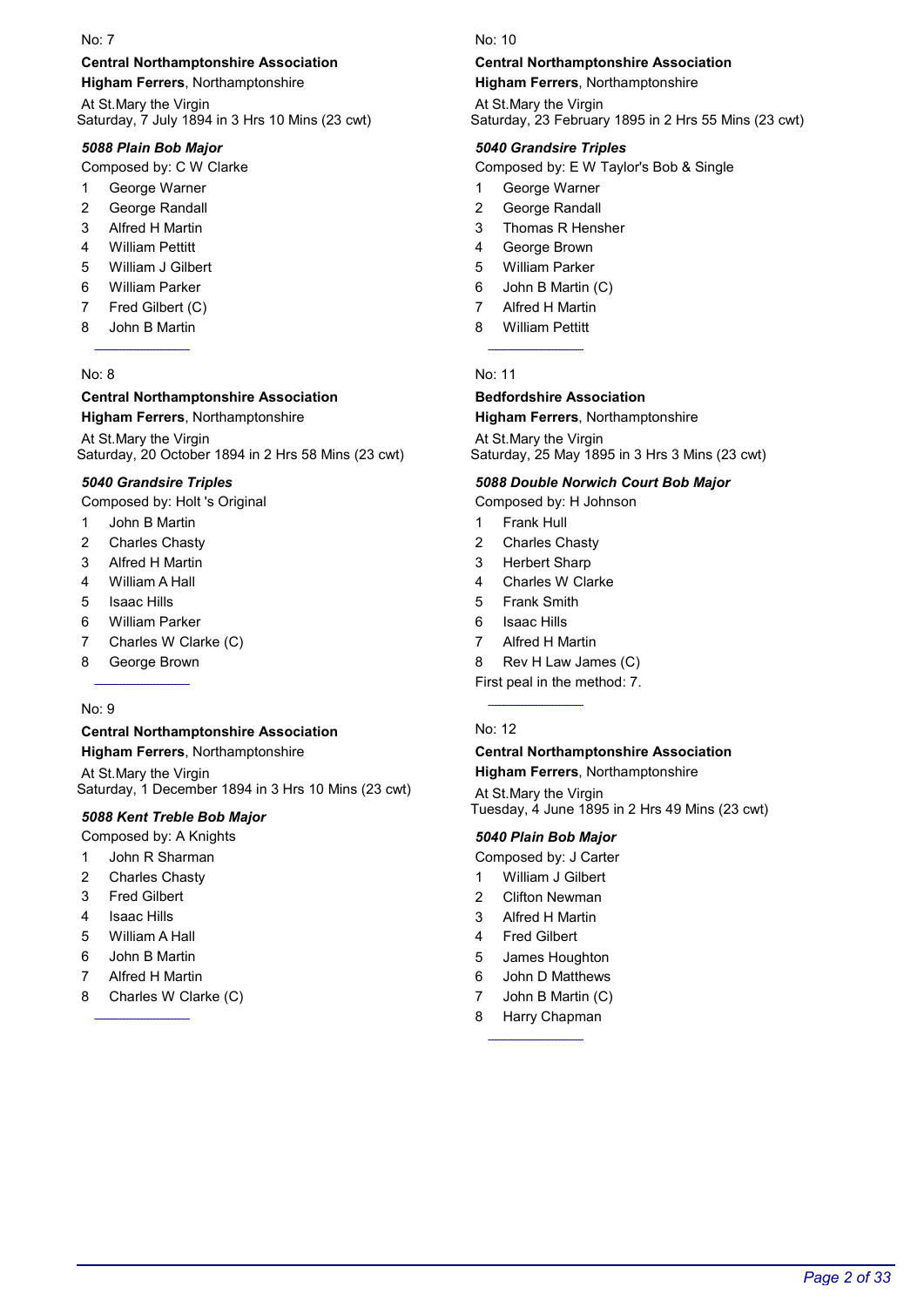### Bedfordshire Association

Higham Ferrers, Northamptonshire

At St.Mary the Virgin Saturday, 14 September 1895 in 3 Hrs 15 Mins (23 cwt)

### 5088 Kent Treble Bob Major

Composed by: H Dains

- 1 Isaac Hills
- 2 James Houghton
- 3 Charles Chasty
- 4 James Garratt
- 5 William J Gilbert
- 6 Charles W Clarke (C)
- 7 Alfred H Martin
- 8 John B Martin

#### No: 14

# Central Northamptonshire Association

Higham Ferrers, Northamptonshire

At St.Mary the Virgin Saturday, 14 December 1895 in 3 Hrs 2 Mins (23 cwt)

#### 5040 Grandsire Triples

Composed by: Holt 's Original

- 1 Alfred Everitt
- 2 Charles W Clarke (C)
- 3 George Burton
- 4 John B Martin
- 5 Anderson Y Tyler
- 6 William Parker
- 7 Alfred H Martin
- 8 George Brown

First peal - 1.

#### No: 15

### Bedfordshire Association

Higham Ferrers, Northamptonshire

At St.Mary the Virgin Saturday, 25 January 1896 in 3 Hrs 12 Mins (23 cwt)

#### 5024 Double Norwich Court Bob Major

Composed by: A P Heywood

- 1 Frank Hull
- 2 Frank Smith
- 3 Charles Chasty
- 4 Isaac Hills
- 5 Charles W Clarke
- 6 Alfred H Martin
- 7 John B Martin
- 8 Herbert Sharp (C)

First attempt in the method: 7. The brothers Martin from Higham Ferrers, the rest from Bedford.

#### No: 16

### Central Northamptonshire Association

Higham Ferrers, Northamptonshire

At St.Mary the Virgin Saturday, 1 August 1896 in 3 Hrs 8 Mins (23 cwt)

#### 5152 Plain Bob Major

Composed by: G Lindoff

- 1 Alfred Everitt
- 2 Charles Chasty
- 3 James Garratt
- 4 Herbert Sharp (C)
- 5 George Brown
- 6 John B Martin
- 7 Alfred H Martin
- 8 Charles W Clarke

#### No: 17

### Bedfordshire Association Higham Ferrers, Northamptonshire

At St.Mary the Virgin Saturday, 15 August 1896 in 3 Hrs 17 Mins (23 cwt)

#### 5376 Kent Treble Bob Major

Composed by: J S Wilde

- 1 Alfred H Martin
- 2 Charles Chasty
- 3 Charles W Clarke (C)
- 4 James Garratt
- 5 William Pettitt
- 6 James Houghton
- 7 John B Martin
- 8 James George

#### No: 18

### Central Northamptonshire Association

Higham Ferrers, Northamptonshire

At St.Mary the Virgin Saturday, 7 November 1896 in 3 Hrs 7 Mins (23 cwt)

### 5040 Grandsire Triples

- Composed by: Holt 's Original
- 1 Alfred Everitt
- 2 Harry Toll
- 3 Thomas R Hensher (C)
- 4 Charles Chasty
- 5 Charles W Clarke
- 6 Alfred H Martin
- 7 James Houghton
- 8 John B Martin

First peal as conductor.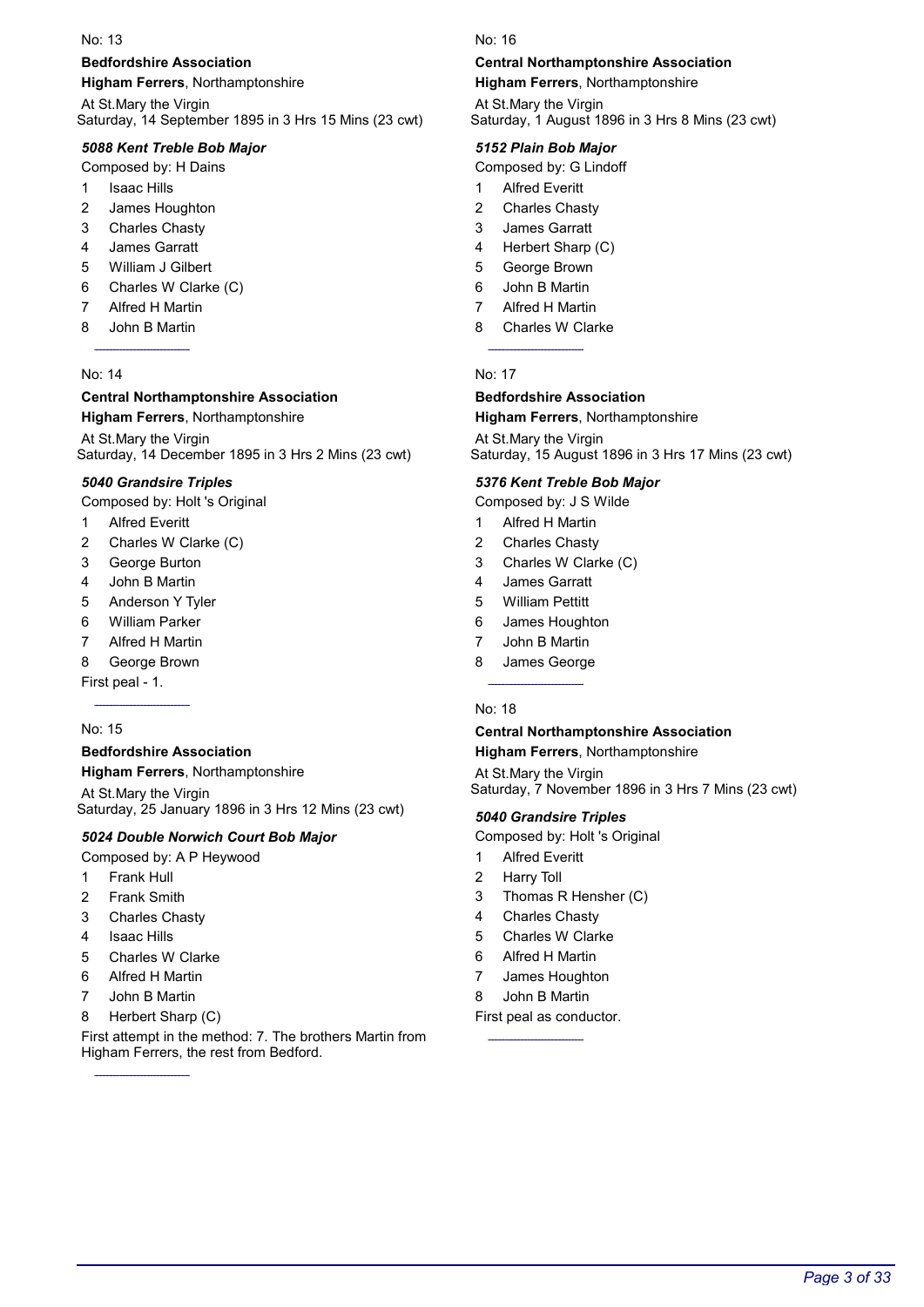### Central Northamptonshire Association

Higham Ferrers, Northamptonshire

At St.Mary the Virgin Saturday, 13 February 1897 in 3 Hrs 9 Mins (23 cwt)

### 5040 Grandsire Triples

Composed by: J T Hollis's Five-part

- 1 Walter C Hunt
- 2 Charles W Clarke (C)
- 3 Alfred H Martin
- 4 William Pettitt
- 5 Thomas R Hensher
- 6 James Houghton
- 7 John B Martin
- 8 George Brown

### No: 20

### Bedfordshire Association

### Higham Ferrers, Northamptonshire

At St.Mary the Virgin Saturday, 13 March 1897 in 3 Hrs 22 Mins (23 cwt)

### 5184 Double Norwich Court Bob Major

Composed by: A Knights

- 1 Charles R Lilley
- 2 James Houghton
- 3 Charles Chasty
- 4 William Pettitt
- 5 Alfred H Martin
- 6 Frank Hull
- 7 John B Martin
- 8 Charles W Clarke (C)

First on eight bells - 1.

### No: 21

#### Central Northamptonshire Association Higham Ferrers, Northamptonshire

At St.Mary the Virgin Tuesday, 8 June 1897 in 3 Hrs 6 Mins (23 cwt)

### 5120 Superlative Surprise Major

Composed by: J S Wilde

- 1 Walter Perkins
- 2 Alfred H Martin
- 3 James Garratt
- 4 William Pettitt
- 5 James Houghton
- 6 John B Martin
- 7 John R Sharman
- 8 Harry Chapman (C)

#### No: 22

### Central Northamptonshire Association

Higham Ferrers, Northamptonshire

At St.Mary the Virgin Tuesday, 15 June 1897 in 3 Hrs 20 Mins (23 cwt)

#### 5088 Double Norwich Court Bob Major

Composed by: N J Pitstow

- 1 James Houghton Sr
- 2 Alphaeus Perkins
- 3 James Houghton
- 4 Charles W Clarke (C)
- 5 Alfred H Martin
- 6 Alfred Cross
- 7 Harry Chapman
- 8 John B Martin

#### No: 23

#### Central Northamptonshire Association Higham Ferrers, Northamptonshire

At St.Mary the Virgin Sunday, 20 June 1897 in 2 Hrs 51 Mins (23 cwt)

#### 5040 Grandsire Triples

Composed by: J J Parker's Twelve-part

- 1 George Warner
- 2 Charles Chasty
- 3 Charles W Clarke (C)
- 4 John B Martin
- 5 Alfred H Martin
- 6 William Parker
- 7 Herbert Sharp
- 8 George Brown

For the diamond jubilee of Queen Victoria, and rung previous to the 8 am early celebration.

#### No: 24

#### Central Northamptonshire Association Higham Ferrers, Northamptonshire

At St.Mary the Virgin

Friday, 5 November 1897 in 3 Hrs 2 Mins (23 cwt)

#### 5040 Stedman Triples

Composed by: T Thurstans's Four-part

- 1 William V Newman
- 2 William Pettitt
- 3 James Houghton
- 4 Thomas R Hensher
- 5 Alfred H Martin
- 6 John B Martin
- 7 Rev F E Robinson (C)

#### 8 George Brown

First of Stedman on the bells, and for the Association.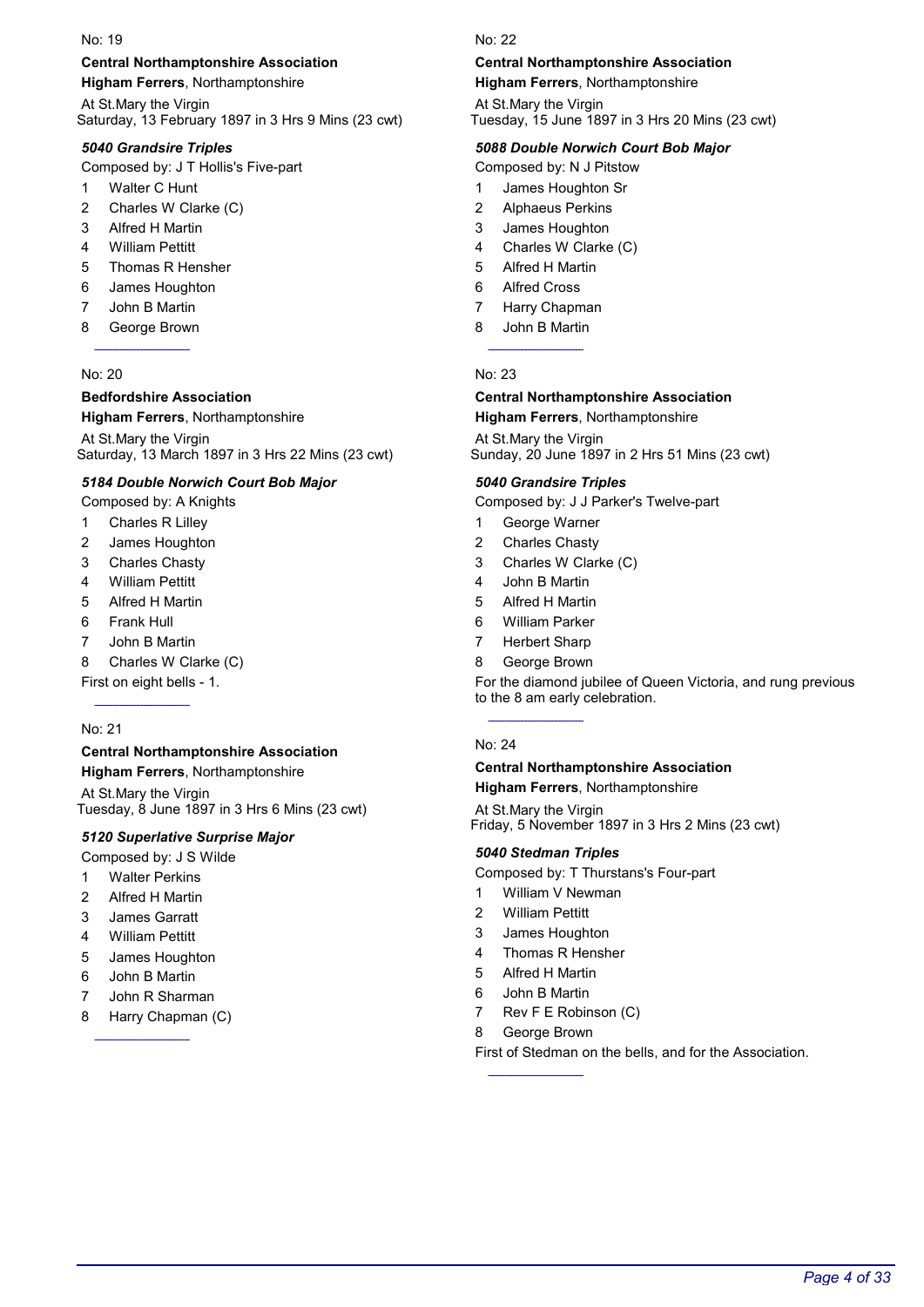#### Central Northamptonshire Association

Higham Ferrers, Northamptonshire

At St.Mary the Virgin Wednesday, 29 December 1897 in 3 Hrs 14 Mins (23 cwt)

#### 5184 Double Norwich Court Bob Major

Composed by: H Dains

- 1 George Brown
- 2 Walter Perkins
- 3 William Pettitt
- 4 James Garratt
- 5 John B Martin
- 6 Alfred H Martin
- 7 Charles T P Brice
- 8 Charles W Clarke (C)

#### No: 26

#### Central Northamptonshire Association Higham Ferrers, Northamptonshire

At St.Mary the Virgin Saturday, 22 January 1898 in 3 Hrs 9 Mins (23 cwt)

#### 5088 Superlative Surprise Major

Composed by: N J Pitstow

- 1 James Garratt
- 2 William V Newman
- 3 James Houghton
- 4 William Pettitt
- 5 Anderson Y Tyler
- 6 Thomas R Hensher
- 7 Alfred H Martin
- 8 John B Martin (C)

#### No: 27

### Central Northamptonshire Association

Higham Ferrers, Northamptonshire

At St.Mary the Virgin Saturday, 26 November 1898 in 3 Hrs 15 Mins (23 cwt)

#### 5184 Double Norwich Court Bob Major

- Composed by: H Johnson
- 1 John J Mawby
- 2 William V Newman
- 3 William A Hall
- 4 Anderson Y Tyler
- 5 James Garratt
- 6 Thomas R Hensher
- 7 Alfred H Martin
- 8 John B Martin (C)

#### No: 28

### Central Northamptonshire Association

Higham Ferrers, Northamptonshire

At St.Mary the Virgin Saturday, 11 March 1899 in 3 Hrs 15 Mins (23 cwt)

#### 5056 Superlative Surprise Major

Composed by: J W Washbrook

- 1 John J Mawby
- 2 James Houghton
- 3 William V Newman
- 4 Thomas R Hensher
- 5 James Garratt
- 6 John B Martin
- 7 Alfred H Martin
- 8 Anderson Y Tyler (C)

#### No: 29

#### Central Northamptonshire Association Higham Ferrers, Northamptonshire

At St.Mary the Virgin Wednesday, 5 July 1899 in 3 Hrs 10 Mins (23 cwt)

#### 5040 Stedman Triples

Composed by: T Thurstans's Four-part

- 1 Alphaeus Perkins
- 2 Thomas R Hensher
- 3 William R Hensher
- 4 James Houghton
- 5 Harry Chapman
- 6 William J Gilbert
- 7 Rev F E Robinson (C)
- 8 Henry Stubbs

#### No: 30

### Central Northamptonshire Association

Higham Ferrers, Northamptonshire

At St.Mary the Virgin Saturday, 9 September 1899 in 3 Hrs 12 Mins (23 cwt)

#### 5088 Superlative Surprise Major

- Composed by: E Hims
- 1 Henry Stubbs
- 2 John J Mawby
- 3 James Garratt
- 4 John B Martin
- 5 James Houghton
- 6 Thomas R Hensher
- 7 Fred Gilbert
- 8 Anderson Y Tyler (C)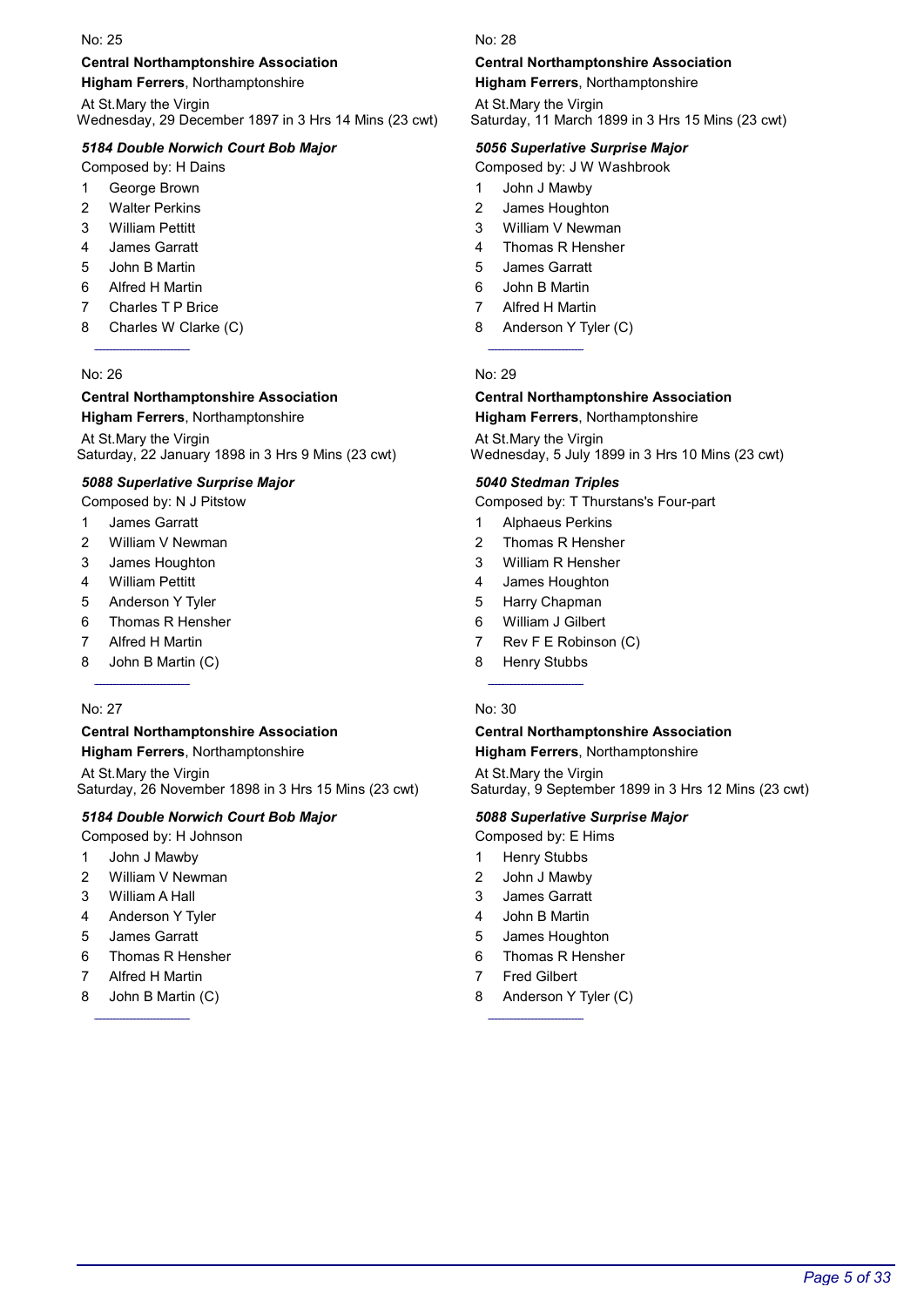### Central Northamptonshire Association

Higham Ferrers, Northamptonshire

At St.Mary the Virgin Saturday, 2 February 1901 in 2 Hrs 56 Mins (23 cwt)

### 5040 Grandsire Triples

Composed by: J J Parker's Twelve-part

- 1 Alfred Everitt
- 2 George Randall
- 3 William Pettitt
- 4 John B Martin (C)
- 5 George Brown
- 6 William Parker
- 7 Alfred H Martin
- 8 Septimus Middleton

The first peal on the bells by a local band. Fully muffled in respect to the late Queen Victoria.

#### No: 32

#### Central Northamptonshire Association Higham Ferrers, Northamptonshire

At St.Mary the Virgin Saturday, 17 August 1901 in 3 Hrs 8 Mins (23 cwt)

### 5088 Double Norwich Court Bob Major

- Composed by: H N Davis
- 1 Frederick Palmer
- 2 John B Martin
- 3 James Houghton
- 4 John J Mawby
- 5 James Garratt
- 6 Walter Perkins
- 7 William R Hensher
- 8 Thomas R Hensher (C)

#### No: 33

### Bedfordshire Association

Higham Ferrers, Northamptonshire

At St.Mary the Virgin Saturday, 19 October 1901 in 3 Hrs 2 Mins (23 cwt)

### 5040 Stedman Triples

Composed by: Sir A P Heywood

- 1 John B Martin
- 2 Harry Sear
- 3 William R Hensher
- 4 Alfred H Martin
- 5 Charles Chasty
- 6 Thomas R Hensher
- 7 John W Barker (C)
- 8 Arthur Chapman

First peal - 8. First of Stedman as conductor.

#### No: 34

### Central Northamptonshire Association

Higham Ferrers, Northamptonshire

At St.Mary the Virgin Saturday, 30 November 1901 in 2 Hrs 57 Mins (23 cwt)

#### 5040 Grandsire Triples

Composed by: J Carter 's Twelve-part

- 1 Alfred Everitt
- 2 George Randall
- 3 Lewis Chapman
- 4 Alfred H Martin
- 5 William Pettitt
- 6 William Parker
- 7 John B Martin (C)
- 8 Arthur Chapman

#### No: 35

# Central Northamptonshire Association

Higham Ferrers, Northamptonshire

At St.Mary the Virgin Saturday, 21 November 1903 in 3 Hrs 21 Mins (23 cwt)

#### 5040 Double Norwich Court Bob Major

Composed by: Rev H E Bulwer

- 1 Arthur Chapman
- 2 Alfred Everitt
- 3 John B Martin
- 4 Frederick Palmer
- 5 William V Newman
- 6 Lewis Chapman
- 7 Alfred H Martin
- 8 Walter Perkins (C)

#### No: 36

# Central Northamptonshire Association

Higham Ferrers, Northamptonshire

At St.Mary the Virgin Thursday, 11 February 1904 in 3 Hrs 2 Mins (23 cwt)

#### 5040 Stedman Triples

- Composed by: T Thurstans
- 1 Alfred H Martin
- 2 William Pettitt
- 3 Thomas R Hensher
- 4 Fred Wilford
- 5 William R Hensher
- 6 John B Martin
- 7 Rev F E Robinson (C)
- 8 Arthur Chapman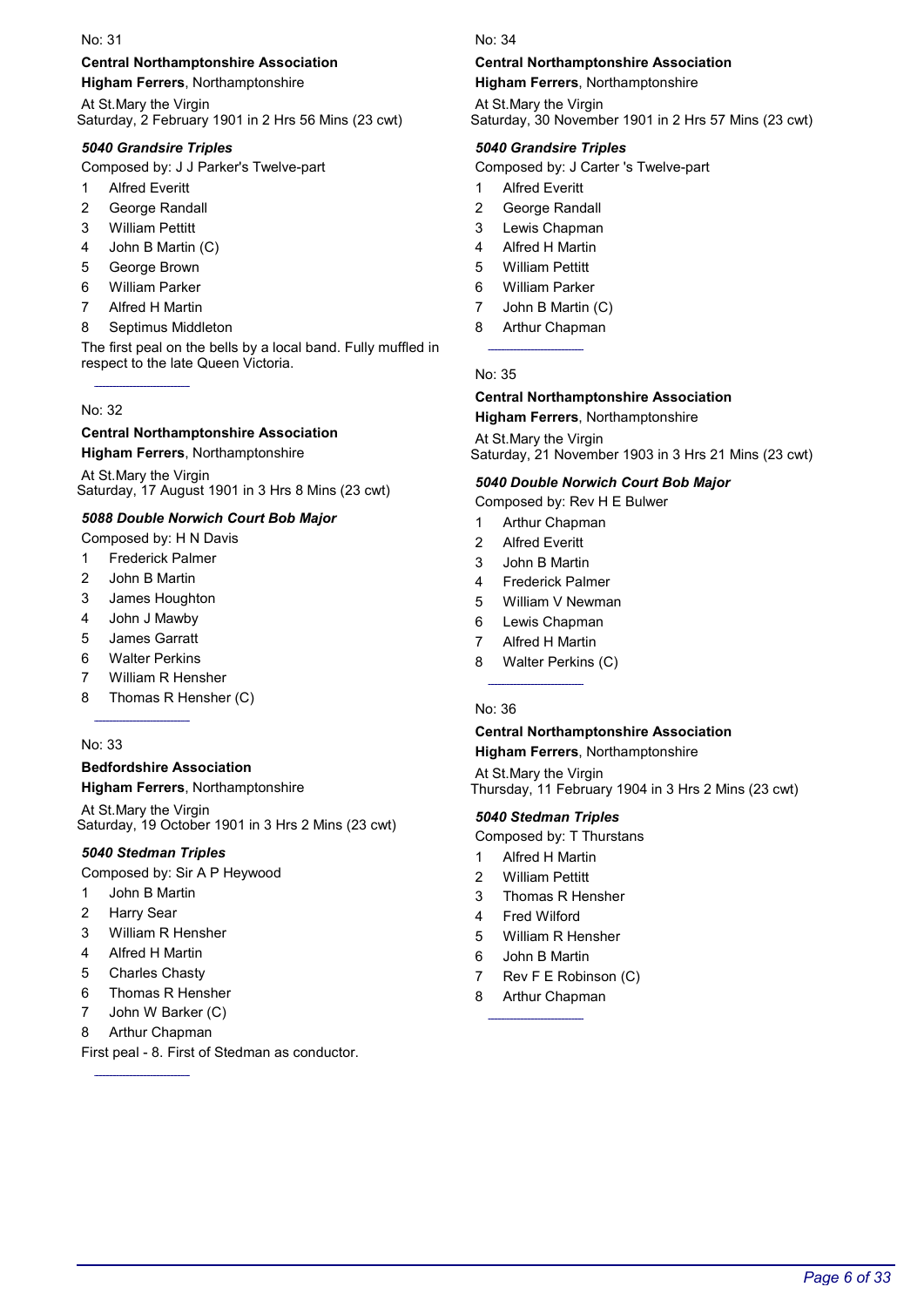#### Central Northamptonshire Association

Higham Ferrers, Northamptonshire

At St.Mary the Virgin Tuesday, 5 July 1904 in 3 Hrs 22 Mins (23 cwt)

#### 5088 Superlative Surprise Major

Composed by: J R Sharman

- 1 James Garratt
- 2 Thomas R Hensher
- 3 Walter Perkins
- 4 William R Hensher
- 5 John B Martin
- 6 Rev F E Robinson
- 7 Alfred H Martin
- 8 John R Sharman (C)

#### No: 38

### Central Northamptonshire Association

Higham Ferrers, Northamptonshire

At St.Mary the Virgin Saturday, 19 November 1904 in 3 Hrs 16 Mins (23 cwt)

#### 5040 Stedman Triples

Composed by: Haley's Variation

- 1 Herbert Rainbow
- 2 William Rogers
- 3 Joseph White
- 4 Henry Blundell
- 5 John Hensman
- 6 Arthur Stewart
- 7 William Farey (C)
- 8 Arthur Chapman

#### No: 39

# Central Northamptonshire Association

Higham Ferrers, Northamptonshire At St.Mary the Virgin Saturday, 10 December 1904 in 3 Hrs 12 Mins (23 cwt)

#### 5024 Double Norwich Court Bob Major

- Composed by: N J Pitstow
- 1 Arthur Chapman
- 2 Alfred Everitt
- 3 William V Newman
- 4 Walter Gray
- 5 Lewis Chapman
- 6 William Pettitt
- 7 Alfred H Martin
- 8 Walter Perkins (C)

First peal - 4. After a previous attempt, when 6 & 8, being firemen, had to attend to a fire.

No: 40

### Central Northamptonshire Association

Higham Ferrers, Northamptonshire

At St.Mary the Virgin Saturday, 25 February 1905 in 3 Hrs 20 Mins (23 cwt)

#### 5024 Double Norwich Court Bob Major

Composed by: N J Pitstow

- 1 Arthur Chapman
- 2 Alfred Everitt
- 3 William V Newman
- 4 Walter Gray
- 5 Lewis Chapman
- 6 William Pettitt
- 7 Alfred H Martin
- 8 Walter Perkins (C)

Rung muffled as a tribute to the late Thomas Sanders, an Alderman of the borough.

#### No: 41

#### Central Northamptonshire Association Higham Ferrers, Northamptonshire

At St.Mary the Virgin Monday, 24 April 1905 in 3 Hrs 23 Mins (23 cwt)

#### 5184 Superlative Surprise Major

- Composed by: A Knights
- 1 John B Martin
- 2 Frederick Palmer
- 3 William V Newman
- 4 Walter Perkins
- 5 William J Nevard
- 6 James Garratt
- 7 Alfred H Martin
- 8 Anderson Y Tyler (C)

#### No: 42

### Central Northamptonshire Association

Higham Ferrers, Northamptonshire

At St.Mary the Virgin Saturday, 19 August 1905 in 3 Hrs 7 Mins (23 cwt)

#### 5040 Stedman Triples

Composed by: T Thurstans

- 1 John B Martin
- 2 Frederick Palmer
- 3 Alfred H Martin
- 4 William R Hensher
- 5 Charles R Lilley
- 6 James Garratt
- 7 Walter Perkins (C)

8 Arthur Chapman

First peal in the method as conductor.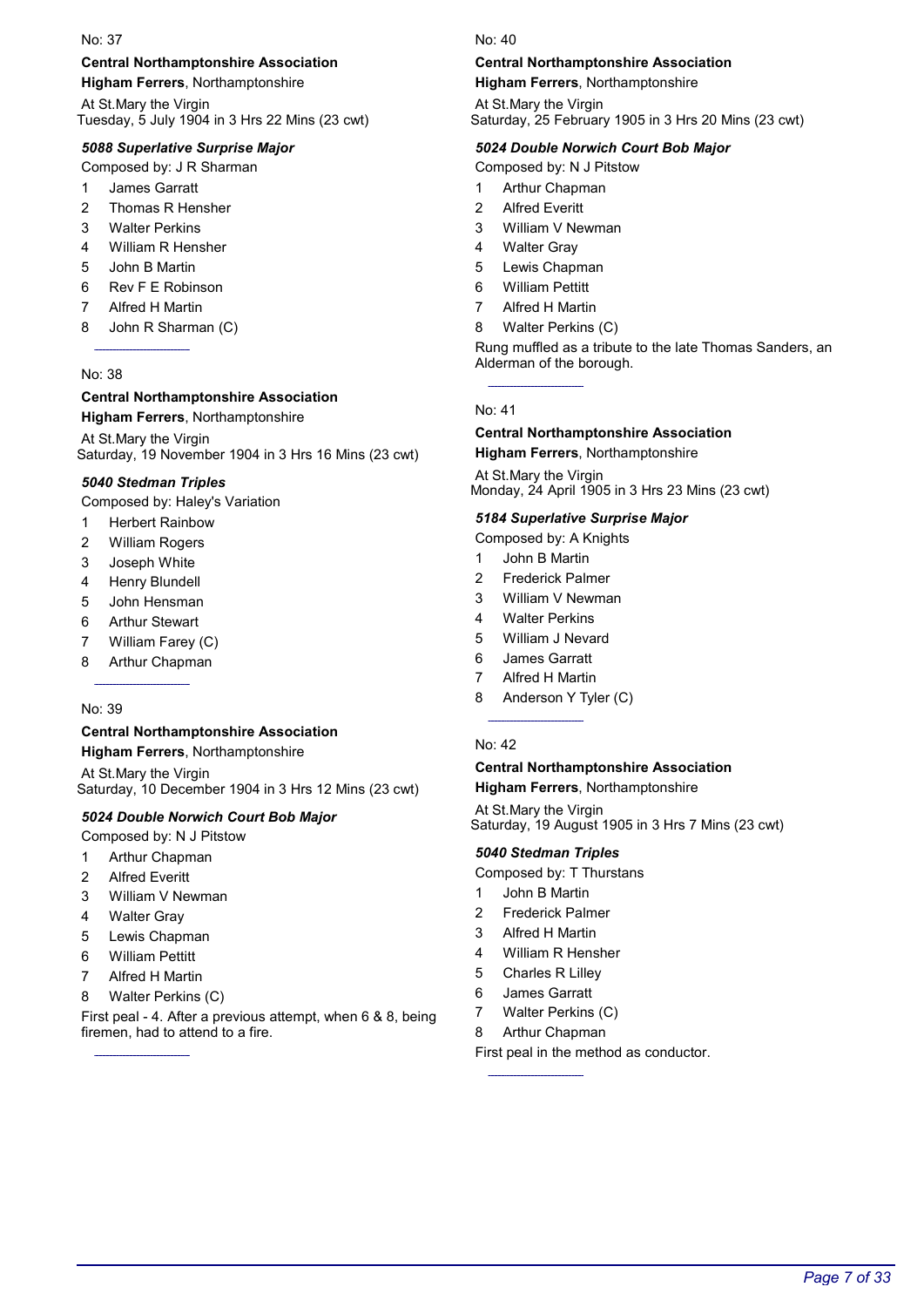### Central Northamptonshire Association

Higham Ferrers, Northamptonshire

At St.Mary the Virgin Tuesday, 7 August 1906 in 3 Hrs 16 Mins (23 cwt)

### 5088 Double Norwich Court Bob Major

Composed by: W Willson

- 1 James Houghton (C)
- 2 John B Martin
- 3 James Garratt
- 4 William Willson
- 5 John J Mawby
- 6 Arthur Smeathers
- 7 Walter Perkins
- 8 Anderson Y Tyler

This peal has the 4th and 6th only in 6ths place.

### No: 44

# Central Northamptonshire Association

Higham Ferrers, Northamptonshire

At St.Mary the Virgin Saturday, 20 October 1906 in 3 Hrs 1 Min (23 cwt)

### 5040 Grandsire Triples

Composed by: J Holt Ten-part

- 1 Alfred H Martin (C)
- 2 Alfred Everitt
- 3 Fred Causby
- 4 Walter Gray
- 5 William V Newman
- 6 John B Martin
- 7 Arthur Chapman
- 8 William Groome

First peal - 3,8. First inside 2,7.

### No: 45

### Central Northamptonshire Association

Higham Ferrers, Northamptonshire

At St.Mary the Virgin Saturday, 3 August 1907 in 3 Hrs 11 Mins (23 cwt)

### 5056 Superlative Surprise Major

Composed by: G Lindoff

- 1 Arthur Chapman
- 2 Harry Chapman
- 3 James Garratt
- 4 Anderson Y Tyler
- 5 John B Martin
- 6 Fred Wilford
- 7 James Houghton
- 8 Walter Perkins (C)

#### No: 46

### Central Northamptonshire Association

Higham Ferrers, Northamptonshire

At St.Mary the Virgin Saturday, 16 November 1907 in 3 Hrs 7 Mins (23 cwt)

### 5040 Grandsire Triples

Composed by: J J Parker's Twelve-part

- 1 William V Newman (C)
- 2 Lewis Chapman
- 3 Walter Gray
- 4 Alfred Everitt
- 5 Fred Causby
- 6 John B Martin
- 7 Arthur Chapman
- 8 William Groome

No: 47

# Central Northamptonshire Association

Higham Ferrers, Northamptonshire

At St.Mary the Virgin Saturday, 9 May 1908 in 3 Hrs 18 Mins (23 cwt)

### 5024 Double Norwich Court Bob Major

Composed by: N J Pitstow

- 1 Arthur Chapman
- 2 Alfred Everitt
- 3 Fred Hopper
- 4 Fred Causby
- 5 William V Newman
- 6 Lewis Chapman
- 7 Fred Wilford
- 8 Walter Perkins (C)

### No: 48

#### Central Northamptonshire Association Higham Ferrers, Northamptonshire

At St.Mary the Virgin Saturday, 18 July 1908 in 3 Hrs 20 Mins (23 cwt)

### 5088 Superlative Surprise Major

- Composed by: J W Barker
- 1 Fred Causby
- 2 Arthur Smeathers
- 3 William Rogers
- 4 Fred Wilford
- 5 William V Newman
- 6 John B Martin
- 7 Alfred H Martin
- 8 Charles W Clarke (C)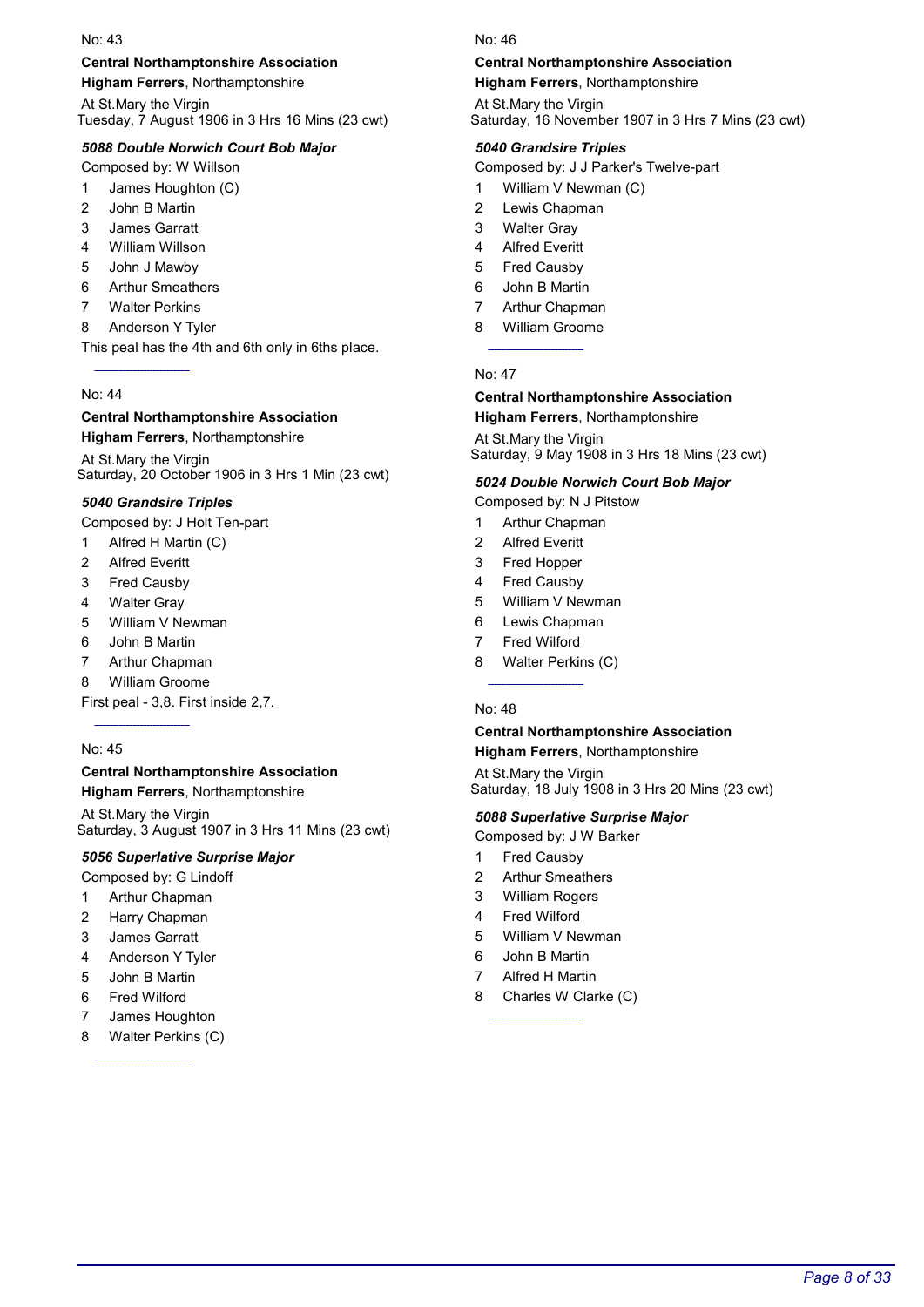### Central Northamptonshire Association

Higham Ferrers, Northamptonshire

At St.Mary the Virgin Saturday, 17 October 1908 in 3 Hrs 8 Mins (23 cwt)

### 5040 Grandsire Triples

Composed by: J J Parker's Twelve-part

- 1 William V Newman (C)
- 2 Lewis Chapman
- 3 Alfred Everitt
- 4 Fred Causby
- 5 Henry W Gayton
- 6 Herbert W Cockings
- 7 Arthur Chapman
- 8 William Groome

First on 8 - 5,6. W.Groome having been taken ill after 2h 30m, A.H.Martin, being at hand, took over.

#### No: 50

#### Central Northamptonshire Association Higham Ferrers, Northamptonshire

At St.Mary the Virgin Saturday, 17 April 1909 in 3 Hrs 11 Mins (23 cwt)

### 5040 Stedman Triples

Composed by: T Thurstans's Four-part

- 1 John B Martin
- 2 Walter Gray
- 3 Alfred Everitt
- 4 William V Newman
- 5 Fred Causby
- 6 Alfred H Martin
- 7 Walter Perkins (C)
- 8 Lewis Chapman

First of Stedman - 2,3,5. 8 - Lewis Chapman? 5 published in The Bell News as Fred Causty.

### No: 51

### Central Northamptonshire Association

Higham Ferrers, Northamptonshire

At St.Mary the Virgin Saturday, 22 May 1909 in 3 Hrs 22 Mins (23 cwt)

#### 5088 Superlative Surprise Major

Composed by: G Lindoff

- 1 William V Newman
- 2 James Houghton
- 3 Fred Wilford
- 4 Walter Perkins
- 5 Bertram Prewett (C)
- 6 John B Martin
- 7 Alfred H Martin
- 8 Anderson Y Tyler

#### No: 52

### Central Northamptonshire Association

Higham Ferrers, Northamptonshire

At St.Mary the Virgin Saturday, 30 October 1909 in 3 Hrs 6 Mins (23 cwt)

#### 5040 Stedman Triples

Composed by: T Thurstans One-part

- 1 Lewis Chapman
- 2 Alfred Everitt
- 3 John B Martin
- 4 William V Newman
- 5 Walter Perkins
- 6 Frederick Palmer
- 7 Anderson Y Tyler (C)
- 8 Oscar Payne

First in the method - 1. First on 8 - 8. To welcome F.Palmer to Irthlingborough.

#### No: 53

#### Central Northamptonshire Association Higham Ferrers, Northamptonshire

At St.Mary the Virgin Saturday, 4 December 1909 in 3 Hrs 23 Mins (23 cwt)

### 5056 Superlative Surprise Major

Composed by: C H Hattersley

- 1 John B Martin
- 2 Herbert Rainbow
- 3 Frederick Palmer
- 4 William V Newman
- 5 James Garratt
- 6 Anderson Y Tyler
- 7 Alfred H Martin
- 8 Fred Wilford (C)

#### No: 54

# Central Northamptonshire Association

Higham Ferrers, Northamptonshire

At St.Mary the Virgin Saturday, 26 February 1910 in 3 Hrs 14 Mins (23 cwt)

#### 5040 Stedman Triples

Composed by: T Thurstans's Four-part

- 1 Walter Perkins
- 2 Alfred Everitt
- 3 John B Martin
- 4 William V Newman
- 5 Fred Causby
- 6 Arthur Chapman
- 7 Anderson Y Tyler (C)
- 8 Lewis Chapman

Rung deeply muffled as a mark of respect to the late Rev.F.E.Robinson, who called the first CNA peal of ST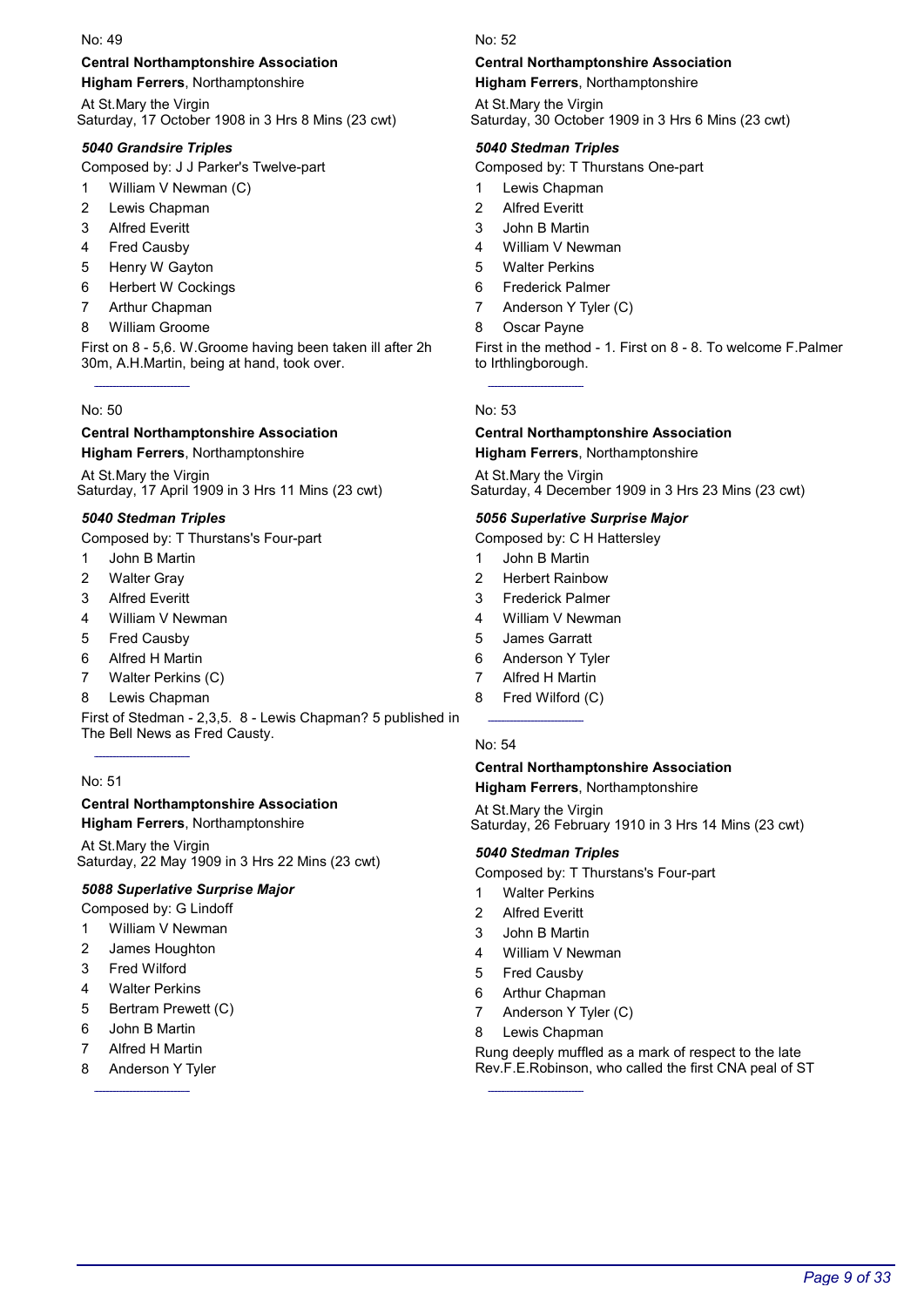### Central Northamptonshire Association

Higham Ferrers, Northamptonshire

At St.Mary the Virgin Saturday, 30 April 1910 in 3 Hrs 20 Mins (23 cwt)

### 5088 London Surprise Major

Composed by: H Dains

- 1 Alfred H Martin
- 2 James T Ward
- 3 James Garratt
- 4 William V Newman
- 5 Frederick Palmer
- 6 Walter Perkins
- 7 John B Martin
- 8 Anderson Y Tyler (C)

First of London - 1,7, and on the bells. Birthday compliment to W.V.Newman.

#### No: 56

#### Central Northamptonshire Association Higham Ferrers, Northamptonshire

At St.Mary the Virgin Tuesday, 17 May 1910 in 3 Hrs 6 Mins (23 cwt)

### 5040 Stedman Triples

Composed by: T Thurstans's Four-part

- 1 Alfred H Martin
- 2 Fred Causby
- 3 J Hubert Horn
- 4 Frederick Palmer
- 5 William V Newman
- 6 John B Martin
- 7 Walter Perkins (C)
- 8 Arthur Chapman

#### No: 57

### Central Northamptonshire Association

Higham Ferrers, Northamptonshire

At St.Mary the Virgin Saturday, 15 October 1910 in 3 Hrs 20 Mins (23 cwt)

### 5040 Grandsire Triples

Composed by: J J Parker's Twelve-part

- 1 Walter Gray
- 2 Alfred Everitt
- 3 Alfred H Martin
- 4 Arthur Chapman
- 5 Fred Causby
- 6 Lewis Chapman
- 7 John B Martin (C)
- 8 Oscar Payne

Rung deeply muffled as a mark of respect to the late Fred Palmer of Irthlingborough.

#### No: 58

### Central Northamptonshire Association

Higham Ferrers, Northamptonshire

At St.Mary the Virgin Friday, 30 December 1910 in 3 Hrs 18 Mins (23 cwt)

#### 5040 Stedman Triples

Composed by: Bulwer's Variation

- 1 John J Mawby
- 2 Alfred Everitt
- 3 James T Ward
- 4 Fred Causby
- 5 Walter Perkins
- 6 Arthur Chapman
- 7 Charles W Clarke (C)
- 8 John B Martin

#### No: 59

#### Central Northamptonshire Association Higham Ferrers, Northamptonshire

At St.Mary the Virgin Saturday, 21 January 1911 in 3 Hrs 12 Mins (23 cwt)

#### 5040 Grandsire Triples

Composed by: Holt 's Original

- 1 Alfred Everitt
- 2 William V Newman
- 3 George Lines
- 4 Henry W Gayton
- 5 Charles W Clarke
- 6 Alfred H Martin
- 7 Walter Perkins (C)
- 8 Arthur Chapman

#### No: 60

#### Central Northamptonshire Association Higham Ferrers, Northamptonshire

At St.Mary the Virgin Saturday, 6 May 1911 in 3 Hrs 8 Mins (23 cwt)

### 5040 Stedman Triples

- Composed by: T Thurstans's Four-part
- 1 John Blackwell
- 2 Alfred Everitt
- 3 James T Ward
- 4 Charles W Clarke
- 5 Alfred H Martin
- 6 J Hubert Horn
- 7 Anderson Y Tyler (C)
- 8 Harry Pettit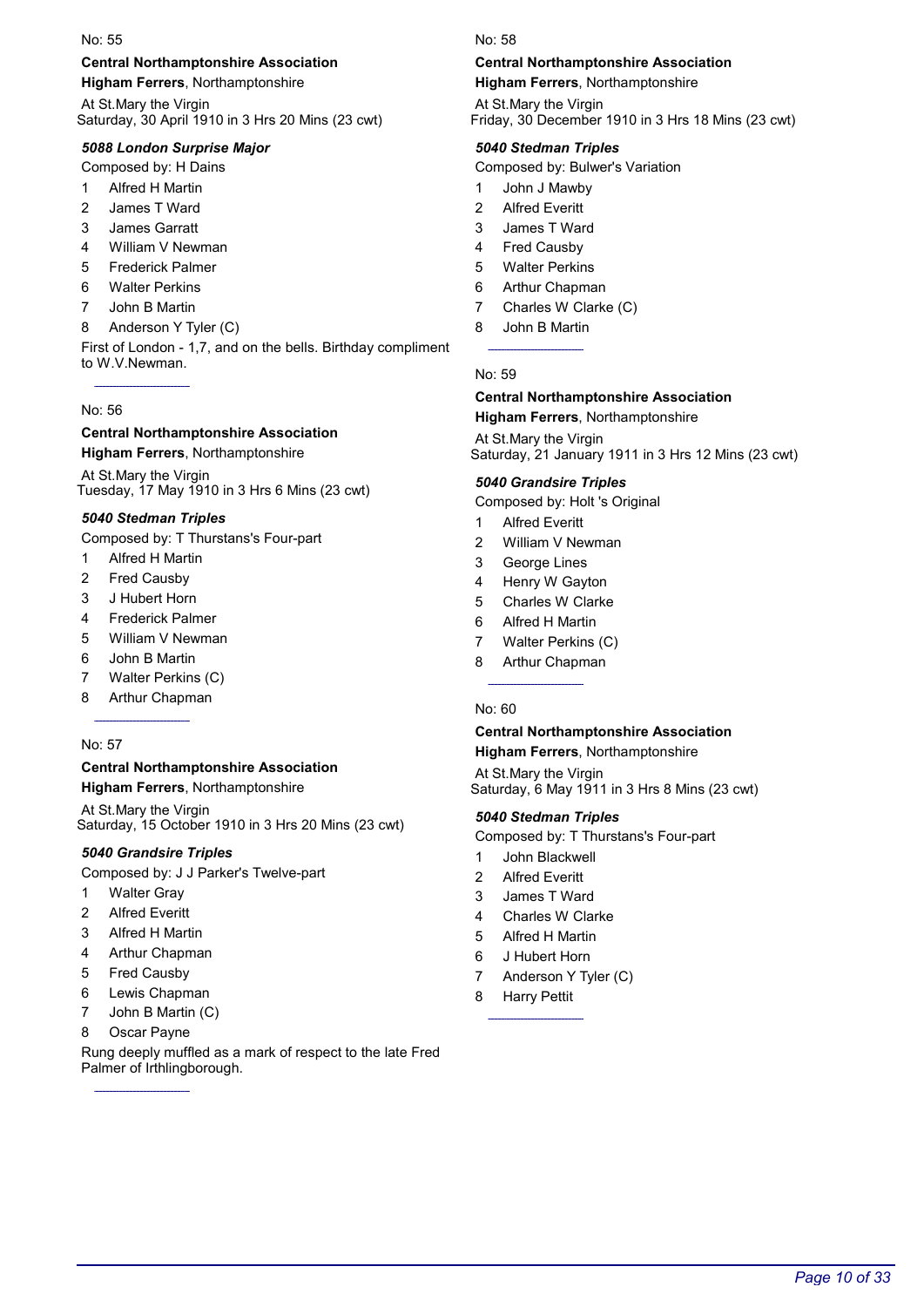### Central Northamptonshire Association

Higham Ferrers, Northamptonshire

At St.Mary the Virgin Saturday, 18 November 1911 in 3 Hrs 14 Mins (23 cwt)

### 5040 Plain Bob Major

Composed by: H Price

- 1 James T Ward
- 2 Alfred Everitt
- 3 Fred Causby
- 4 Anderson Y Tyler (C)
- 5 John J Mawby
- 6 Pearl Inskip
- 7 Alfred H Martin
- 8 Arthur Chapman

First peal in the method - 4. Rung as a farewell to Rev.G.Davidson, leaving to move to Woodford.

#### No: 62

#### Central Northamptonshire Association Higham Ferrers, Northamptonshire

At St.Mary the Virgin Saturday, 2 December 1911 in 3 Hrs Exactly (23 cwt)

### 5040 Grandsire Triples

Composed by: J J Parker's Twelve-part

- 1 Alfred H Martin
- 2 Fred Causby
- 3 Lewis Chapman
- 4 Alfred Everitt
- 5 George Brown
- 6 Arthur Chapman
- 7 John B Martin (C)
- 8 Harry Pettit

Rung deeply muffled as a mark of respect to the late W.V.Newman, interred on November 28th at Rushen.

### No: 63

### Central Northamptonshire Association

Higham Ferrers, Northamptonshire

At St.Mary the Virgin Saturday, 30 December 1911 in 3 Hrs Exactly (23 cwt)

### 5040 Stedman Triples

Composed by: Bulwer's Variation

- 1 Arthur Pettit
- 2 Walter Perkins
- 3 John J Mawby
- 4 Fred Wilford
- 5 Alfred H Martin
- 6 Arthur Chapman
- 7 Charles W Clarke (C)
- 8 Anderson Y Tyler

#### No: 64

### Central Northamptonshire Association

Higham Ferrers, Northamptonshire

At St.Mary the Virgin Saturday, 4 May 1912 in 3 Hrs 13 Mins (23 cwt)

### 5056 Superlative Surprise Major

Composed by: C H Hattersley

- 1 Arthur Chapman
- 2 Joseph White
- 3 Charles W Bird
- 4 William Farey
- 5 Alfred H Martin
- 6 Frederick Sawfoot
- 7 David Nicholls
- 8 Fred Wilford (C)

No: 65

#### Central Northamptonshire Association Higham Ferrers, Northamptonshire

At St.Mary the Virgin Saturday, 25 May 1912 in 3 Hrs 12 Mins (23 cwt)

#### 5056 Superlative Surprise Major

Composed by: H Dains

- 1 Fred Wilford
- 2 John J Mawby
- 3 Alfred H Martin
- 4 James T Ward
- 5 Anderson Y Tyler
- 6 James Houghton
- 7 Charles W Clarke
- 8 Walter Perkins (C)

To celebrate the wedding of Mr.Arthur Chapman to Miss Christiana Hobbs of Wellingborough.

#### No: 66

# Central Northamptonshire Association

Higham Ferrers, Northamptonshire

At St.Mary the Virgin Monday, 7 October 1912 in 3 Hrs 7 Mins (23 cwt)

### 5040 Stedman Triples

Composed by: T Thurstans

- 1 James T Ward
- 2 George N Price (C)
- 3 John J Mawby
- 4 Edward Whitbread
- 5 Walter Perkins
- 6 James Garratt
- Alfred H Martin
- 8 Arthur Chapman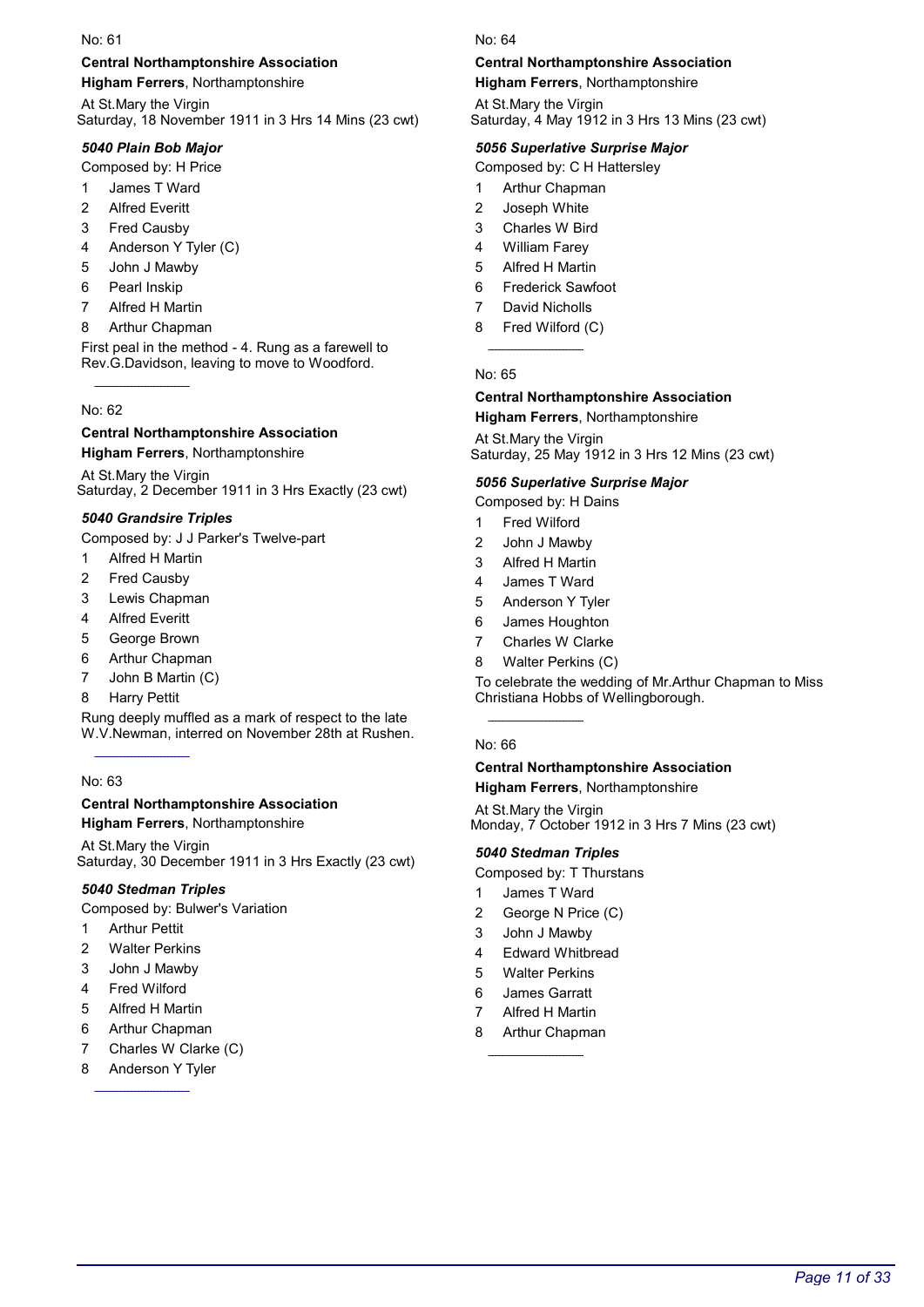#### Central Northamptonshire Association

Higham Ferrers, Northamptonshire

At St.Mary the Virgin Saturday, 2 May 1914 in 3 Hrs 10 Mins (23 cwt)

### 5088 Double Norwich Court Bob Major

Composed by: Rev H E Bulwer

- 1 Arthur Chapman
- 2 William J Gilbert
- 3 Charles W Bird
- 4 Fred Wilford
- 5 Fred Causby
- 6 Walter Gilbert
- 7 Alfred H Martin
- 8 Walter Perkins (C)

#### No: 68

#### Central Northamptonshire Association Higham Ferrers, Northamptonshire

At St.Mary the Virgin Saturday, 15 February 1919 in 3 Hrs 10 Mins (23 cwt)

#### 5040 Grandsire Triples

Composed by: J Carter

- 1 William J Gilbert
- 2 John J Mawby
- 3 Harry Ette
- 4 George M Ette
- 5 James Garratt
- 6 William A Hall
- 7 Walter Perkins (C)
- 8 Arthur Chapman

Rung with the bells muffled as a token of respect to Mr.J.B.Martin.

#### No: 69

### Central Northamptonshire Association

Higham Ferrers, Northamptonshire

At St.Mary the Virgin Tuesday, 10 February 1920 in 3 Hrs 15 Mins (23 cwt)

### 5040 Grandsire Triples

Composed by: J Carter

- 1 Dennis Deacon
- 2 James Garratt
- 3 William A Hall
- 4 Henry Blundell
- 5 Thomas Abbott
- 6 George Basford
- 7 Walter Perkins (C)
- 8 Ben Morriss

First peal - 1,8. Half-muffled to the memory of Mr. Arthur Chapman, a member of this belfry for 20 years.

#### No: 70

### Central Northamptonshire Association

Higham Ferrers, Northamptonshire

At St.Mary the Virgin Tuesday, 4 May 1920 in 3 Hrs 7 Mins (23 cwt)

#### 5040 Stedman Triples

Composed by: T Thurstans

- 1 James Houghton
- 2 Edward P Duffield
- 3 James Garratt
- 4 Alfred H Martin
- 5 Henry Blundell
- 6 Alfred N Wood
- 7 Walter Perkins (C)
- 8 G Dennis Deighton

#### No: 71

#### Central Northamptonshire Association Higham Ferrers, Northamptonshire

At St.Mary the Virgin

Saturday, 4 December 1920 in 3 Hrs 20 Mins (23 cwt)

#### 5024 Superlative Surprise Major

Composed by: G Lindoff

- 1 William A Hall
- 2 James Garratt
- 3 James T Ward
- 4 John J Mawby
- 5 Walter Perkins
- 6 Lewis Chapman
- 7 George Basford
- 8 Anderson Y Tyler (C)

#### No: 72

#### Central Northamptonshire Association Higham Ferrers, Northamptonshire

At St.Mary the Virgin

Saturday, 10 February 1923 in 3 Hrs 8 Mins (23 cwt)

### 5040 Stedman Triples

- Composed by: Pitstow's Variation
- 1 Bertie O Soden
- 2 William H Waldron
- 3 Frank Rowlinson
- 4 John Hensman
- 5 William Rogers
- 6 Fred Wilford
- 7 Tom Tebbutt (C)
- 8 Arthur Tompkins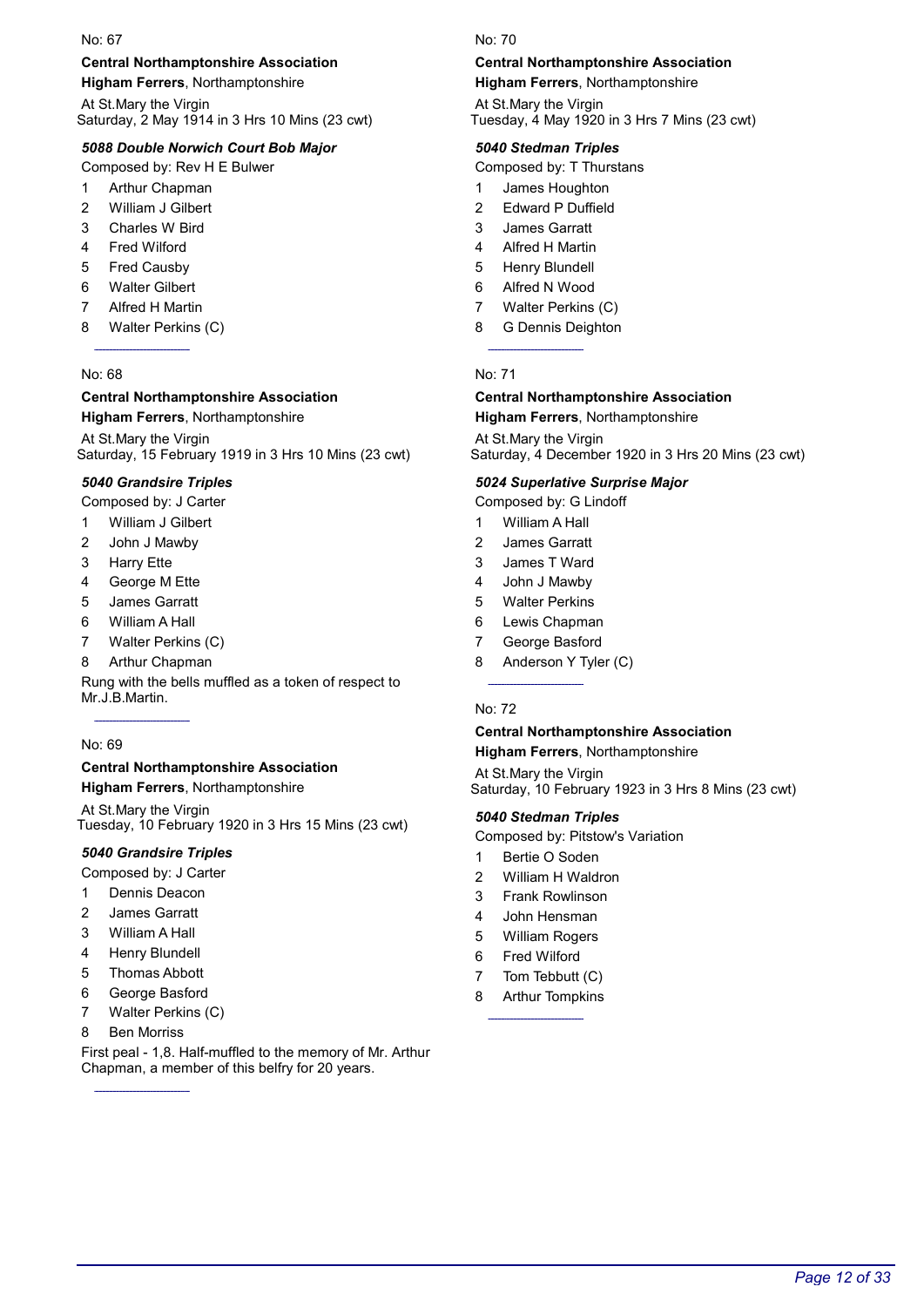### Peterborough Diocesan Guild

Higham Ferrers, Northamptonshire

At St.Mary the Virgin Saturday, 29 November 1924 in 3 Hrs 21 Mins (23 cwt)

### 5056 Cambridge Surprise Major

Composed by: C Middleton

- 1 John R Main
- 2 James T Ward
- 3 Thomas Law
- 4 Charles W Bird
- 5 John J Mawby
- 6 Walter Perkins
- 7 George Basford
- 8 Anderson Y Tyler (C)

First peal in the method on the bells.

#### No: 74

#### Peterborough Diocesan Guild

Higham Ferrers, Northamptonshire

At St.Mary the Virgin Saturday, 14 November 1925 in 3 Hrs 13 Mins (23 cwt)

#### 5040 Stedman Triples

Composed by: Brooks's Variation

- 1 Miss Kitty Moore
- 2 John King
- 3 Harry Baxter
- 4 George Basford
- 5 John R Main
- 6 Anderson Y Tyler
- 7 C Arthur Manning (C)
- 8 Roger G Black

First peal in the method - 2.

#### No: 75

#### Peterborough Diocesan Guild

Higham Ferrers, Northamptonshire

At St.Mary the Virgin Saturday, 23 October 1926 in 3 Hrs 13 Mins (23 cwt)

### 5040 Stedman Triples

Composed by: T Thurstans's Four-part

- 1 Miss Evelyn Steel
- 2 John R Main
- 3 James T Ward
- 4 Alfred H Martin
- 5 Thomas R Hensher
- 6 Anderson Y Tyler
- 7 Walter Perkins (C)
- 8 George Basford

The conductor's 50th peal of Stedman Triples. Mr.T.R. Hensher hails from Bolton.

#### No: 76

#### Peterborough Diocesan Guild

Higham Ferrers, Northamptonshire

At St.Mary the Virgin Saturday, 30 April 1927 in 3 Hrs 25 Mins (23 cwt)

#### 5056 Cambridge Surprise Major

Composed by: C Middleton

- 1 Lewis Chapman
- 2 James Garratt
- 3 Walter Perkins
- 4 James T Ward
- 5 John J Mawby
- 6 John R Main
- 7 George Basford
- 8 Anderson Y Tyler (C)

#### No: 77

# Peterborough Diocesan Guild

### Higham Ferrers, Northamptonshire

At St.Mary the Virgin Saturday, 15 October 1927 in 3 Hrs 22 Mins (23 cwt)

#### 5056 Superlative Surprise Major

Composed by: F Dench

- 1 Lewis Chapman
- 2 John R Main
- 3 John King
- 4 James T Ward
- 5 James Garratt
- 6 George Basford
- 7 Anderson Y Tyler
- 8 John R Sharman (C)

100th peal - 6.

#### No: 78

#### Peterborough Diocesan Guild Higham Ferrers, Northamptonshire

At St.Mary the Virgin Saturday, 3 November 1928 in 3 Hrs 15 Mins (23 cwt)

#### 5040 Stedman Triples

Composed by: T Thurstans's Four-part

- 1 Lewis Chapman
- 2 Walter Perkins
- 3 Harry Chapman
- 4 John J Mawby
- 5 James T Ward
- 6 James Garratt
- 7 Anderson Y Tyler (C)
- 8 Charles Croot

First peal - 8.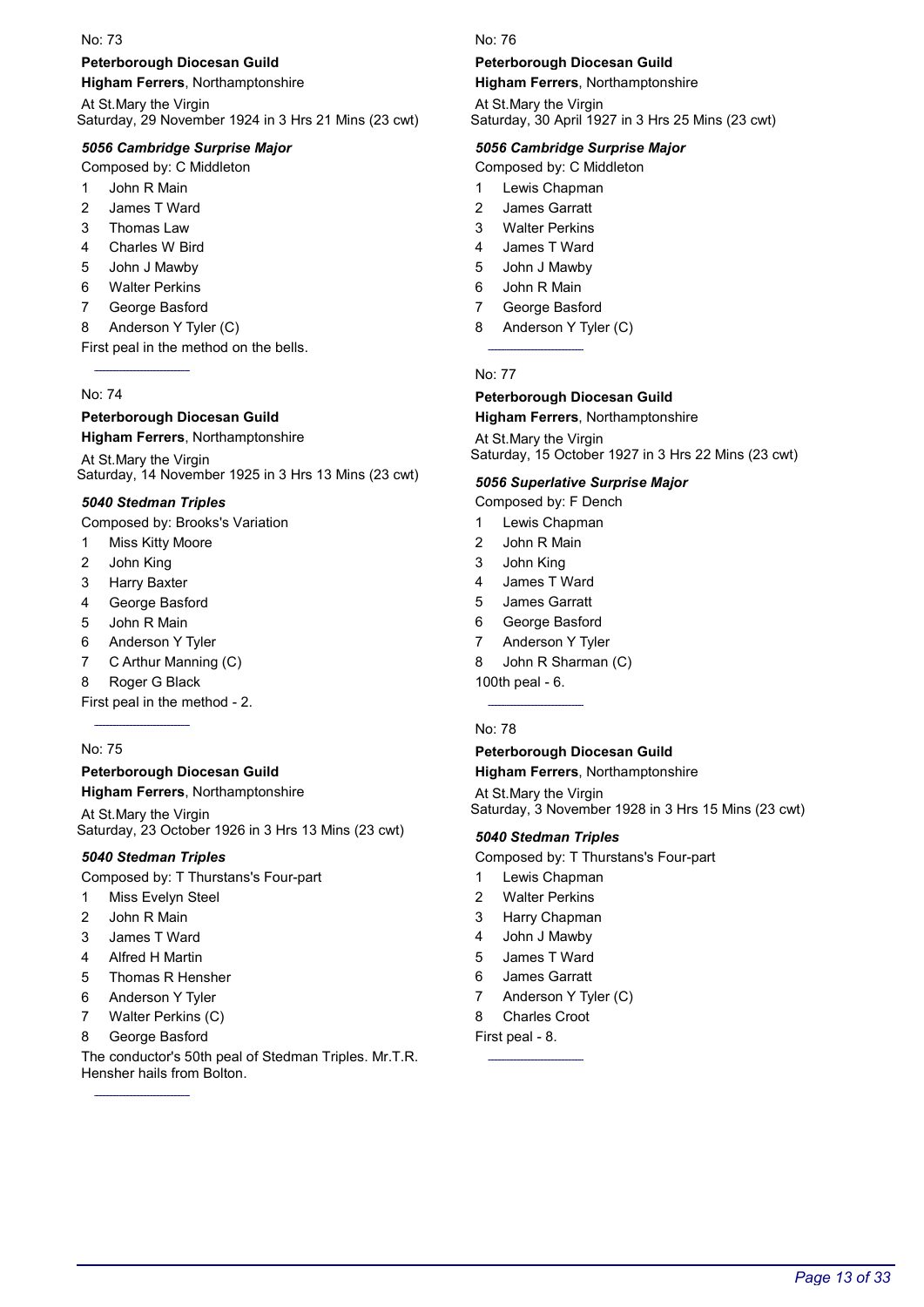#### Peterborough Diocesan Guild

Higham Ferrers, Northamptonshire

At St.Mary the Virgin Tuesday, 6 August 1929 in 3 Hrs 19 Mins (23 cwt)

#### 5056 Cambridge Surprise Major

Composed by: C Middleton

- 1 James George
- 2 William H Fussell
- 3 Walter Perkins
- 4 Arthur E Sharman
- 5 Frank Bennett (C)
- 6 Thomas R Hensher
- 7 James H Shepherd
- 8 Edward Jenkins

#### No: 80

### Peterborough Diocesan Guild

#### Higham Ferrers, Northamptonshire

At St.Mary the Virgin Saturday, 16 November 1929 in 3 Hrs 12 Mins (23 cwt)

#### 5024 Double Norwich Court Bob Major

Composed by: Y Green

- 1 Lewis Chapman
- 2 Amos Smart
- 3 John J Mawby
- 4 John R Main
- 5 William J Stock
- 6 James T Ward
- 7 Thomas R Hensher
- 8 Anderson Y Tyler (C)

Rung as a birthday compliment to Mr.Alfred J.Martin who has been a ringer at this church for 50 years.

#### No: 81

#### Peterborough Diocesan Guild

Higham Ferrers, Northamptonshire

At St.Mary the Virgin Saturday, 21 June 1930 in 3 Hrs 18 Mins (23 cwt)

#### 5056 Bristol Surprise Major

Composed by: H Dains

- 1 Thomas R Hensher
- 2 Walter Perkins
- 3 John J Mawby
- 4 Harry Chapman
- 5 James T Ward
- 6 John R Main
- 7 George Basford
- 8 Anderson Y Tyler (C)

First peal in the method on the bells. Circled the tower - 1.

#### No: 82

#### Peterborough Diocesan Guild

Higham Ferrers, Northamptonshire

At St.Mary the Virgin Tuesday, 16 September 1930 in 3 Hrs 11 Mins (23 cwt)

#### 5056 Cambridge Surprise Major

Composed by: C Middleton

- 1 George R Pye
- 2 Charles W Roberts (C)
- 3 George Williams
- 4 Thomas T Gofton
- 5 Wilfred Williams
- 6 Albert W Coles
- 7 James Bennett
- 8 William Pye

#### No: 83

### Peterborough Diocesan Guild

### Higham Ferrers, Northamptonshire

At St.Mary the Virgin Saturday, 13 December 1930 in 3 Hrs 12 Mins (23 cwt)

#### 5040 Stedman Triples

Composed by: T Thurstans's Four-part

- 1 Thomas Abbott
- 2 Lewis Chapman
- 3 Oscar Payne
- 4 Alfred H Martin
- 5 Amos Smart
- 6 G Dennis Deighton
- 7 Walter Perkins (C)
- 8 Horace Dunkley

First peal - 8.

#### No: 84

#### Peterborough Diocesan Guild Higham Ferrers, Northamptonshire

At St.Mary the Virgin Saturday, 5 December 1931 in 3 Hrs 7 Mins (23 cwt)

#### 5040 Stedman Triples

Composed by: T Thurstans's Four-part

- 1 Alfred H Martin
- 2 Henry W Gayton
- 3 Amos Smart
- 4 Thomas R Hensher
- 5 Charles W Clarke
- 6 G Dennis Deighton
- 7 Walter Perkins (C)
- 8 Horace Dunkley

For the Stedman tercentenary.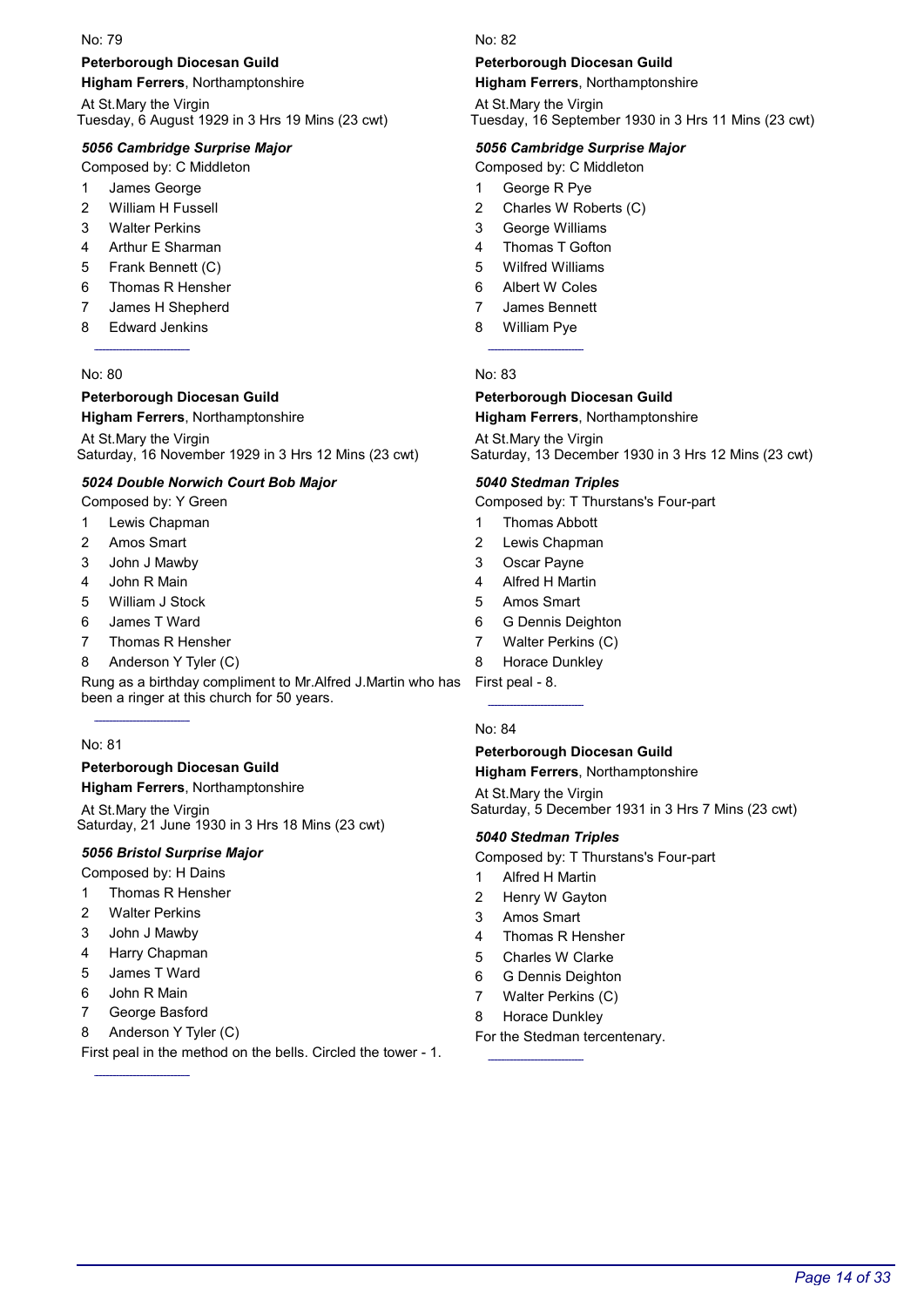### Peterborough Diocesan Guild

Higham Ferrers, Northamptonshire

At St.Mary the Virgin Saturday, 31 December 1932 in 3 Hrs 6 Mins (23 cwt)

### 5008 Plain Bob Major

Composed by: H W Gayton

- 1 Henry W Gayton (C)
- 2 Frank Kirk
- 3 Charles M Whitney
- 4 Ernest J Whitmore
- 5 Amos Smart
- 6 William J Whitmore
- 7 William Stock
- 8 G Dennis Deighton

First peal in the method - 8. Rung on the 30th anniversary of Mr.F.Kirk's wedding day.

#### No: 86

#### Peterborough Diocesan Guild Higham Ferrers, Northamptonshire

At St.Mary the Virgin Saturday, 7 December 1935 in 3 Hrs 14 Mins (23 cwt)

### 5120 Plain Bob Major

- Composed by: H W Gayton
- 1 Henry W Gayton (C)
- 2 Donald Cocking
- 3 George H Roberts
- 4 William J Whitmore
- 5 William Copperwheat
- 6 Burley P Morris
- 7 Harry Pettit
- 8 G Dennis Deighton

On the 71st birthdays of G.H.Roberts and A.H.Martin, towerkeeper of this church.

### No: 87

### Peterborough Diocesan Guild

Higham Ferrers, Northamptonshire

At St.Mary the Virgin Saturday, 19 May 1951 in 3 Hrs 12 Mins (23 cwt)

### 5040 Grandsire Triples

Composed by: J Vicars

- 1 William Wilby
- 2 John King
- 3 Albert J Wilson
- 4 William J Whitmore
- 5 John Shatford
- 6 Ernest J Whitmore (C)
- 7 John E Skerritt
- 8 Charles Underwood

First peal in the method - 5,7. First peal on thel bells after rehanging.

No: 88

### Peterborough Diocesan Guild

Higham Ferrers, Northamptonshire

At St.Mary the Virgin Saturday, 22 March 1952 in 3 Hrs 15 Mins (23 cwt)

### 5088 Yorkshire Surprise Major

Composed by: P I Chapman

- 1 Harry Wooding
- 2 John King
- 3 George Care (C)
- 4 Ernest E Whitmore
- 5 Ronald J Sharp
- 6 William J Whitmore
- 7 John E Skerritt
- 8 Patrick I Chapman
- First peal in the method 7.

No: 89

### Peterborough Diocesan Guild

Higham Ferrers, Northamptonshire

At St.Mary the Virgin Saturday, 6 February 1954 in 3 Hrs 12 Mins (23 cwt)

#### 5040 Grandsire Triples

Composed by: B Annable

- 1 Albert J Wilson
- 2 David Priestley
- 3 Arthur Gibbs
- 4 John M Clarke
- 5 Harry J Richardson
- 6 Ernest J Whitmore (C)
- 7 William J Whitmore
- 8 Ralph Whiting
- First peal attempt 2,4,8.

#### No: 90

#### Peterborough Diocesan Guild

Higham Ferrers, Northamptonshire

At St.Mary the Virgin Saturday, 10 July 1954 in 3 Hrs 5 Mins (23 cwt)

#### 5056 Cambridge Surprise Major

Composed by: C Middleton

- 1 Geoffrey E Watson
- 2 Ann M Cox
- 3 William T Beeston
- 4 Patrick I Chapman
- 5 John King
- 6 Roland W Morant
- 7 Burley P Morris
- 8 A Patrick Cannon (C)

Compliment to the Vicar, Rev.C.F.Ford, on the first anniversary of his induction.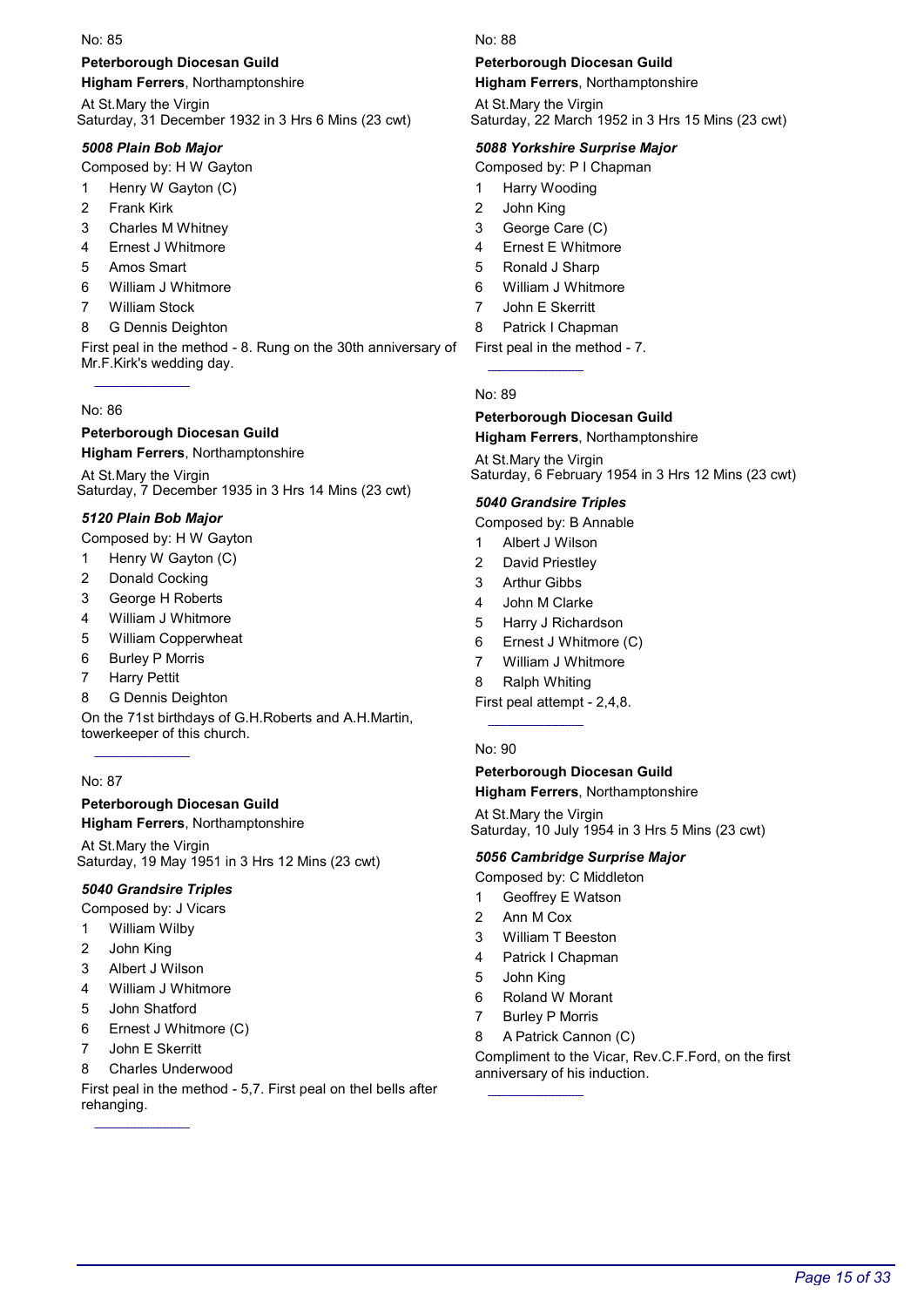### Peterborough Diocesan Guild

Higham Ferrers, Northamptonshire

At St.Mary the Virgin Saturday, 16 February 1957 in 3 Hrs 24 Mins (23 cwt)

### 5056 Pudsey Surprise Major

Composed by: S J Ivin

- 1 John King
- 2 Brian S Cope
- 3 Shelagh R Collins
- 4 Ronald J Sharp
- 5 Stephen J Ivin
- 6 William J Whitmore
- 7 Derek P Jones (C)
- 8 Philip Mehew

#### No: 92

# Peterborough Diocesan Guild

Higham Ferrers, Northamptonshire At St.Mary the Virgin

Saturday, 29 March 1958 in 3 Hrs 8 Mins (23 cwt)

### 5024 Rutland Surprise Major

Composed by: M Hodgson

- 1 John B Long
- 2 Avril Thackray
- 3 Philip G K Davies
- 4 Peter J Shipton
- 5 Alan J Frost
- 6 Patrick I Chapman
- 7 Stephen J Ivin
- 8 Bryan Pattison (C)

#### No: 93

#### Peterborough Diocesan Guild Higham Ferrers, Northamptonshire

At St.Mary the Virgin Wednesday, 13 August 1958 in 3 Hrs 6 Mins (23 cwt)

#### 5088 Yorkshire Surprise Major

- Composed by: N J Pitstow
- 1 Brian Harris
- 2 Bernard F L Groves
- 3 Basil Jones (C)
- 4 Leslie W G Morris
- 5 Frederick E Wilshaw
- 6 Philip Mehew
- 7 Ralph G Edwards
- 8 George E Fearn

#### No: 94

#### Peterborough Diocesan Guild

Higham Ferrers, Northamptonshire

At St.Mary the Virgin Friday, 30 September 1960 in 3 Hrs 8 Mins (23 cwt)

#### 5056 London Surprise Major

Composed by: N J Pitstow

- 1 Jack L Millhouse (C)
- 2 Ruth M Border
- 3 Clifford Skidmore
- 4 Norman J Goodman
- 5 Henry H Fearn
- 6 George E Fearn
- 7 John A Anderson
- 8 Peter Border

#### No: 95

#### Ancient Society of College Youths Higham Ferrers, Northamptonshire

At St.Mary the Virgin Friday, 1 September 1961 in 3 Hrs 21 Mins (23 cwt)

#### 5088 Pudsey Surprise Major

Composed by: A Craven

- 1 Gordon Benfield
- 2 Frank E Darby
- 3 Alan J Frost
- 4 Brian Downes
- 5 Stewart F W Kimber
- 6 Michael P Moreton
- 7 Wilfrid F Moreton (C)
- 8 Richard E Price

Birthday compliments to J.Frank Smallwood (77) and Herbert Langdon (80).

#### No: 96

### Peterborough Diocesan Guild

Higham Ferrers, Northamptonshire

At St.Mary the Virgin Saturday, 11 November 1961 in 3 Hrs 30 Mins (23 cwt)

#### 5088 Plain Bob Major

Composed by: E Morris

- 1 Harry J Richardson
- 2 Patrick I Chapman
- 3 William J Whitmore
- 4 Hugh M Johnson
- 5 Eric Billings
- 6 John E Skerritt
- 7 William A Yates
- 8 John H Bluff (C)

By Guild officers, half-muffled, in memory of G.W. Jeffs, Hon.Sec. & Treasurer of the Guild.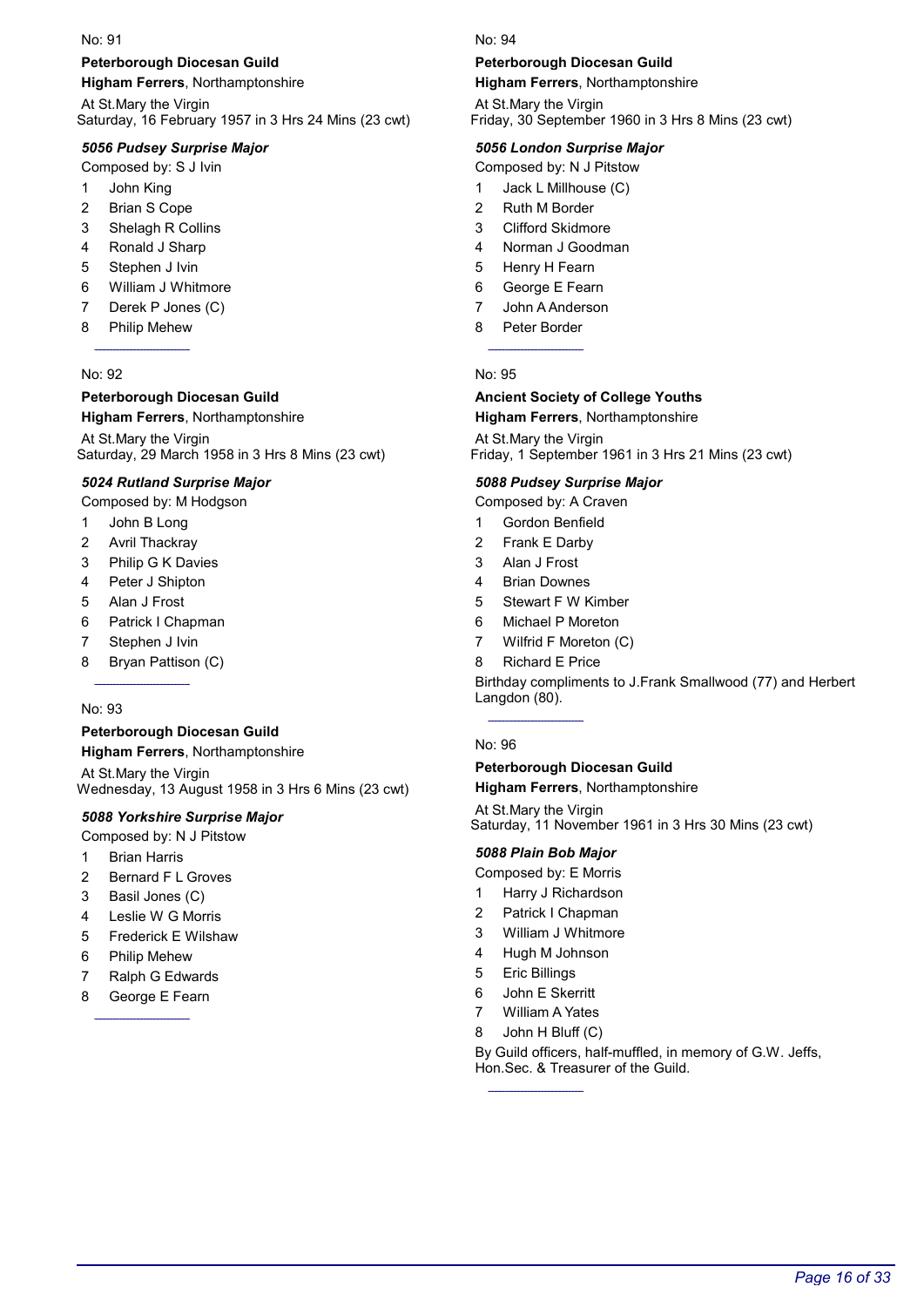#### Peterborough Diocesan Guild

Higham Ferrers, Northamptonshire

At St.Mary the Virgin Saturday, 16 November 1963 in 3 Hrs 7 Mins (23 cwt)

#### 5024 London Surprise Major

Composed by: F Bennett

- 1 Mrs G E Watson
- 2 Wendy Hollowell
- 3 Murray A Coleman
- 4 Peter M Fleckney
- 5 Ronald C Noon
- 6 Raymond H Daw
- 7 Brian Harris
- 8 Bernard F L Groves (C)

#### No: 98

### Peterborough Diocesan Guild

#### Higham Ferrers, Northamptonshire

At St.Mary the Virgin Saturday, 28 December 1963 in 3 Hrs 5 Mins (23 cwt)

#### 5088 Yorkshire Surprise Major

Composed by: H W Wilde

- 1 Frank E Coales
- 2 Diana M Lawless
- 3 A Patrick Cannon (C)
- 4 Shelagh R Collins
- 5 Peter M Fleckney
- 6 Murray A Coleman
- 7 John H Bluff
- 8 Alan J Frost

#### No: 99

### Bedfordshire Association

Higham Ferrers, Northamptonshire At St.Mary the Virgin Saturday, 21 March 1964 in 3 Hrs 6 Mins (23 cwt)

#### 5024 Cambridge Surprise Major

- Composed by: J W Parker
- 1 James H Edwards
- 2 Mary Edwards
- 3 Frank W Rivett
- 4 Robert L Piron
- 5 Alan S Smith
- 6 Arthur Gibbs
- 7 Geoffrey E Watson
- 8 Stephen J Ivin (C)

First peal: 2.

 $N<sub>0</sub>$ : 100

#### Peterborough Diocesan Guild

Higham Ferrers, Northamptonshire

At St.Mary the Virgin Saturday, 7 August 1965 in 3 Hrs 8 Mins (23 cwt)

#### 5088 Superlative Surprise Major

Composed by: Sir A P Heywood

- 1 Mary R Coleman
- 2 Anthony D Sansom
- 3 Denis G Pearson
- 4 John G Mitchell
- 5 Geoffrey E Watson
- 6 Burley P Morris
- 7 Michael T Staley

#### 8 Murray A Coleman (C)

100th peal on the bells.

#### No: 101

#### Peterborough Diocesan Guild

Higham Ferrers, Northamptonshire

At St.Mary the Virgin Friday, 10 September 1965 in 3 Hrs 1 Min (23 cwt)

#### 5056 Plain Bob Major

Composed by: J R Pritchard

- 1 Mary E Elmes
- 2 Peter Woollven
- 3 George E Bonham
- 4 Andrew G Craddock
- 5 Graham W Elmes
- 6 Anthony D Sansom
- 7 C Barrie Dove
- 8 Philip Mehew (C)

#### No: 102

### Leicester Diocesan Guild

Higham Ferrers, Northamptonshire

At St.Mary the Virgin Saturday, 8 January 1966 in 3 Hrs 13 Mins (23 cwt)

#### 5120 Ealing Surprise Major

Composed by: R F B Speed

- 1 E Alan Jacques
- 2 William A Lacey
- 3 W Ernest Rawson
- 4 Roland H Cook
- 5 A Maxwell Lindsey
- 6 J Martin Thorley
- 7 Samuel J Haines
- 8 R Kingsley Mason (C)

200th peal - 3. 25th as conductor.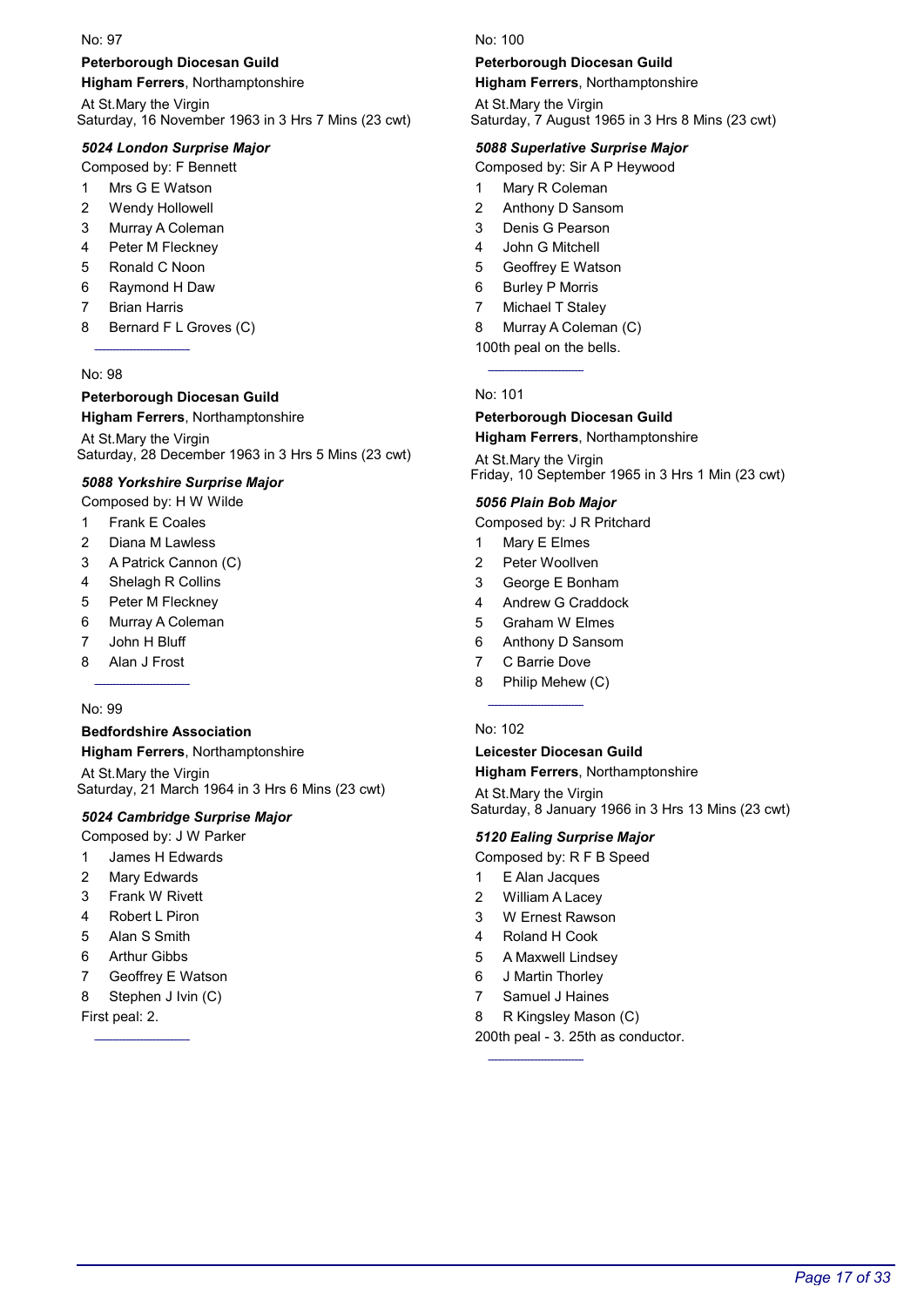### Peterborough Diocesan Guild

Higham Ferrers, Northamptonshire

At St.Mary the Virgin Saturday, 5 March 1966 in 3 Hrs 6 Mins (23 cwt)

#### 5056 8-Spliced Surprise Major

Composed by: N Smith

- 1 William J Chester
- 2 Roger W Smith
- 3 Graham C Paul (C)
- 4 Richard J Parker
- 5 Barry E Saunders
- 6 Alan A Paul
- 7 James Linnell
- 8 Barrie Hendry

#### No: 104

#### Cambridge University Guild Higham Ferrers, Northamptonshire

At St.Mary the Virgin Monday, 21 August 1967 in 3 Hrs 20 Mins (23 cwt)

#### 5088 London Surprise Major

Composed by: S J Ivin

- 1 M Susan Jackson
- 2 Vivian Nutton
- 3 Richard H Youdale
- 4 Richard W H Hayes
- 5 William T Cook
- 6 Kenneth J Darvill
- 7 J Henry Fielden (C)
- 8 Christopher H Rogers

#### No: 105

#### Peterborough Diocesan Guild Higham Ferrers, Northamptonshire

At St.Mary the Virgin Saturday, 10 May 1969 in 3 Hrs 10 Mins (23 cwt)

#### 5024 Pyrford Surprise Major

- Composed by: S J Ivin
- 1 William J Chester
- 2 Barry R Care
- 3 Stanley M Ruddlesden
- 4 Graham C Paul (C)
- 5 Christopher C Stokes
- 6 Barry E Saunders
- 7 Charles E Truman
- 8 Alan A Paul

No: 106

#### Peterborough Diocesan Guild

Higham Ferrers, Northamptonshire

At St.Mary the Virgin Saturday, 22 November 1969 in 3 Hrs 13 Mins (23 cwt)

#### 5152 Higham Ferrers Surprise Major

Composed by: M A Coleman

- 1 Anthony D Sansom
- 2 J Malcolm Tyler
- 3 Murray A Coleman (C)
- 4 Barry R Care
- 5 John G Mitchell
- 6 Edward C Buckby
- 7 Richard J Cowley
- 8 Raymond H Daw

#### No: 107

#### Ely Diocesan Association Higham Ferrers, Northamptonshire

At St.Mary the Virgin Saturday, 30 October 1971 in 3 Hrs 15 Mins (23 cwt)

#### 5088 Cornwall Surprise Major

Composed by: P G K Davies

- 1 Georgina C M Barber
- 2 Martin R Kitson
- 3 Donald F Murfet
- 4 Brian J Willett
- 5 Alan M Barber (C)
- 6 Jack S Dear
- 7 David R Saunderson
- 8 George E Thoday

#### No: 108

### Peterborough Diocesan Guild

Higham Ferrers, Northamptonshire

At St.Mary the Virgin Saturday, 21 October 1972 in 3 Hrs 26 Mins (23 cwt)

#### 5088 Bristol Surprise Major

- Composed by: S Ivin
- 1 J Malcolm Tyler
- 2 Selwyn J Griffiths
- 3 Alan R Pink
- 4 Peter J Blight
- 5 Ronald K Russ
- 6 Barry R Care
- 7 Murray A Coleman (C)
- 8 Philip H Tocock

First peal in the method - 5.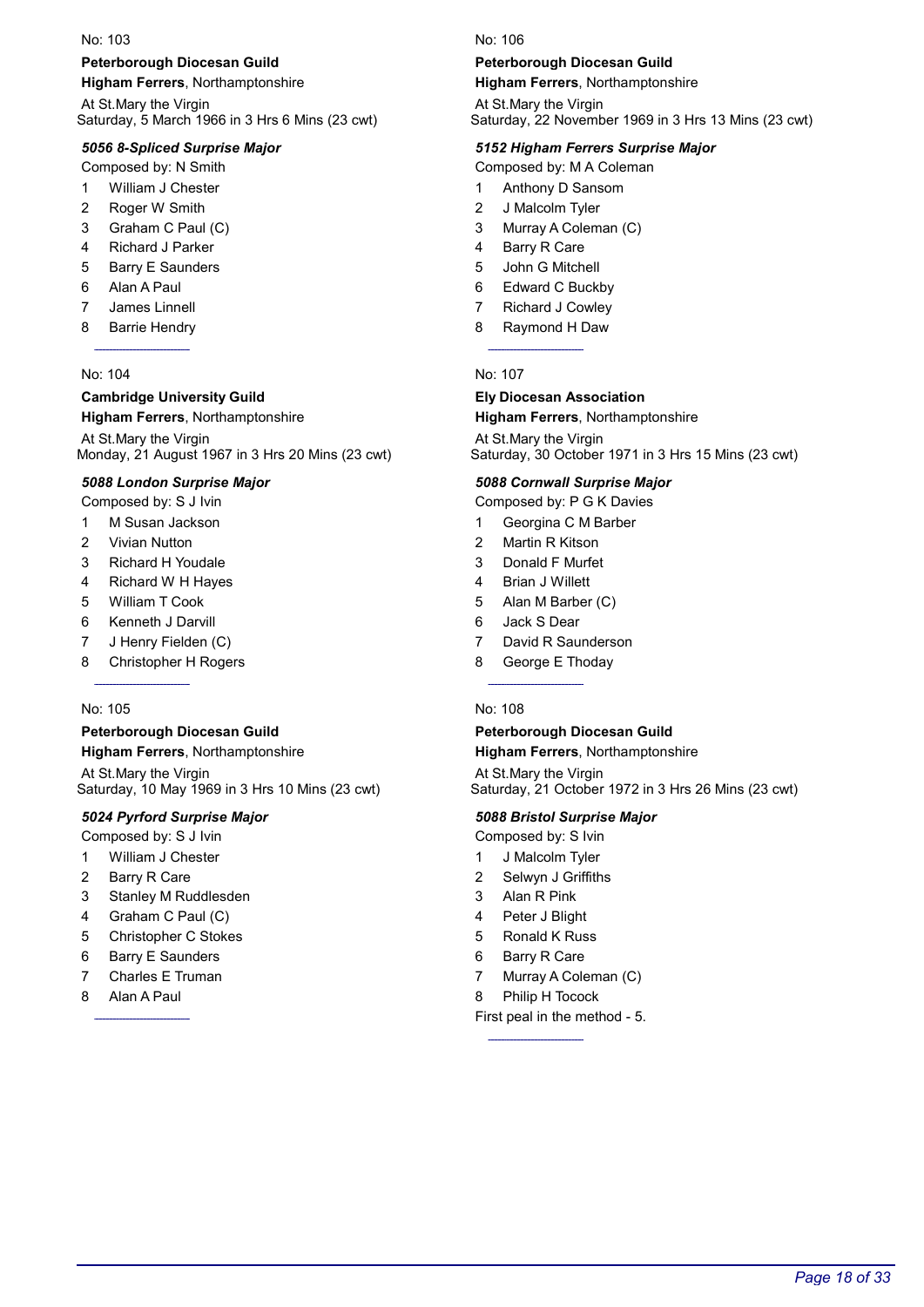### Peterborough Diocesan Guild

Higham Ferrers, Northamptonshire

At St.Mary the Virgin Saturday, 31 March 1973 in 3 Hrs 15 Mins (23 cwt)

#### 5088 London Surprise Major

Composed by: I M Holland

- 1 Paul J Flavell
- 2 Graham C Paul (C)
- 3 Richard Haseldine
- 4 Julian C Parker
- 5 David Hird
- 6 Stanley M Ruddlesden
- 7 Barry E Saunders
- 8 Alan A Paul

#### No: 110

#### Peterborough Diocesan Guild

#### Higham Ferrers, Northamptonshire

At St.Mary the Virgin Saturday, 12 May 1973 in 3 Hrs Exactly (23 cwt)

#### 5040 Grandsire Triples

Composed by: Bruerton's Twelve-part

- 1 James Mitchell
- 2 James Mossop
- 3 Brian S Cope
- 4 John Weaver
- 5 John G Mitchell (C)
- 6 Stanley Robinson
- 7 Geoffrey E Watson
- 8 Peter M Fleckney

65th birthday compliment to Stanley Robinson.

#### No: 111

### Peterborough Diocesan Guild

Higham Ferrers, Northamptonshire

At St.Mary the Virgin Saturday, 22 November 1975 in 3 Hrs 10 Mins (23 cwt)

#### 5120 London Surprise Major

Composed by: S Ivin

- 1 James E Benner
- 2 Denis G Pearson
- 3 Roger W Smith
- 4 Stanley M Ruddlesden
- 5 Geoffrey E Watson
- 6 Christopher J Groome
- 7 W John Riley
- 8 Murray A Coleman (C)
- First peal in the method: 7.

#### No: 112

### South Northamptonshire Society

Higham Ferrers, Northamptonshire

At St.Mary the Virgin Saturday, 6 March 1976 in 3 Hrs 15 Mins (23 cwt)

#### 5056 Mottram Surprise Major

Composed by: F Dench

- 1 Raymond A Vickers
- 2 Alan A Paul
- 3 W Eric Critchley (C)
- 4 Hazel B Baker
- 5 Stanley M Ruddlesden
- 6 Richard Haseldine
- 7 Barry E Saunders
- 8 Graham C Paul

#### No: 113

#### Non Association

#### Higham Ferrers, Northamptonshire

At St.Mary the Virgin Thursday, 8 April 1976 in 3 Hrs 14 Mins (23 cwt)

#### 5024 8-Spliced Surprise Major

Composed by: N J Diserens

- 1 Anne L Barter
- 2 David A O Hope
- 3 David C Everett
- 4 David J Dearnley
- 5 Simon A Rudd
- 6 Mark Regan
- 7 Steven G Everett
- 8 John P Loveless (C)

#### No: 114

### Peterborough Diocesan Guild

Higham Ferrers, Northamptonshire

At St.Mary the Virgin Saturday, 4 December 1976 in 3 Hrs 5 Mins (23 cwt)

#### 5056 10-Spliced Surprise Major

- Composed by: N Smith
- 1 Susan H Pearson
- 2 Paul J Loxton
- 3 Denis G Pearson
- 4 Andrew S Hayden
- 5 David J Mossop
- 6 Geoffrey E Watson
- 7 Roger W Smith
- 8 Murray A Coleman (C)

25th together - 3,6.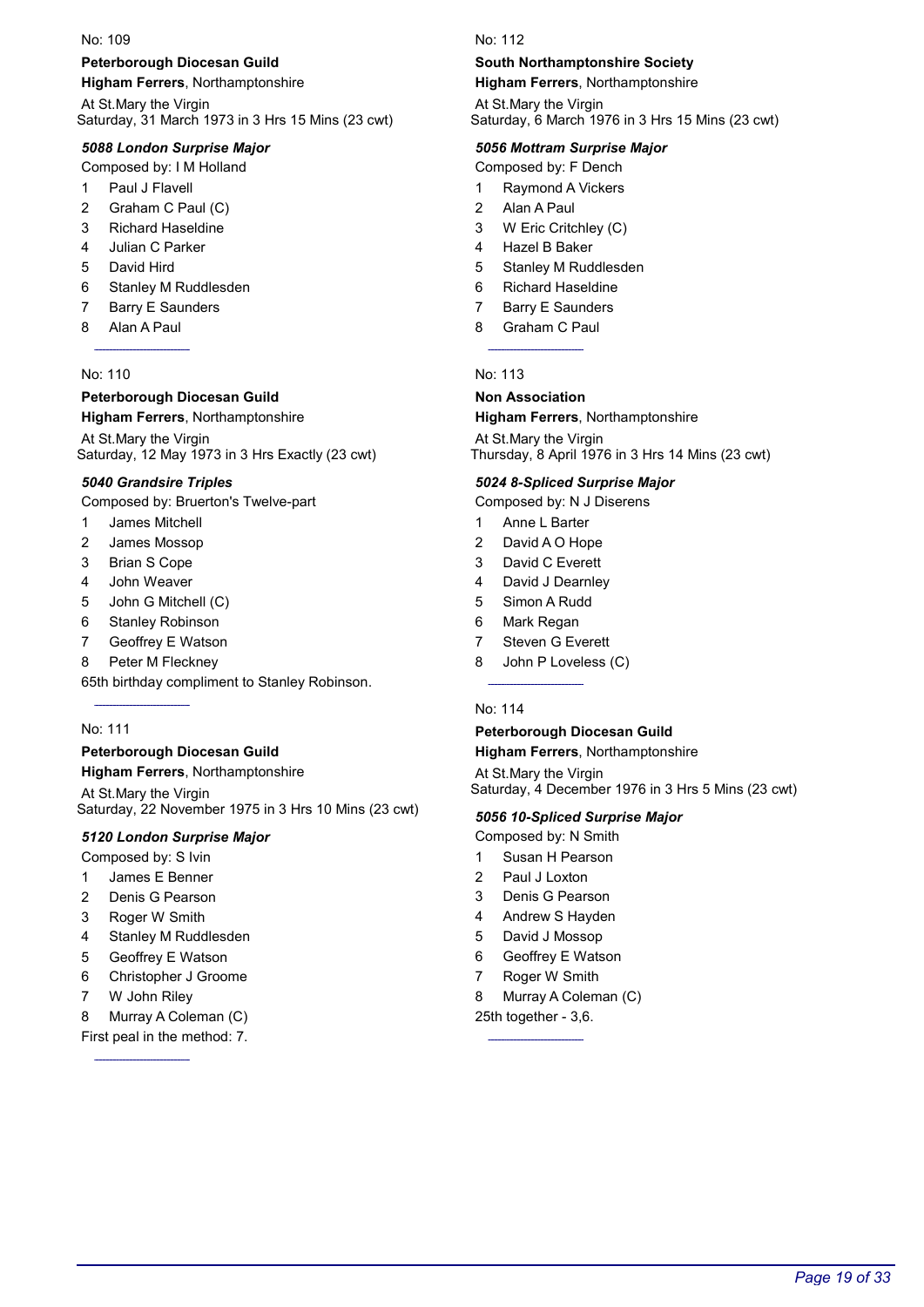### Peterborough Diocesan Guild

Higham Ferrers, Northamptonshire

At St.Mary the Virgin Saturday, 23 July 1977 in 3 Hrs 25 Mins (23 cwt)

### 5184 Cleeve Surprise Major

Composed by: S Jenner

- 1 Dorothea M Robotham
- 2 B Gillian Pipe
- 3 Roderick W Pipe
- 4 Peter M Fleckney
- 5 Roger Baldwin
- 6 Derek E Sibson (C)
- 7 Stephen J Ivin
- 8 John R Mayne

### No: 116

#### Peterborough Diocesan Guild Higham Ferrers, Northamptonshire

At St.Mary the Virgin Thursday, 8 September 1977 in 3 Hrs 8 Mins (23 cwt)

### 5056 Plain Bob Major

Composed by: J R Pritchard

- 1 Jane E Mossop
- 2 Margaret Bull
- 3 Valerie Collins
- 4 Colin Parker
- 5 Alan Bull
- 6 Terry G Smith
- 7 David J Mossop
- 8 Brian Hodgkin (C)

First peal - 3,4,8.

### No: 117

### St.Thomas's Society Higham Ferrers, Northamptonshire

At St.Mary the Virgin Friday, 30 December 1977 in 3 Hrs 3 Mins (23 cwt)

### 5024 4-Spliced Surprise Major

Composed by: A J Pitman

- 1 David A O Hope
- 2 Ruth Blackwell
- 3 David J Dearnley
- 4 George E Bonham
- 5 Catherine J B Speed
- 6 Paul N Mounsey
- 7 Mark Regan
- 8 David C Brown (C)

#### No: 118

### South Northamptonshire Society

Higham Ferrers, Northamptonshire

At St.Mary the Virgin Saturday, 1 April 1978 in 3 Hrs 7 Mins (23 cwt)

### 5152 4-Spliced Surprise Major

Composed by: A J Pitman

- 1 Raymond A Vickers
- 2 Jill Haseldine
- 3 Shirley E McGill
- 4 W Eric Critchley (C)
- 5 Richard Haseldine
- 6 Barry E Saunders
- 7 Graham C Paul
- 8 Alan A Paul

### No: 119

#### Gloucester and Bristol Diocesan Association Higham Ferrers, Northamptonshire

At St.Mary the Virgin Friday, 25 August 1978 in 3 Hrs 12 Mins (23 cwt)

### 5024 Bristol Surprise Major

Composed by: S J Ivin

- 1 Christopher J Pickford
- 2 Anthony J Cox
- 3 George H Campling
- 4 Cyril A Wratten
- 5 James R Taylor
- 6 Adrian Knights
- 7 John P Loveless
- 8 James L Towler (C)

#### No: 120

### Peterborough Diocesan Guild

Higham Ferrers, Northamptonshire

At St.Mary the Virgin Saturday, 21 October 1978 in 3 Hrs 11 Mins (23 cwt)

### 5088 Ealing Surprise Major

- Composed by: S Jenner
- 1 Stephanie J Kenton
- 2 Barry R Care
- 3 Caroline M Pearson
- 4 Susan H Pearson
- 5 Paul J Loxton
- 6 David J Mossop
- 7 Denis G Pearson (C)
- 8 Murray A Coleman

First in method by all the band except 2.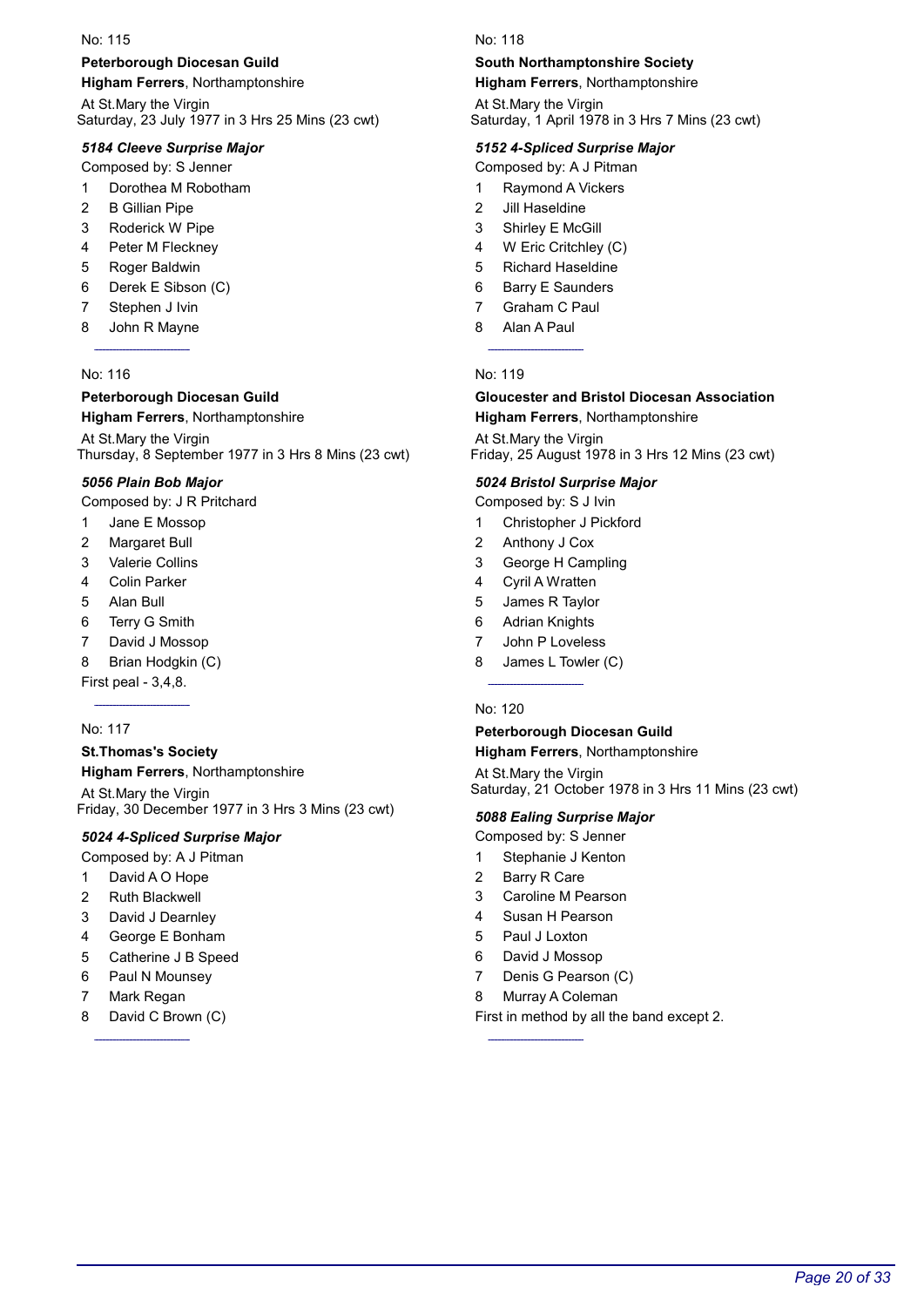### South Lincolnshire Society

Higham Ferrers, Northamptonshire

At St.Mary the Virgin Wednesday, 22 December 1982 in 3 Hrs 13 Mins (23 cwt)

### 5056 Yorkshire Surprise Major

Composed by: M Maughan

- 1 John R Ketteringham
- 2 John F Underwood
- 3 Susan M Riley
- 4 Jonathan K F Tait
- 5 William A Holmes
- 6 Edward W Colley
- 7 W John Riley
- 8 Michael Maughan (C)

#### No: 122

#### Leicester Diocesan Guild

#### Higham Ferrers, Northamptonshire

At St.Mary the Virgin Saturday, 30 April 1983 in 3 Hrs 11 Mins (23 cwt)

#### 5152 Leatherhead Surprise Major

Composed by: J R Ketteringham

- 1 Keith W Brown
- 2 P Mary Chesewright
- 3 Brian G Meads
- 4 E Alan Jacques
- 5 Robin Wilson
- 6 Derek P Jones
- 7 Ian Butters (C)
- 8 J Michael Roberts

#### No: 123

#### Peterborough Diocesan Guild Higham Ferrers, Northamptonshire

At St.Mary the Virgin Saturday, 12 May 1984 in 2 Hrs 59 Mins (23 cwt)

### 5040 Stedman Triples

- Composed by: J Pladdys
- 1 James Hedgcock
- 2 John Weaver
- 3 John Pladdys (C)
- 4 Timothy Wooding
- 5 Timothy M Payne
- 6 Anthony R Carter
- 7 Robert J Crocker
- 8 Michael D Fiander

#### No: 124

#### Peterborough Diocesan Guild

Higham Ferrers, Northamptonshire

At St.Mary the Virgin Saturday, 11 January 1986 in 3 Hrs 6 Mins (23 cwt)

#### 5024 Double Norwich Court Bob Major

Composed by: Sir A P Heywood

- 1 Valerie Willard
- 2 Elizabeth Stevens
- 3 Ian N Willgress
- 4 Eric T Lane
- 5 John S White
- 6 Stephen J Westerman
- 7 George E Bonham (C)
- 8 Owen A Davis

#### First peal in the method - 5.

#### No: 125

#### Leicester Diocesan Guild

Higham Ferrers, Northamptonshire

At St.Mary the Virgin Saturday, 26 April 1986 in 2 Hrs 55 Mins (23 cwt)

#### 5040 Stedman Triples

Composed by: J Pladdys

- 1 John Pladdys (C)
- 2 Winifred M Warwick
- 3 Michael D Fiander
- 4 Robert L Piron
- 5 Paul Jopp
- 6 Anthony R Carter
- 7 Garry W Mason
- 8 E Alan Jacques

Rung for the wedding of Jennifer Pladdys and Stephen Tuffnail. All UK Pladdyses except Henry were present.

### No: 126

#### Peterborough Diocesan Guild Higham Ferrers, Northamptonshire

At St.Mary the Virgin Wednesday, 30 December 1987 in 3 Hrs 15 Mins (23 cwt)

### 5088 Upsilon Surprise Major

Composed by: S Ivin

- 1 Alison R Willgress
- 2 David P Westerman
- 3 Andrew D Sibson
- 4 Ian N Willgress
- 5 David J Garton
- 6 Derek E Sibson (C)
- 7 Andrew W Gordon
- 8 Peter M Fleckney

First in method by all the band.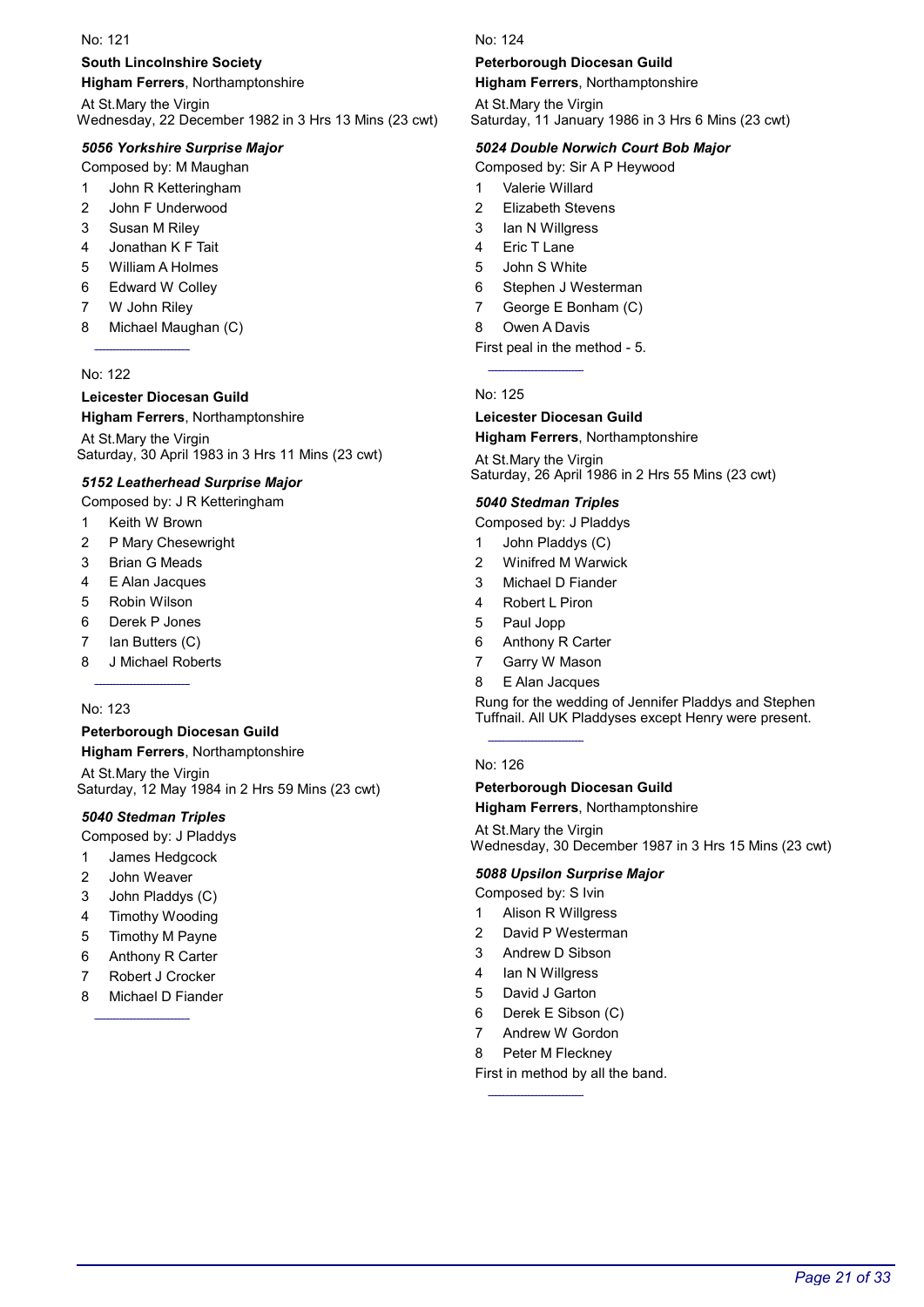### Lancashire Association

Higham Ferrers, Northamptonshire

At St.Mary the Virgin Sunday, 17 April 1988 in 3 Hrs 6 Mins (23 cwt)

### 5040 Grandsire Triples

Composed by: J J Parker's Twelve-part

- 1 Jane Holland
- 2 Andrew J Holland
- 3 John A Hickman
- 4 Jonathan Lane
- 5 Jeremy W Spiller
- 6 Rev Kevin M Price (C)
- 7 L Martin Daniels
- 8 David A Barwick

### No: 128

### Peterborough Diocesan Guild

### Higham Ferrers, Northamptonshire

At St.Mary the Virgin Saturday, 3 March 1990 in 3 Hrs 11 Mins (23 cwt)

### 5024 Rutland Surprise Major

Composed by: N Smith

- 1 Matthew C Whitworth
- 2 Robert Dennis (C)
- 3 Brenda M Dixon
- 4 Alan J Marks
- 5 Anthony D Sansom
- 6 Bob Whitworth
- 7 W John Riley
- 8 Terry G Smith

Rung for the Golden Wedding of Rev.& Mrs.R.E.Dennis.

### No: 129

### Peterborough Diocesan Guild

Higham Ferrers, Northamptonshire

At St.Mary the Virgin Sunday, 28 October 1990 in 3 Hrs 16 Mins (23 cwt)

### 5056 Cambridge Surprise Major

Composed by: C Middleton

- 1 Elizabeth A Betts
- 2 Alison R Willgress (C)
- 3 Frank E Coales
- 4 W Eric Critchley
- 5 David Kingman
- 6 James M Bence
- 7 Anthony D Sansom
- 8 Ian N Willgress

21st birthday compliment to the conductor, whose first as such this was.

#### No: 130

### Antient Free and Accepted Masons of England

Higham Ferrers, Northamptonshire

At St.Mary the Virgin Sunday, 14 April 1991 in 3 Hrs 12 Mins (23 cwt)

### 5024 Bristol Surprise Major

Composed by: S Ivin

- 1 Frank C Price
- 2 Frank E Coales
- 3 Robert Dennis (C)
- 4 W Eric Critchley
- 5 George E Bonham
- 6 David R Cox
- 7 Nigel Thomson
- 8 Philip J Rothera

### No: 131

#### Antient Free and Accepted Masons of England Higham Ferrers, Northamptonshire

At St.Mary the Virgin Saturday, 19 October 1991 in 3 Hrs 12 Mins (23 cwt)

### 5024 Bristol Surprise Major

Composed by: W E Critchley

- 1 Nicholas J Parsons
- 2 W Eric Critchley (C)
- 3 Frank E Coales
- 4 Robert L Piron
- 5 David R Cox
- 6 George E Bonham
- 7 Robert Dennis
- 8 Frank C Price

A sponsored peal for St.Luke's Hospital for the Clergy.

### No: 132

#### Peterborough Diocesan Guild Higham Ferrers, Northamptonshire

At St.Mary the Virgin Saturday, 6 June 1992 in 3 Hrs 20 Mins (23 cwt)

### 5056 Higham Ferrers Surprise Major

Composed by: M A Coleman

- 1 Freda P Willgress
- 2 Alison R Willgress
- 3 Rosalind A Knight
- 4 Peter C Warboys
- 5 Robin H Rogers
- 6 Andrew P Warboys (C)
- 7 Andrew M Farmer
- 8 Ian N Willgress

First in method by all the band.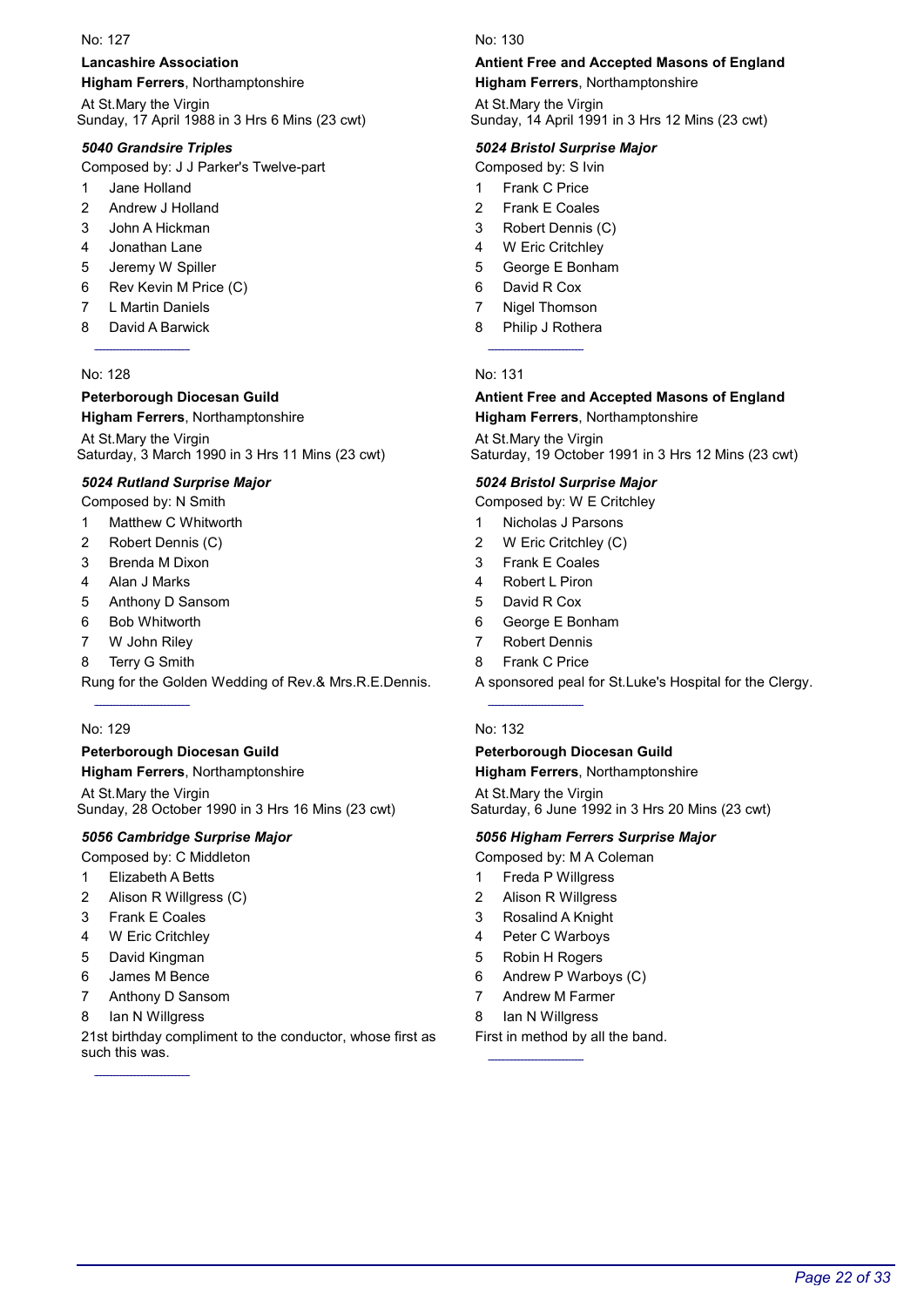### Society of Royal Cumberland Youths

Higham Ferrers, Northamptonshire

At St.Mary the Virgin Saturday, 11 July 1992 in 3 Hrs 5 Mins (23 cwt)

### 5056 8-Spliced Surprise Major

Composed by: M C W Sherwood

- 1 Simon A Rudd (C)
- 2 Anthony J Haywood
- 3 Ann Smith
- 4 Jill Hupman
- 5 Gillian Palmer
- 6 Michael Wigney
- 7 Amanda M Whiting
- 8 Ian V J Smith

For the Society's Country Day.

### No: 134

### Peterborough Diocesan Guild

Higham Ferrers, Northamptonshire

At St.Mary the Virgin Sunday, 20 December 1992 in 3 Hrs 28 Mins (23 cwt)

### 5040 Double Norwich Court Bob Major

Composed by: D G Pearson

- 1 E Jane Sibson
- 2 Alison R Willgress
- 3 Ivan J Ludbrook
- 4 Bill Blowfield
- 5 James M Bence
- 6 Derek E Sibson (C)
- 7 Christopher E J Kilgour
- 8 Peter M Fleckney

First peal in the method - 4,5.

### No: 135

### Peterborough Diocesan Guild

Higham Ferrers, Northamptonshire

At St.Mary the Virgin Sunday, 14 March 1993 in 3 Hrs 10 Mins (23 cwt)

### 5024 Higham Ferrers Surprise Major

Composed by: M A Coleman

- 1 Alison R Willgress
- 2 Ian N Willgress
- 3 John E Skerritt
- 4 W Eric Critchley
- 5 Frank E Coales
- 6 Robert Dennis
- 7 James M Bence
- 8 Murray A Coleman (C)

On the centenary of the rededication of the newly restored and augmented bells of Higham Ferrers.

No: 136

#### Peterborough Diocesan Guild

Higham Ferrers, Northamptonshire

At St.Mary the Virgin Sunday, 13 June 1993 in 3 Hrs 6 Mins (23 cwt)

#### 5024 Yorkshire Surprise Major

Composed by: D Carlisle and G A Halls

- 1 Alison R Willgress
- 2 Elizabeth A Betts
- 3 Pamela J Timms
- 4 Jane E Orchard
- 5 Timothy Wylie
- 6 James M Bence
- 7 Frank E Coales

8 David Kingman (C)

#### First peal in the method - 6.

No: 137

#### Oxford Diocesan Guild

Higham Ferrers, Northamptonshire

At St.Mary the Virgin Sunday, 4 July 1993 in 3 Hrs 4 Mins (23 cwt)

#### 5120 Bristol Surprise Major

Composed by: R Baldwin

- 1 John G Gipson
- 2 W Eric Critchley
- 3 S Kathleen M Baldwin
- 4 Stephen W Barton
- 5 Peter F Windley
- 6 Claire F Edwards
- 7 Murray A Coleman
- 8 J Alan Ainsworth (C)

The conductor's 500th peal for the Guild.

#### No: 138

#### Peterborough Diocesan Guild

Higham Ferrers, Northamptonshire

At St.Mary the Virgin Wednesday, 25 May 1994 in 3 Hrs 9 Mins (23 cwt)

#### 5024 Ferrers Surprise Major

Composed by: M A Coleman

- 1 Bob Whitworth
- 2 Rev Richard B Dorrington
- 3 W Eric Critchley
- 4 Murray A Coleman
- 5 Jeremy Piron
- 6 Frank E Coales
- 7 George E Bonham
- 8 Robert Dennis (C)

To celebrate the opening by H.R.H.the Duchess of Kent of the new buildings of the Ferrers School.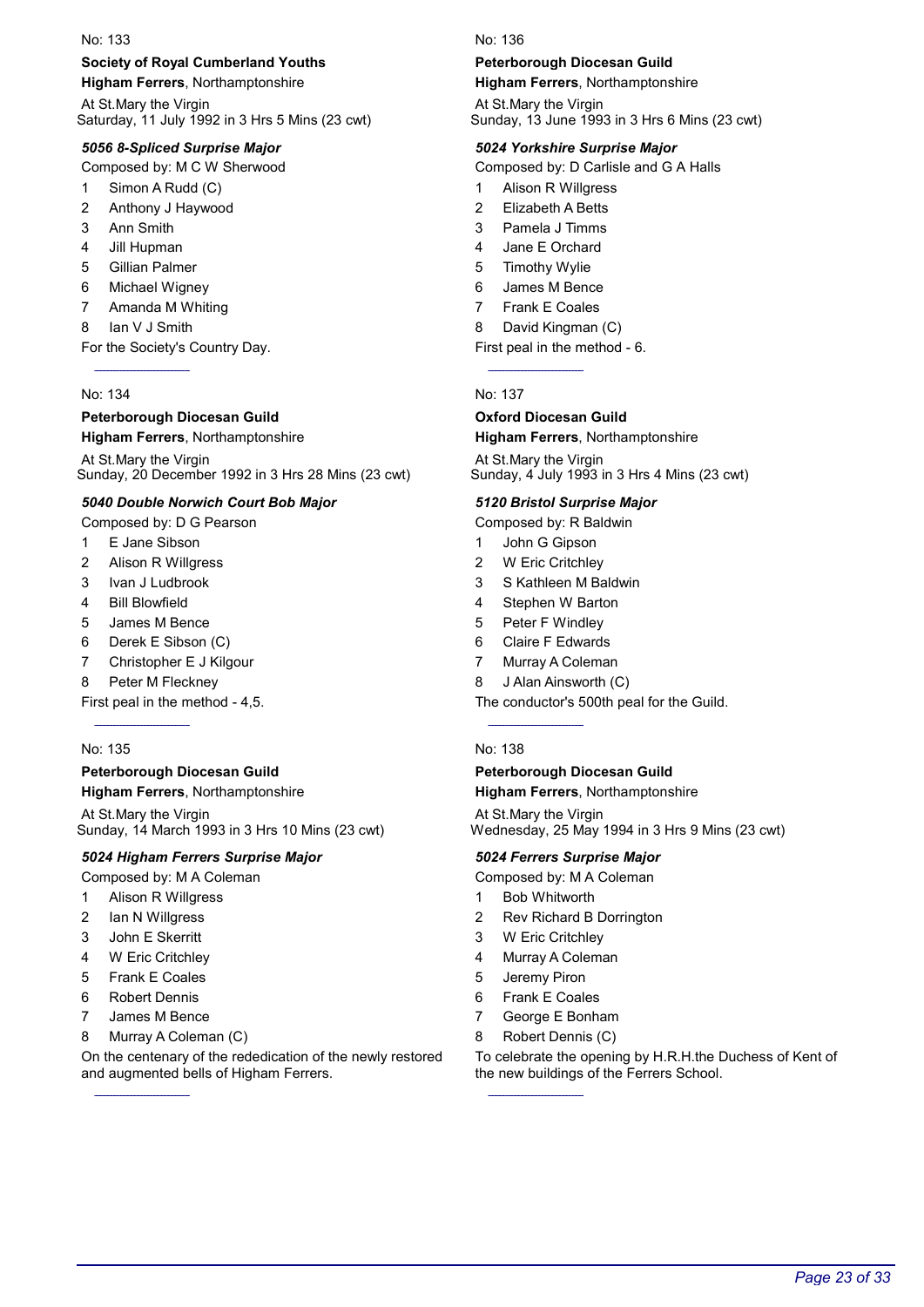### Oxford Diocesan Guild

Higham Ferrers, Northamptonshire

At St.Mary the Virgin Saturday, 24 September 1994 in 3 Hrs 7 Mins (23 cwt)

### 5056 Iodine Surprise Major

Composed by: A J Cox

- 1 Peter G C Ellis
- 2 S Kathleen M Baldwin
- 3 William Butler
- 4 Andrew M Farmer
- 5 Colin M Turner
- 6 Roger Baldwin
- 7 Timothy G Pett (C)
- 8 Frank W Rivett

### No: 140

### Peterborough Diocesan Guild

### Higham Ferrers, Northamptonshire

At St.Mary the Virgin Sunday, 20 November 1994 in 3 Hrs 4 Mins (23 cwt)

### 5040 Grandsire Triples

Composed by: J J Parker's Twelve-part

- 1 Brenda M Dixon
- 2 Sarah M Smith
- 3 W Eric Critchley
- 4 Robert Dennis (C)
- 5 Anthony D Sansom
- 6 Alan J Marks
- 7 Murray A Coleman
- 8 James M Bence

Half-muffled in memoriam Rev.R.E.Dennis and A.M.Bence whose funerals took place during the previous week.

### No: 141

### Peterborough Diocesan Guild

Higham Ferrers, Northamptonshire

At St.Mary the Virgin Sunday, 8 January 1995 in 3 Hrs 9 Mins (23 cwt)

### 5024 Bristol Surprise Major

Composed by: W E Critchley

- 1 Timothy F W Samson
- 2 W Eric Critchley (C)
- 3 Robin H Rogers
- 4 Frank E Coales
- 5 John E Skerritt
- 6 Jeremy Piron
- 7 Ian N Willgress
- 8 James M Bence

To celebrate 50 years of ringing by Jack Skerritt, whose first peal in the method this was.

No: 142

#### Peterborough Diocesan Guild

Higham Ferrers, Northamptonshire

At St.Mary the Virgin Saturday, 6 May 1995 in 3 Hrs 12 Mins (23 cwt)

#### 5024 Demicentury Surprise Major

Composed by: D W Beard

- 1 Mary T Pipe
- 2 E Jane Sibson
- 3 Richard J Tibbetts
- 4 Anthony D Sansom
- 5 Roderick W Pipe
- 6 Derek E Sibson (C)
- 7 Murray A Coleman
- 8 Robert Dennis

For the 50th anniversaries of V.E.Day and the births of Alan Marks and Bob Dennis.

#### No: 143

#### Ely Diocesan Association Higham Ferrers, Northamptonshire

At St.Mary the Virgin Saturday, 29 July 1995 in 3 Hrs 21 Mins (23 cwt)

### 5026 Bristol Surprise Major

- Composed by: N R Aspland
- 1 Ruth M Border
- 2 Anthony D Sansom
- 3 Walter Hunt
- 4 Peter S Bennett
- 5 Mark C Bennett
- 6 Thomas W Griffiths
- 7 Michael G Purday
- 8 Peter Border (C)

#### No: 144

#### Peterborough Diocesan Guild

Higham Ferrers, Northamptonshire

At St.Mary the Virgin Tuesday, 19 December 1995 in 3 Hrs 14 Mins (23 cwt)

#### 5120 December Surprise Major

Composed by: R W Pipe

- 1 Freda P Willgress
- 2 W Eric Critchley
- 3 Anthony D Sansom
- 4 John E Skerritt
- 5 Robert Dennis (C)
- 6 Jeremy Piron
- 7 James M Bence
- 8 Ian N Willgress

For Christmas, and as a compliment to Mrs. Dorothy Dennis, on the eve of her 80th. birthday.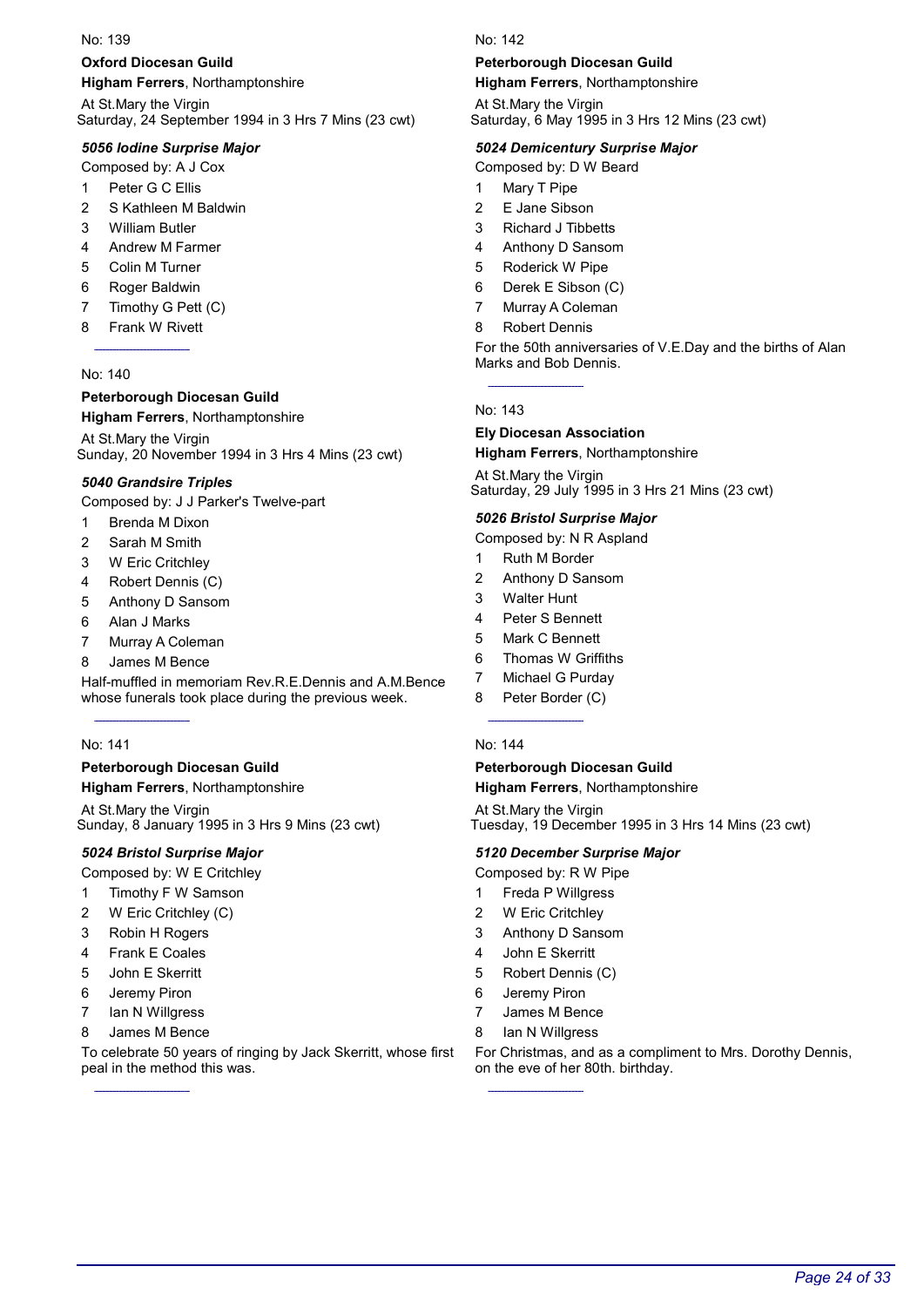#### Peterborough Diocesan Guild

Higham Ferrers, Northamptonshire

At St.Mary the Virgin Saturday, 10 August 1996 in 3 Hrs 9 Mins (23 cwt)

#### 5152 August Surprise Major

Composed by: M A Coleman

- 1 Robert Dennis (C)
- 2 Elizabeth A Betts
- 3 E Jane Sibson
- 4 W Eric Critchley
- 5 Denis G Pearson
- 6 Derek E Sibson
- 7 Murray A Coleman
- 8 David Kingman

Circled the tower - 1. 200th peal for the Guild - 5. For the christening the next day of Thomas Reading.

#### No: 146

#### Peterborough Diocesan Guild

Higham Ferrers, Northamptonshire

At St.Mary the Virgin Saturday, 16 November 1996 in 3 Hrs 11 Mins (23 cwt)

#### 5024 November Surprise Major

- Composed by: R Dennis
- 1 Murray A Coleman
- 2 W Eric Critchley
- 3 Anthony D Sansom
- 4 Denis G Pearson
- 5 John E Skerritt
- 6 Robert Dennis (C)
- 7 Alan J Marks
- 8 James M Bence

#### No: 147

#### Peterborough Diocesan Guild

Higham Ferrers, Northamptonshire

At St.Mary the Virgin Sunday, 30 March 1997 in 3 Hrs 10 Mins (23 cwt)

#### 5056 Buchanan Surprise Major

Composed by: C Middleton, arr R Dennis

- 1 Anthony D Sansom
- 2 Elizabeth A Betts
- 3 W Eric Critchley
- 4 Denis G Pearson
- 5 Murray A Coleman
- 6 Ian N Willgress
- 7 Robert Dennis (C)
- 8 David Kingman

For the retirement of the Vicar, Canon Eric Buchanan. First peal in the method. Tower circled as conductor.

No: 148

#### Peterborough Diocesan Guild

Higham Ferrers, Northamptonshire

At St.Mary the Virgin Saturday, 22 November 1997 in 3 Hrs 13 Mins (23 cwt)

#### 5088 Bristol Surprise Major

Composed by: Byroc

- 1 Freda P Willgress
- 2 Alison A Collins
- 3 W Eric Critchley
- 4 Robert Dennis (C)
- 5 Barry R Care
- 6 Denis G Pearson
- 7 Anthony D Sansom
- 8 Ian N Willgress

Rung for the Golden Wedding of H.M.Queen Elizabeth II and H.R.H.Prince Philip, Duke of Edinburgh.

#### No: 149

#### Peterborough Diocesan Guild Higham Ferrers, Northamptonshire

At St.Mary the Virgin Saturday, 2 May 1998 in 3 Hrs 5 Mins (23 cwt)

#### 5024 Alisonian Surprise Major

- Composed by: R Dennis
- 1 Robert Dennis (C)
- 2 Murray A Coleman
- 3 W Eric Critchley
- 4 Barry R Care
- 5 Alan J Marks
- 6 Anthony D Sansom
- 7 Brian Harris
- 8 Bernard H Taylor

Circled the tower: 2. First peal in the method. Rung for the wedding of Alison Collins and Ian Willgress.

#### No: 150

#### Peterborough Diocesan Guild

Higham Ferrers, Northamptonshire

At St.Mary the Virgin Tuesday, 16 June 1998 in 3 Hrs 26 Mins (23 cwt)

#### 5056 Hecham Surprise Major

Composed by: R D Emcey

- 1 Freda P Willgress
- 2 Anne P Cook
- 3 W Eric Critchley
- 4 Denis G Pearson
- 5 Robert Dennis (C)
- 6 Murray A Coleman
- 7 Anthony D Sansom
- 8 Alan J Marks

First peal in the method. To celebrate the induction of Rev.Grant Brockhouse as Vicar. 150th on the bells.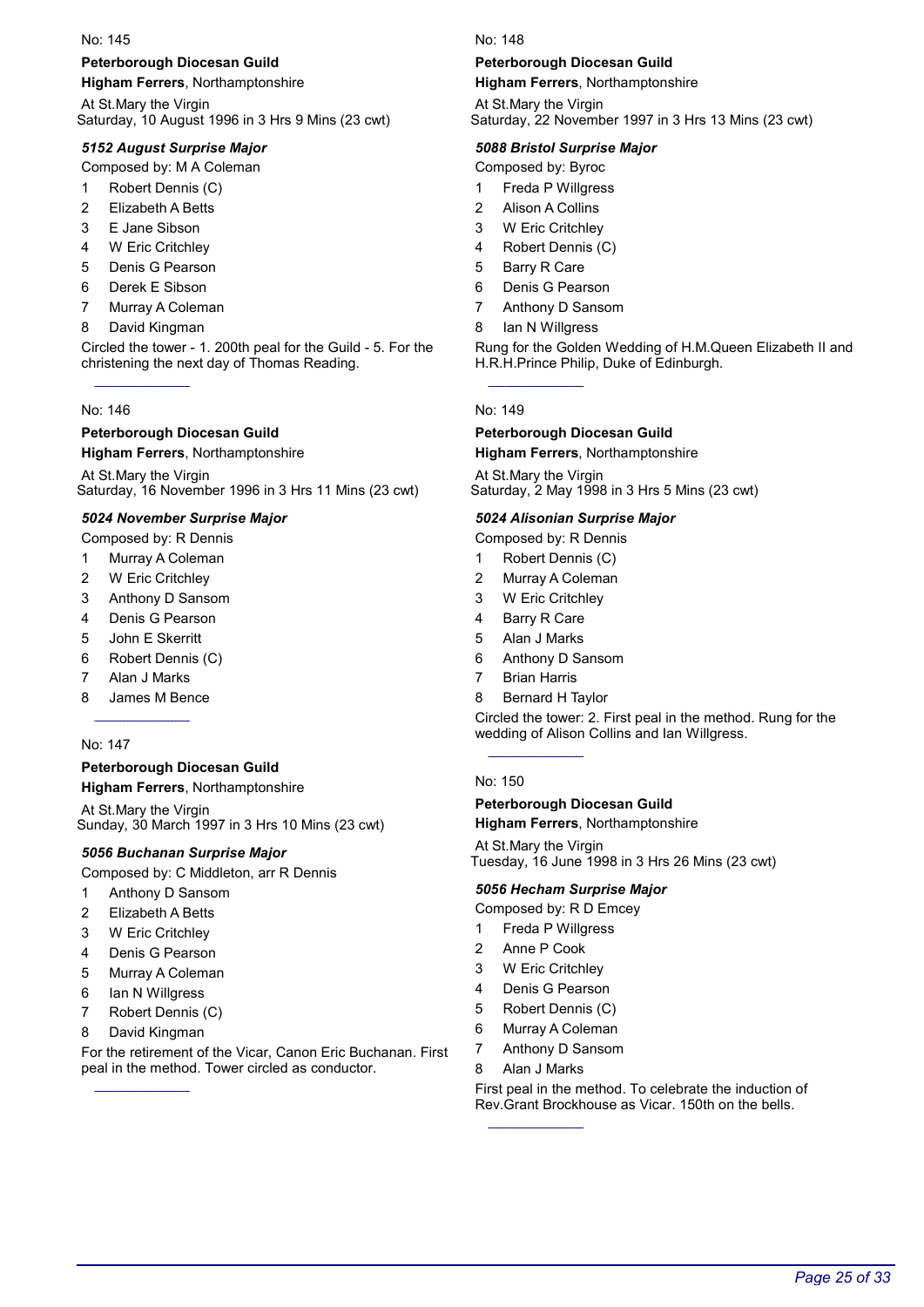### Peterborough Diocesan Guild

Higham Ferrers, Northamptonshire

At St.Mary the Virgin Sunday, 1 November 1998 in 3 Hrs 6 Mins (23 cwt)

### 5040 Stedman Triples

Composed by: J Pladdys

- 1 Judith M Rogers
- 2 James Hedgcock
- 3 John Pladdys (C)
- 4 Brenda M Dixon
- 5 Alan J Marks
- 6 Bob Whitworth
- 7 Murray A Coleman
- 8 Robin H Rogers

Rung in memory of Mr.John R.Smith, of Aylsham, on the first anniversary of his death.

#### No: 152

### Peterborough Diocesan Guild

Higham Ferrers, Northamptonshire

At St.Mary the Virgin Sunday, 27 December 1998 in 3 Hrs 16 Mins (23 cwt)

### 5056 Narrandera Surprise Major

- Composed by: Byroc 1 Alison A Willgress
- 
- 2 Robert Dennis
- 3 Simon J Davies
- 4 E Jane Sibson
- 5 Ian N Willgress
- 6 Derek E Sibson (C)
- 7 Anthony D Sansom
- 8 Murray A Coleman

First peal in the method.

#### No: 153

Peterborough Diocesan Guild Higham Ferrers, Northamptonshire

At St.Mary the Virgin Saturday, 24 July 1999 in 3 Hrs 13 Mins (23 cwt)

### 5024 Bristol Surprise Major

- Composed by: R Dennis
- 1 James Hedgcock
- 2 Ruth Stokes
- 3 Robert Dennis (C)
- 4 Barry R Care
- 5 Denis G Pearson
- 6 Jason L Carter
- 7 David Kingman
- 8 Christopher C Stokes

Circled the tower twice: 3.

#### No: 154

#### Peterborough Diocesan Guild

Higham Ferrers, Northamptonshire

At St.Mary the Virgin Tuesday, 7 December 1999 in 3 Hrs 7 Mins (23 cwt)

#### 5152 Toby's Surprise Major

Composed by: M A Coleman

- 1 Anthony D Sansom
- 2 Elizabeth A Betts
- 3 Murray A Coleman (C)
- 4 James M Bence
- 5 Nicholas A Churchman
- 6 Terry G Smith
- 7 David Kingman
- 8 Paul M Mason

First peal in the method. To welcome Toby Alastair Bence, born 4/11/99.

#### No: 155

#### Peterborough Diocesan Guild Higham Ferrers, Northamptonshire

At St.Mary the Virgin Sunday, 7 May 2000 in 3 Hrs 11 Mins (23 cwt)

### 5184 Icarian Surprise Major

- Composed by: Winbyroc
- 1 Stanley M Ruddlesden
- 2 E Jane Sibson
- 3 Brenda M Dixon
- 4 Anthony D Sansom
- 5 Robert Dennis (C)
- 6 Derek E Sibson
- 7 Murray A Coleman
- 8 Alan J Marks

This down-to-earth method specially named to mark the loss of the conductor's (British) wings the previous day. A replacement pair from Singapore is on order. First peal in the method.

#### No: 156

#### Peterborough Diocesan Guild

Higham Ferrers, Northamptonshire

At St.Mary the Virgin Sunday, 31 December 2000 in 3 Hrs 22 Mins (23 cwt)

#### 5184 Peverel Surprise Major

Composed by: M A Coleman

- 1 Denis G Pearson
- 2 Judith M Rogers
- 3 Murray A Coleman (C)
- 4 Anthony D Sansom
- 5 Barry R Care
- 6 Robin H Rogers
- 7 Nicholas A Churchman
- 8 Paul M Mason

#### First peal in the method.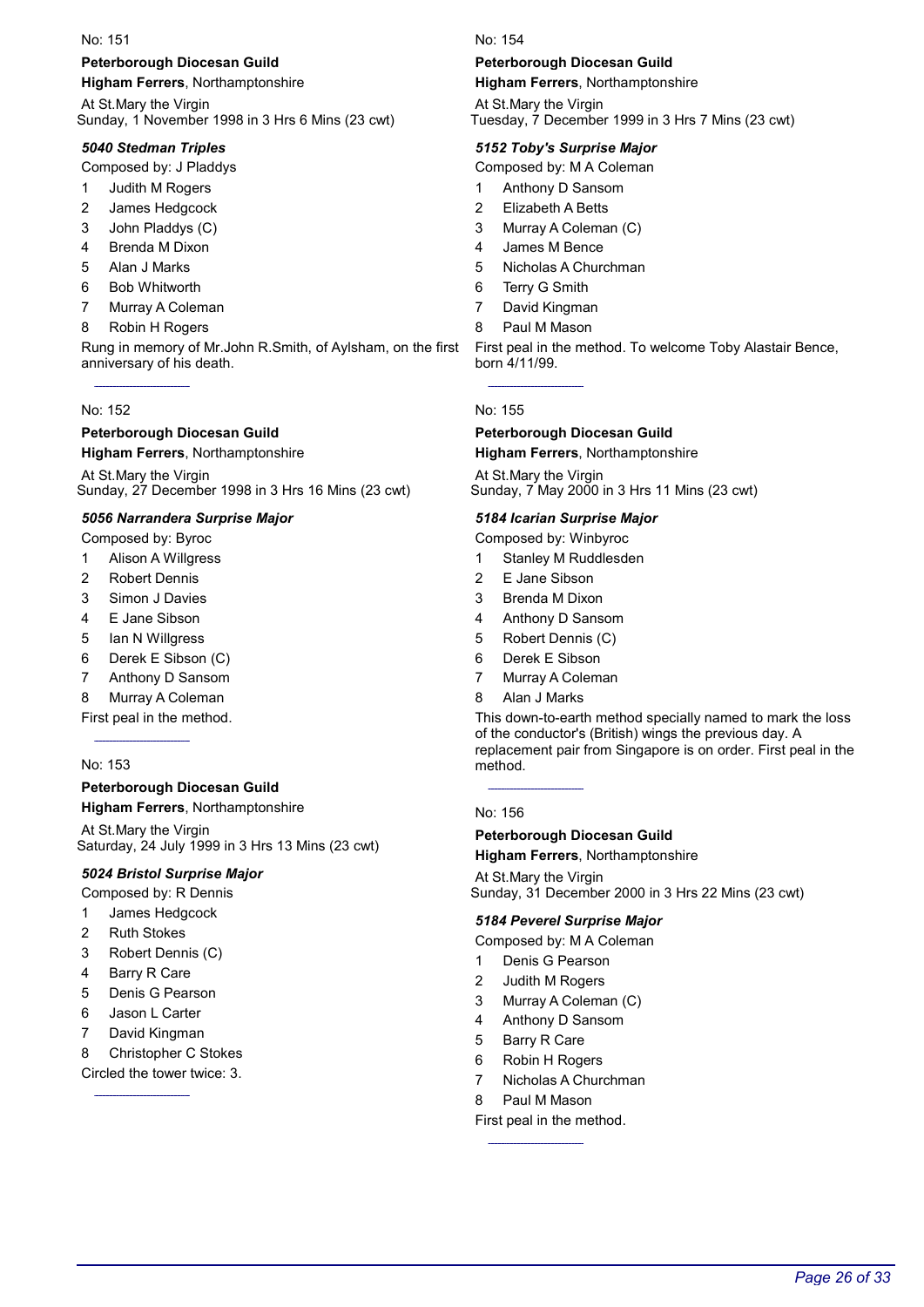### Peterborough Diocesan Guild

Higham Ferrers, Northamptonshire

At St.Mary the Virgin Monday, 12 March 2001 in 3 Hrs 13 Mins (23 cwt)

### 5088 Plantagenet Surprise Major

Composed by: Winbyroc

- 1 Brenda M Dixon
- 2 Robert Dennis (C)
- 3 James M Bence
- 4 Alan J Marks
- 5 Denis G Pearson
- 6 Anthony D Sansom
- 7 Murray A Coleman
- 8 Paul M Mason

On the 750th anniversary of the granting of the Charter of Higham Ferrers by King Henry III, the celebrations for which were attended by HRH the Princess Royal. First peal in the method.

No: 158

#### Peterborough Diocesan Guild

Higham Ferrers, Northamptonshire

At St.Mary the Virgin Monday, 27 August 2001 in 3 Hrs 14 Mins (23 cwt)

#### 5056 8-Spliced Surprise Major

Composed by: N R Aspland

- 1 Robin H Rogers
- 2 James M Bence
- 3 Alan J Marks
- 4 Robert Dennis (C)
- 5 Anthony D Sansom
- 6 Denis G Pearson
- 7 Murray A Coleman
- 8 Paul M Mason

For the Flower Festival and the Golden Wedding anniversary of Bernard and Meg Allen.

#### No: 159

#### Peterborough Diocesan Guild

Higham Ferrers, Northamptonshire

At St.Mary the Virgin Wednesday, 6 February 2002 in 3 Hrs 15 Mins (23 cwt)

### 5152 Glasgow Surprise Major

Composed by: 27 course block reduced

- 1 Victoria Samson
- 2 Murray A Coleman
- 3 Denis G Pearson
- 4 Robin H Rogers
- 5 Robert Dennis (C)
- 6 Robin Wilson
- 7 Paul M Mason
- 8 W John Riley

For the Jubilee of the Queen's accession.

#### No: 160

#### Peterborough Diocesan Guild

Higham Ferrers, Northamptonshire

At St.Mary the Virgin Thursday, 8 August 2002 in 3 Hrs 7 Mins (23 cwt)

#### 5024 London Surprise Major

Composed by: R Baldwin

- 1 James M Bence
- 2 Anne P Cook
- 3 Victoria Samson
- 4 Denis G Pearson
- 5 Anthony D Sansom
- 6 Robert Dennis (C)
- 7 Murray A Coleman
- 8 Paul M Mason

Circled tower: 1. First of London: 3. For the forthcoming wedding of Rachael Behagg and Keith Osborne.

#### No: 161

#### Peterborough Diocesan Guild Higham Ferrers, Northamptonshire

At St.Mary the Virgin Friday, 27 December 2002 in 3 Hrs 18 Mins (23 cwt)

#### 5040 Grandsire Triples

Composed by: J J Parker's Twelve-part

- 1 Dianne Behagg
- 2 Anne P Cook
- 3 Robert Dennis (C)
- 4 Denis G Pearson
- 5 Murray A Coleman
- 6 James M Bence
- 7 Ian N Willgress
- 8 George Whiting

First on eight: 1. For Christmas

#### No: 162

#### Bath and Wells Diocesan Association Higham Ferrers, Northamptonshire

At St.Mary the Virgin Thursday, 8 May 2003 in 3 Hrs 25 Mins (23 cwt)

### 5088 London Surprise Major

- Composed by: R Baldwin
- 1 David J Purnell
- 2 Ruth M Border
- 3 Jane D Johnston
- 4 Clifford Nicholls
- 5 Christopher R Field
- 6 Robert Perry
- 7 Richard A M Newman
- 8 Timothy F Collins (C)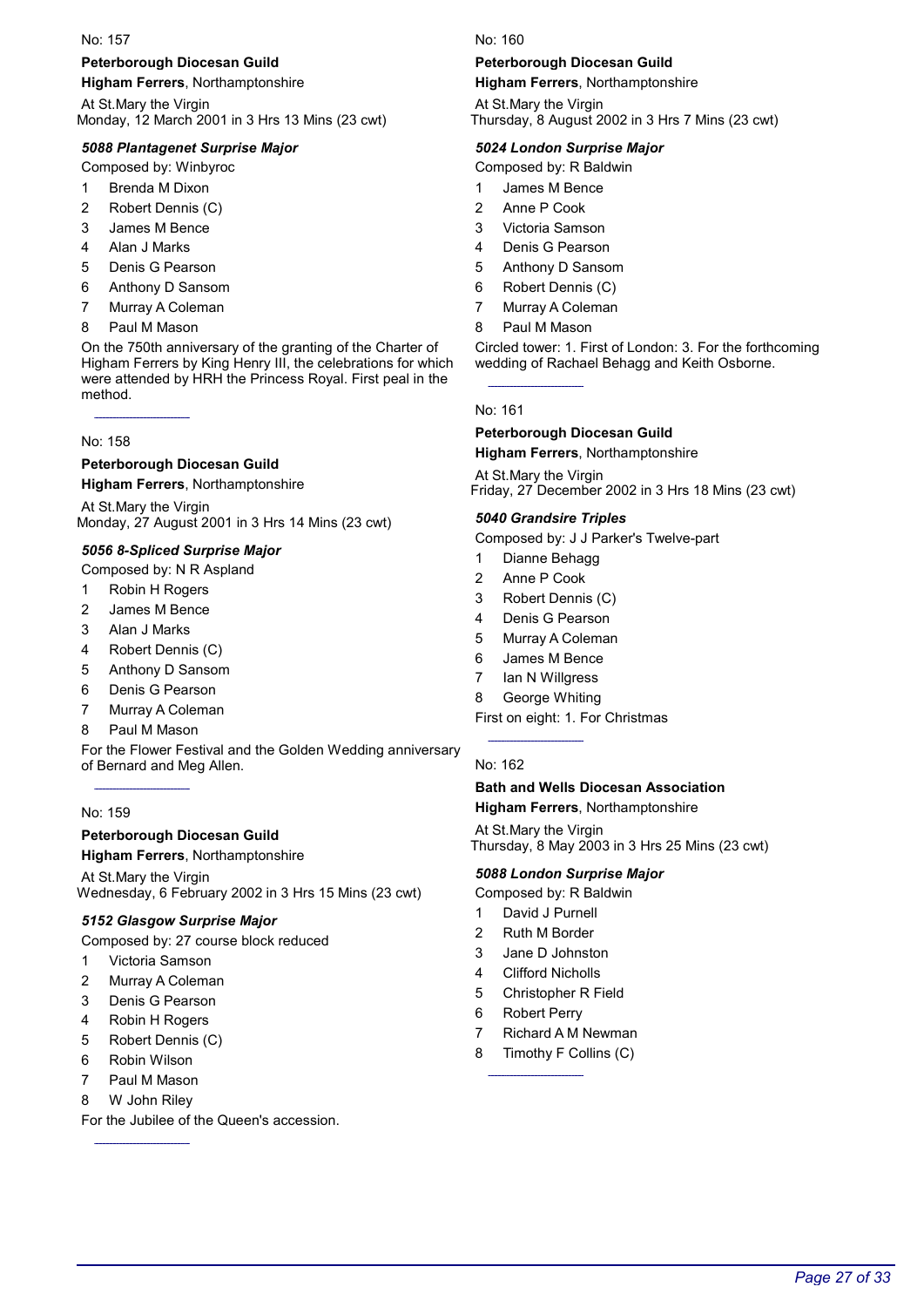#### Essex Association

Higham Ferrers, Northamptonshire

At St.Mary the Virgin Tuesday, 19 April 2005 in 3 Hrs 7 Mins (23 cwt)

#### 5088 Uxbridge Surprise Major

Composed by: S Jenner

- 1 Marian H Wood
- 2 Liz Griffin-Jones
- 3 John Roberts
- 4 Peter L Wood
- 5 Katrina A Bond
- 6 Clive B Moore
- 7 Fred J B Bone
- 8 Adrian C Malton (C)

#### No: 164

### Peterborough Diocesan Guild

#### Higham Ferrers, Northamptonshire

At St.Mary the Virgin Saturday, 3 September 2005 in 3 Hrs 4 Mins (23 cwt)

#### 5056 Lincolnshire Surprise Major

Composed by: J M Goldthorpe

- 1 Stanley M Ruddlesden
- 2 Rosemary K Hemmings
- 3 Raymond Watkin
- 4 Richard F Waddy
- 5 L Roy Woodruff
- 6 Brian J W Foley
- 7 Ian N Robinson
- 8 Michael Chester (C)

#### No: 165

# Ancient Society of College Youths

Higham Ferrers, Northamptonshire At St.Mary the Virgin Friday, 4 August 2006 in 3 Hrs 17 Mins (23 cwt)

### 5088 Higham Ferrers Surprise Major

- Composed by: D F Morrison
- 1 Geoffrey W Randall
- 2 Tudor P Edwards
- 3 Peter C Randall
- 4 Giles C Galley
- 5 Stephanie J Warboys
- 6 John H Fielden
- 7 J Alan Ainsworth (C)
- 8 Derek J Thomas

Rung on the 'Around' tour.

#### No: 166

#### Peterborough Diocesan Guild

Higham Ferrers, Northamptonshire

At St.Mary the Virgin Friday, 22 December 2006 in 3 Hrs 13 Mins (23 cwt)

#### 5024 Bristol Surprise Major

Composed by: R Dennis

- 1 Anne P Cook
- 2 Robert Dennis (C)
- 3 Barry R Care
- 4 Brenda M Dixon
- 5 Alan J Marks
- 6 Murray A Coleman
- 7 Christopher C Stokes
- 8 James A D Woolford

#### No: 167

# Peterborough Diocesan Guild

Higham Ferrers, Northamptonshire

At St.Mary the Virgin Sunday, 26 January 2014 in 3 Hrs 10 Mins (23 cwt)

#### 5040 Grandsire Triples

Composed by: J J Parker's Twelve-part

- 1 Ian N Willgress
- 2 Anne P Cook
- 3 Ruth Stokes
- 4 Robert Dennis (C)
- 5 Anthony D Sansom
- 6 Murray A Coleman
- 7 Christopher C Stokes
- 8 George Whiting

Circled the tower - 1. Final ringing on the bells before removal for rehanging and augmentation.

.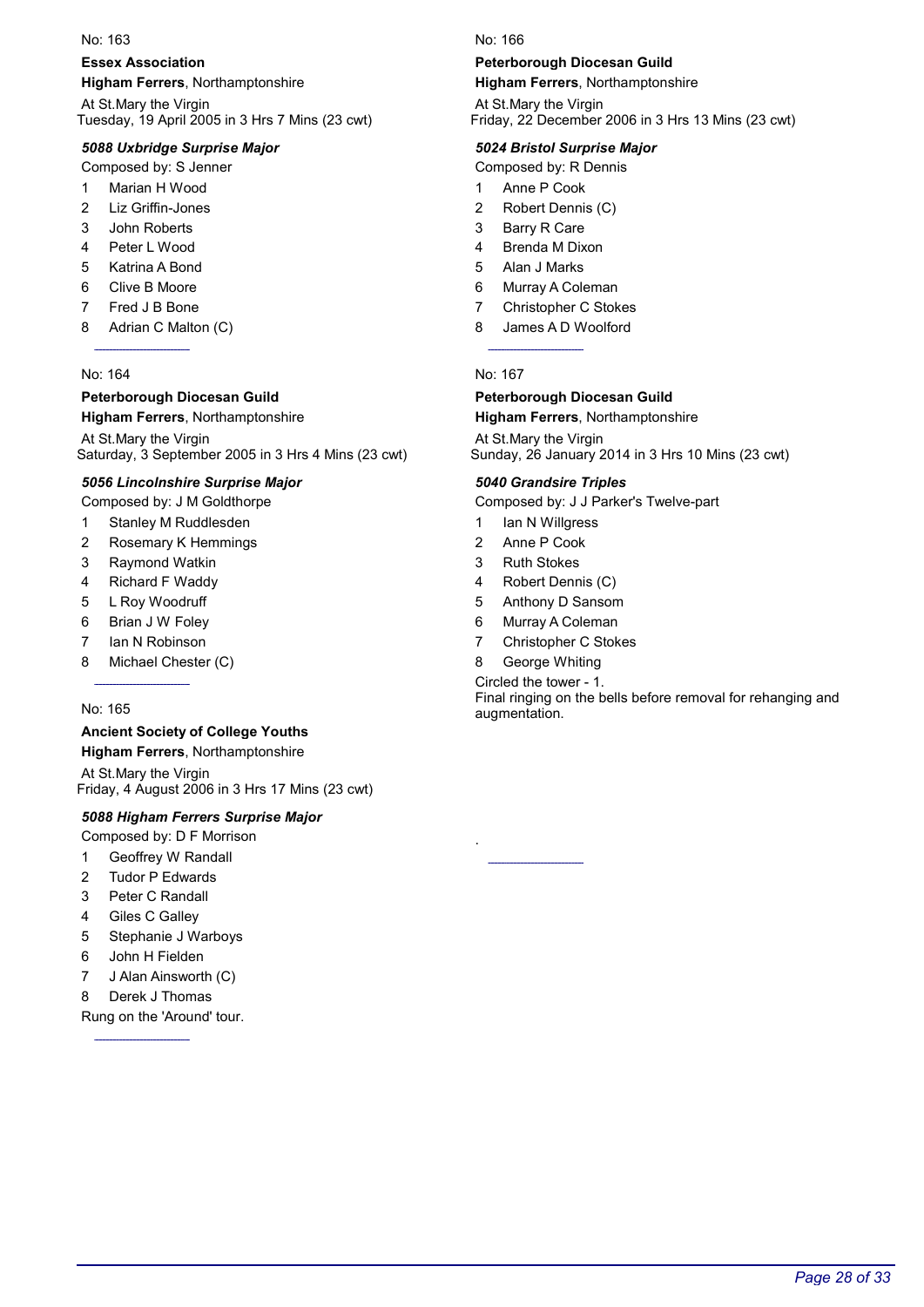#### Peterborough Diocesan Guild

Higham Ferrers, Northamptonshire

At St.Mary the Virgin Sunday, 21 September 2014 in 3 Hrs 25 Mins (22 cwt)

#### 5029 Stedman Caters

Composed by: R Dennis

- 1 Richard B Grimmett
- 2 Robert Dennis (C)
- 3 Andrew J Corby
- 4 Peter L R Hayward
- 5 Nicholas A Churchman
- 6 Simon Adams
- 7 Ian N Willgress
- 8 Murray A Coleman
- 9 Andrew C Ogden
- 10 George Whiting

First peal on the rehung and augmented bells. Following a Civic Service, during which the bells were dedicated, marking the 600th anniversary of the enthronement of Henry Chichele as Archbishop of Canterbury. Born in Higham Ferrers, he served 29 years in office.

#### No: 169

# Peterborough Diocesan Guild

Higham Ferrers, Northamptonshire

At St.Mary the Virgin Friday, 12 December 2014 in 3 Hrs 16 Mins (22 cwt)

#### 5000 London Surprise Royal

Composed by: M A Coleman

- 1 Murray A Coleman (C)
- 2 Roland H Cook
- 3 Ruth Stokes
- 4 Ian Butters
- 5 Rupert A Clarke
- 6 Andrew Haseldine
- 7 Robert Dennis
- 8 Robert J Crocker
- 9 Christopher C Stokes
- 10 R Kingsley Mason

First peal of Royal on the bells.

#### No: 170

# Southwell & Nottingham Diocesan Guild

Higham Ferrers, Northamptonshire

At St.Mary the Virgin Friday, 13 February 2015 in 3 Hrs 12 Mins (22 cwt)

#### 5040 Yorkshire Surprise Royal

Composed by: A B Mills

- 1 Ruth Curtis
- 2 Christopher C P Woodcock
- 3 Andrew B Mills (C)
- 4 Jemma L Mills
- 5 Roy Le Marechal
- 6 Adrian P Sweeting
- 7 Andrew D Higson
- 8 Richard I Allton
- Paul F Curtis
- 10 Andrew W R Wilby

#### No: 171

#### Lancashire Association

Higham Ferrers, Northamptonshire

At St.Mary the Virgin Friday, 17 April 2015 in 3 Hrs 6 Mins (22 cwt)

#### 5000 Bristol Surprise Royal

Composed by: A G Reading

- 1 Pauline Campling
- 2 Susan L Apter
- 3 David J Dearnley
- 4 Paul N Mounsey
- 5 David C Brown (C)
- 6 George H Campling
- 7 Geoffrey R Gardner
- 8 Ian G Campbell
- 9 John P Loveless
- 10 Alan Regin

#### No: 172

#### Peterborough Diocesan Guild

Higham Ferrers, Northamptonshire

At St.Mary the Virgin Friday, 19 June 2015 in 3 Hrs 12 Mins (22 cwt)

#### 5039 Grandsire Caters

Composed by: A M Tyler

- 1 Brenda M Dixon
- 2 Edward C Buckby
- 3 Robert Dennis (C)
- 4 Anthony D Sansom
- 5 Richard J Cowley
- 6 Kevan Chapman
- 7 Christopher M Pearson
- 8 Simon H Sweeney
- 9 Murray A Coleman
- 10 Timothy F W Samson

First on ten bells - 8. 100th of Caters - 3. Remembering our friend George Whiting who was to have rung the tenor to this peal.

#### No: 173

### Peterborough Diocesan Guild

Higham Ferrers, Northamptonshire

At St.Mary the Virgin Friday, 11 September 2015 in 3 Hrs 15 Mins (22 cwt)

#### 5080 Regnum Diutissime Delight Royal

Composed by: R Dennis

- 1 Robert Dennis (C)
- 2 Murray A Coleman
- 3 Andrew M Keech
- 4 Ruth Stokes
- 5 Paul M Mason
- 6 Christopher C Stokes
- 7 Michael J Dew
- 8 John H Fielden
- 9 Ian Butters
- 10 R Kingsley Mason

Circled the tower 1, 2. First peal in the method, rung to celebrate H M Queen Elizabeth II becoming our longest reigning monarch earlier this week.

Page 29 of 33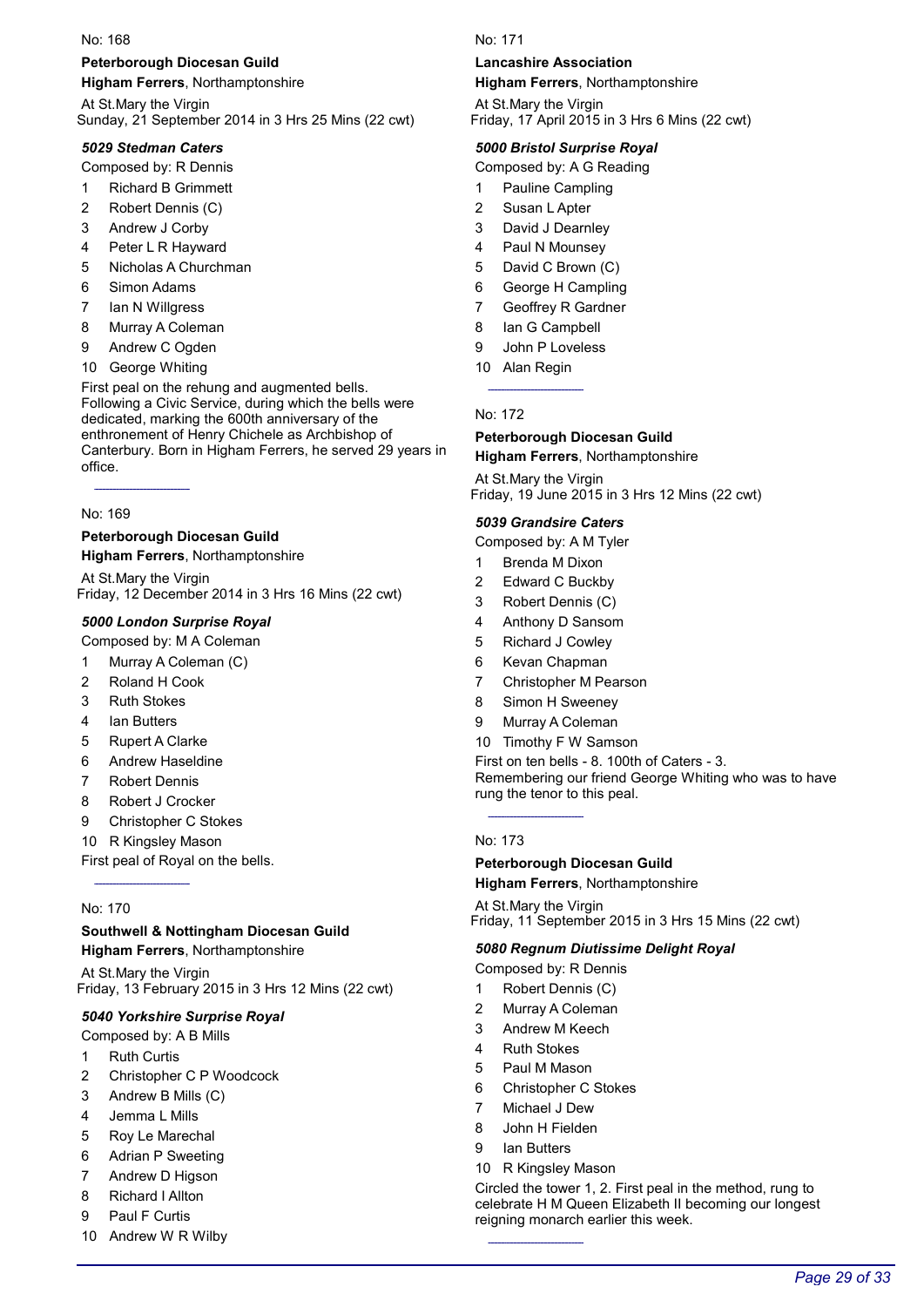#### Non Association

Higham Ferrers, Northamptonshire

At St.Mary the Virgin Friday, 4 December 2015 in 3 Hrs 22 Mins (22 cwt)

#### 5000 London Surprise Royal

Composed by: R C Kippin

- 1 Heather A Kippin
- 2 Mark Regan
- 3 James Clatworthy
- 4 Neil Bennett
- 5 Anthony J Cox
- 6 Graham M Bradshaw
- 7 Roman E Sadowski
- 8 Frank W Rivett
- 9 Rebecca J Cox
- 10 Robert C Kippin (C)

Rung on the 70th anniversary of George Pipe's first peal.

#### No: 175

# Non Association

Higham Ferrers, Northamptonshire At St.Mary the Virgin

Friday, 19 February 2016 in 3 Hrs 17 Mins (22 cwt)

#### 5080 Swindon Surprise Royal

Composed by: A B Mills

- 1 Geoffrey W Randall
- 2 Anthea S Edwards
- 3 Stephanie J Warboys
- 4 Maurice F Edwards
- 5 Philip A B Saddleton
- 6 Christopher H Rogers
- 7 Susan E Marshall
- 8 Anthony P Cotton
- 9 Claire F Roulstone
- 10 Andrew B Mills (C)

#### No: 176

#### Antient Free and Accepted Masons of England Higham Ferrers, Northamptonshire

At St.Mary the Virgin Friday, 22 April 2016 in 3 Hrs 7 Mins (22 cwt)

#### 5090 2-Spliced Royal

5080 London S, 10 Windsor Little Alliance, 2 com.

Composed by: D G Hull

- 1 Stephen A Waters
- 2 Graham R Hayward
- 3 Peter L Bill
- 4 Martin J Turner
- 5 Robert Dennis
- 6 David R Cox
- 7 Alan P Mayle
- 8 R Kingsley Mason
- 9 Andrew M Keech
- 10 David G Hull (C)

To celebrate the 90th birthday of H M the Queen.

#### No: 177

#### Non Association

Higham Ferrers, Northamptonshire

At St.Mary the Virgin Friday, 19 August 2016 in 3 Hrs 12 Mins (22 cwt)

#### 5040 Isleworth Surprise Royal

Composed by: J H Fielden

- 1 Ann White
- 2 Stephanie J Warboys
- 3 Ruth Curtis
- 4 Paul McNutt
- 5 J Alan Ainsworth
- 6 Bernard F L Groves
- 7 John H Fielden (C)
- 8 Paul F Curtis
- 9 John I White
- 10 Ian G Campbell

No: 178

### Peterborough Diocesan Guild

Higham Ferrers, Northamptonshire

At St.Mary the Virgin Friday, 14 October 2016 in 3 Hrs 20 Mins (22 cwt)

#### 5080 Cambridge Surprise Royal

Composed by: R Dennis

- 1 Charles M S Botting
- 2 Murray A Coleman
- 3 Roland H Cook
- 4 Robert Dennis (C)
- 5 Christopher C Stokes
- 6 Ian Butters
- 7 David R Cox
- 8 Simon P Rogers
- 9 R Kingsley Mason
- 10 Brian G Meads

#### No: 179

#### Society of Royal Cumberland Youths **Higham Ferrers**, Northamptonshire

At St.Mary the Virgin Friday, 16 December 2016 in 3 Hrs 9 Mins (22 cwt)

#### 5040 Yorkshire Surprise Royal

Composed by: A J Cox

- 1 Anne P Cook
- 2 Sally A Brown
- 3 Christine M Carter
- 4 Alistair M Donaldson
- 5 Peter M Fleckney
- 6 Peter J Blight
- 7 Peter J Waterfield (C)
- 8 Michael Angrave
- 9 Paul A Cammiade
- 10 Andrew W Gordon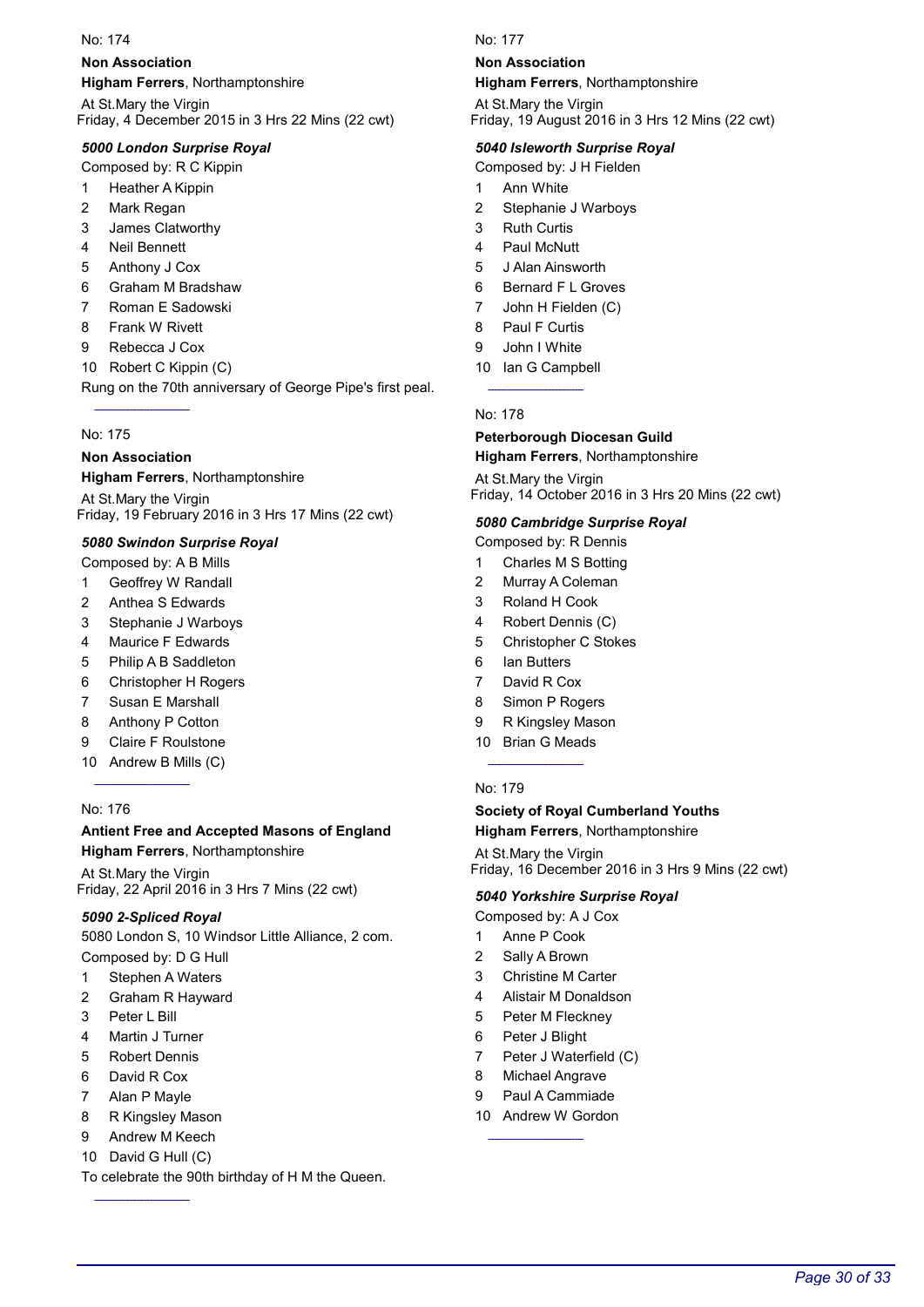#### Non Association

Higham Ferrers, Northamptonshire

At St.Mary the Virgin Friday, 10 February 2017 in 3 Hrs 28 Mins (22 cwt)

#### 5120 4-Spliced Surprise Royal

Composed by: J S Warboys

- 1 Paul N Mounsey
- 2 Ann White
- 3 Susan L Apter
- 4 Gwen Rogers
- 5 David J Dearnley
- 6 Phillip R J Barnes
- 7 Graham M Bradshaw
- 8 John I White
- 9 Philip Rogers (C)
- 10 Claire F Roulstone

#### No: 181

#### Non Association

Higham Ferrers, Northamptonshire

At St.Mary the Virgin Friday, 21 April 2017 in 3 Hrs 20 Mins (22 cwt)

#### 5000 Bristol Surprise Royal

- Composed by: I R Fielding
- 1 Paul A Cammiade
- 2 Mark R Eccleston
- 3 Daniel J Page
- 4 Shirley E McGill
- 5 Jack E Page
- 6 Ian R Fielding (C)
- 7 Claire F Roulstone
- 8 Paul J Tiebout
- 9 Adam S Greenley
- 10 Benjamin D Constant

#### No: 182

#### Ancient Society of College Youths **Higham Ferrers**, Northamptonshire

At St.Mary the Virgin Friday, 16 June 2017 in 3 Hrs 14 Mins (22 cwt)

#### 5050 Stedman Caters

- Composed by: J Pladdys
- 1 Robert Dennis
- 2 John Pladdys (C)
- 3 Timothy G Pett
- 4 Rupert A Clarke
- 5 John H Napper
- 6 Martin J Whiteley
- 7 Peter G C Ellis
- 8 Simon W Edwards
- 9 Fergus M S Stracey
- 10 Robert J Crocker

Rung to celebrate the 50th anniversary of the conductor's first peal of Stedman Caters - St Margaret, Westminster, 17/6/1967, conducted by Robert Dennis. Tim Pett also rang in that peal.

#### No: 183

### Ancient Society of College Youths

Higham Ferrers, Northamptonshire

At St.Mary the Virgin Friday, 4 August 2017 in 3 Hrs 11 Mins (22 cwt)

#### 5080 Cambridge Surprise Royal

Composed by: J Clatworthy

- 1 Keith W Brown
- 2 Frederick Shallcross (C)
- 3 Andrew I Blacklock
- 4 Peter C Randall
- 5 Darran Ricks
- 6 James E Andrews
- 7 Harm Jan A de Kok
- 8 Lenard J Mitchell
- 9 Ashley C Fortey
- 10 Derek J Thomas

Rung on the 'Around' tour.

No: 184

#### St Blaise Society

# Higham Ferrers, Northamptonshire

At St.Mary the Virgin Friday, 20 October 2017 in 3 Hrs 14 Mins (22 cwt)

#### 5040 London No.5 Surprise Royal

Composed by: D G Hull

- 1 Ian Butters (C)
- 2 Paul M Mason
- 3 Ruth Curtis
- 4 Nicola J Turner
- 5 Susan E Marshall
- 6 Colin M Turner
- 7 Murray A Coleman
- 8 Robert Dennis
- 9 Paul F Curtis
- 10 Peter G C Ellis

#### No: 185

#### Peterborough Diocesan Guild

#### Higham Ferrers, Northamptonshire

At St.Mary the Virgin Friday, 22 December 2017 in 3 Hrs 8 Mins (22 cwt)

#### 5040 Cambridge Surprise Royal

Composed by: M A Coleman

- 1 James M Bence
- 2 Robert J Crocker
- 3 Charlotte M Smith
- 4 Ruth Stokes
- 5 Anthony H Smith
- 6 Murray A Coleman (C)
- 7 Toby A Bence
- 8 Christopher C Stokes
- 9 R Kingsley Mason
- 10 Brian G Meads

#### First of Royal: 7. For Christmas.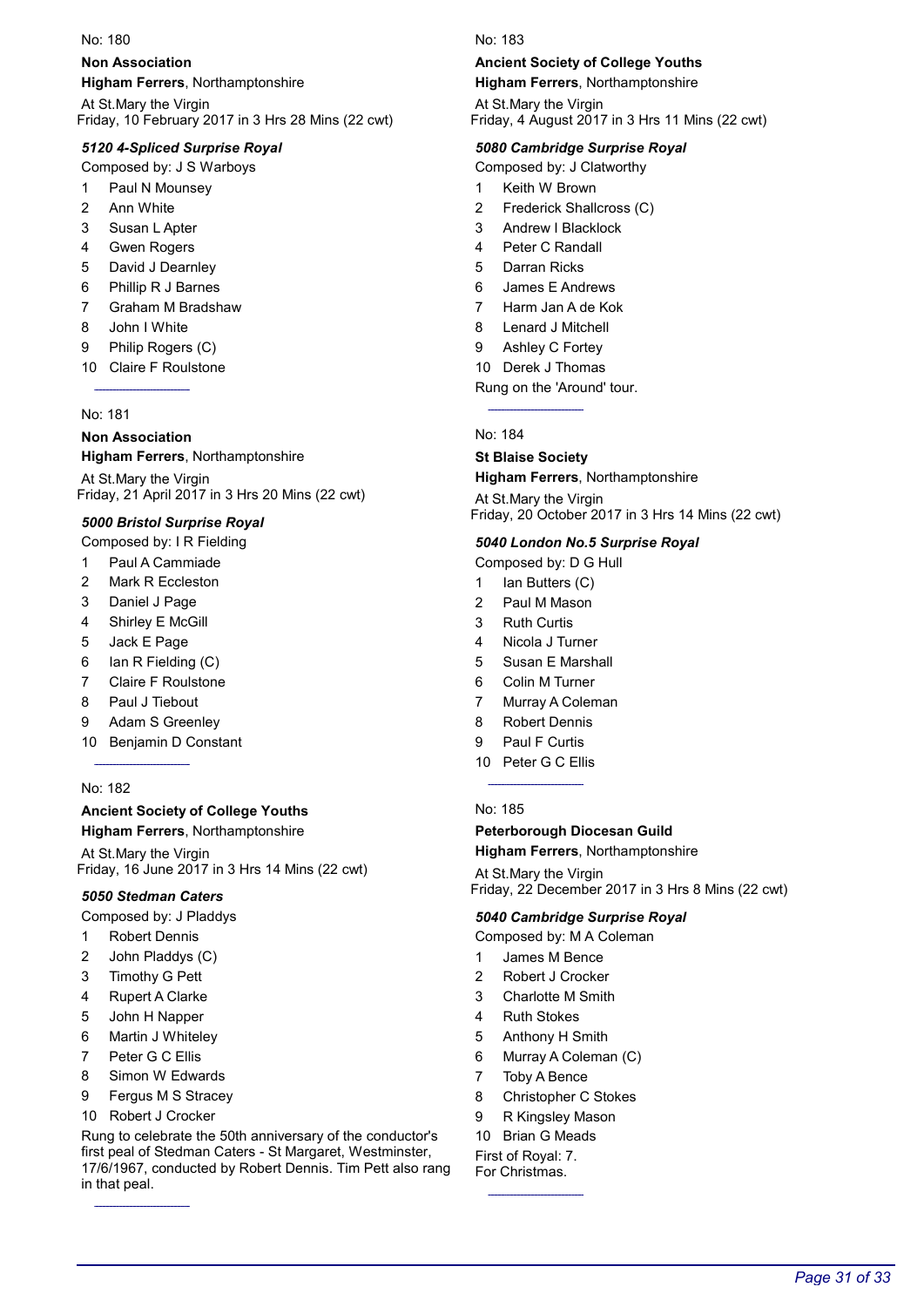#### St James's Guild

Higham Ferrers, Northamptonshire

At St.Mary the Virgin Friday, 20 April 2018 in 3 Hrs 16 Mins (22 cwt)

#### 5040 Woodspring Surprise Royal

Composed by: J H Fielden

- 1 Robert Dennis
- 2 Stephanie J Warboys
- 3 Ann White
- 4 Graham M Bradshaw
- 5 Phillip R J Barnes
- 6 Stephen A Waters
- 7 John H Fielden (C)
- 8 John P Loveless
- 9 Ian G Campbell
- 10 John I White

Remembering Fred Causby, Higham Ferrers ringer, on the centenary of his death in action in WW1.

#### No: 187

#### Peterborough Diocesan Guild

Higham Ferrers, Northamptonshire

At St.Mary the Virgin Monday, 25 June 2018 in 3 Hrs 22 Mins (22 cwt)

#### 5040 Yorkshire Surprise Royal

Composed by: J Clatworthy

- 1 R Kingsley Mason
- 2 Judith M Rogers
- 3 Murray A Coleman
- 4 Michael J Dew
- 5 David E Rothera
- 6 Robert Dennis
- 7 John P Loveless (C)
- 8 Stephen H Stanford
- 9 Michael G Purday
- 10 Brian G Meads

A compliment to Fr Tom McLean, curate of Higham Ferrers, ordained Priest yesterday in Peterborough Cathedral.

#### No: 188

#### Peterborough Diocesan Guild

Higham Ferrers, Northamptonshire

At St.Mary the Virgin Monday, 22 October 2018 in 3 Hrs 17 Mins (22 cwt)

#### 5021 Grandsire Caters

Composed by: A Knights (arr R Dennis)

- 1 Nigel E Buckby
- 2 Charlotte M Smith
- 3 Paul M Mason
- 4 Murray A Coleman
- 5 Anthony H Smith
- 6 Robert Dennis (C)
- 7 Edward C Buckby
- 8 Keith W Brown
- 9 Andrew W Gordon
- 10 R Kingsley Mason

First peal: 1. 75th peal: 7. Celebrating the wedding last Saturday of Ashley James and Jodie Hill.

No: 189

#### Peterborough Diocesan Guild

Higham Ferrers, Northamptonshire

At St.Mary the Virgin Monday, 31 December 2018 in 3 Hrs 20 Mins (22 cwt)

#### 5080 Kable Alliance Royal

Composed by: R Dennis

- 1 R Kingsley Mason
- 2 Robert Dennis (C)
- 3 Ruth Stokes
- 4 Murray A Coleman
- 5 Andrew M Keech
- 6 Paul M Mason
- 7 Stephen H Stanford
- 8 Christopher C Stokes
- 9 Robert J Crocker
- 10 Ian Butters

First peal in the method.

Rung immediately before the wedding blessing for Josh and Becky Kable.

#### No: 190

# Trent Valley Association

Higham Ferrers, Northamptonshire

At St.Mary the Virgin Monday, 10 June 2019 in 3 Hrs 14 Mins (22 cwt)

#### 5040 Somerton Delight Royal

- Composed by: P A B Saddleton
- 1 Robert Dennis
- 2 Alison J Molyneux
- 3 Lynda M Lazzerini
- 4 Ruth Stokes
- 5 Michael J Dew
- 6 Peter W Dickinson
- 7 Peter J England
- 8 Stephen H Stanford
- 9 Christopher C Stokes
- 10 Ian Butters (C)

First peal in the method.

Celebrating the appointment of Canon Richard Stainer, Vicar of Higham Ferrers, to be Rector of the Grand Union benefice.

Page 32 of 33

#### No: 191

#### Yorkshire Association

Higham Ferrers, Northamptonshire

At St.Mary the Virgin Friday, 23 August 2019 in 3 Hrs 5 Mins (22 cwt)

#### 5040 Foula Surprise Royal

Composed by: A J Cox

- 1 Andrew J Slade
- 2 Brian G Meads
- 3 Roger S Riley
- 4 Paul M Mason
- 5 C Barrie Dove (C)
- 6 Paul T Young
- 7 Ian G Campbell 8 Robert H Jordan

9 Fergus M S Stracey 10 Michael Chester